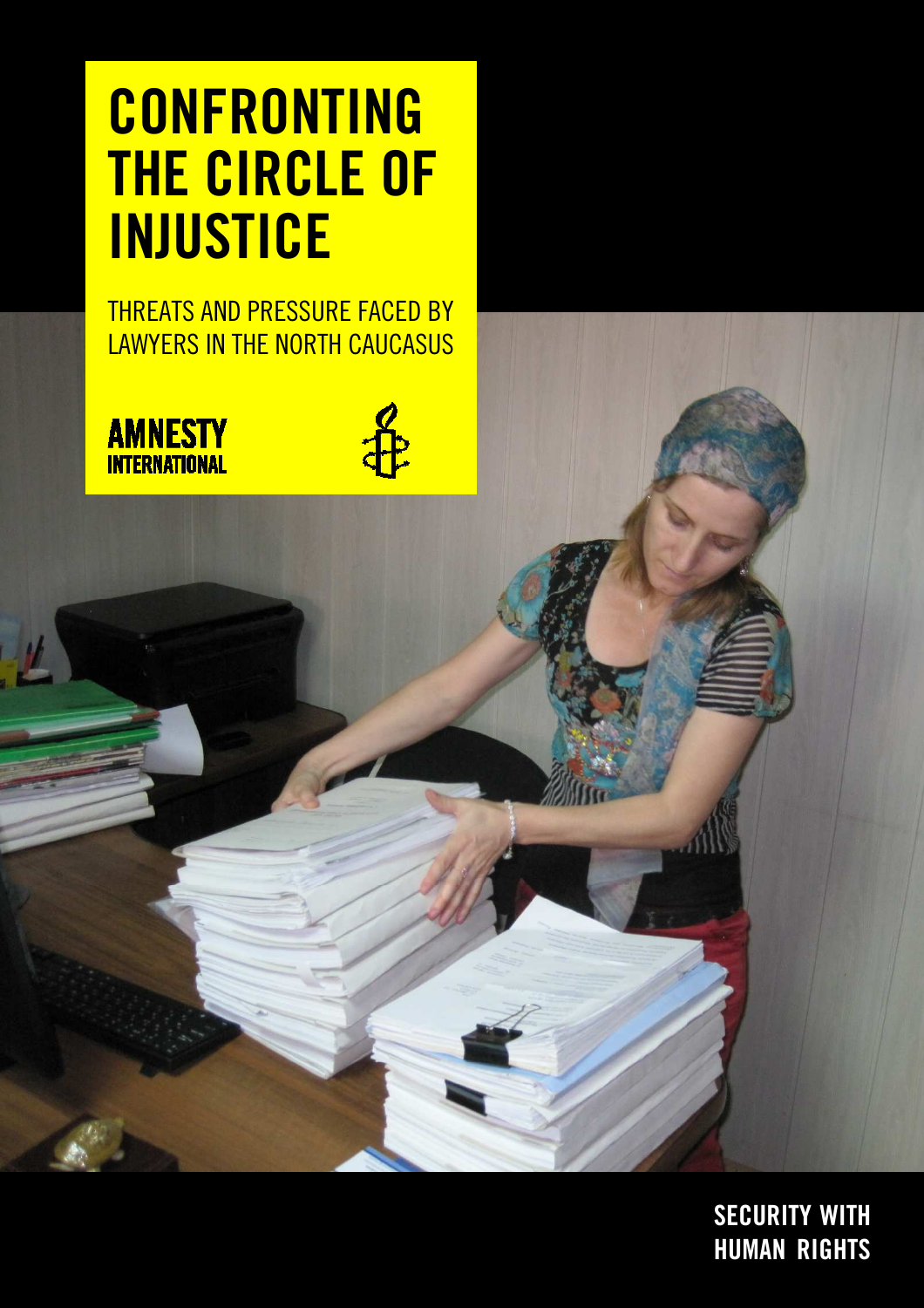**Amnesty International is a global movement of more than 3 million supporters, members and activists in more than 150 countries and territories who campaign to end grave abuses of human rights.** 

**Our vision is for every person to enjoy all the rights enshrined in the Universal Declaration of Human Rights and other international human rights standards.** 

**We are independent of any government, political ideology, economic interest or religion and are funded mainly by our membership and public donations.** 



**Amnesty International Publications** 

**First published in 2013 by Amnesty International Publications International Secretariat Peter Benenson House 1 Easton Street London WC1X 0DW United Kingdom www.amnesty.org** 

**© Amnesty International Publications 2013** 

**Index: EUR 46/003/2013 Original Language: English Printed by Amnesty International, International Secretariat, United Kingdom** 

**All rights reserved. This publication is copyright, but may be reproduced by any method without fee for advocacy, campaigning and teaching purposes, but not for resale. The copyright holders request that all such use be registered with them for impact assessment purposes. For copying in any other circumstances, or for reuse in other publications, or for translation or adaptation, prior written permission must be obtained from the publishers, and a fee may be payable. To request permission, or for any other inquiries, please contact copyright@amnesty.org** 

**Cover photo: Lawyer Sapiyat Magomedova with the files relating to her case against the police who assaulted her in Khasavyurt, Dagestan, Russian Federation. June 2012. © Amnesty International 2012** 

**amnesty.org**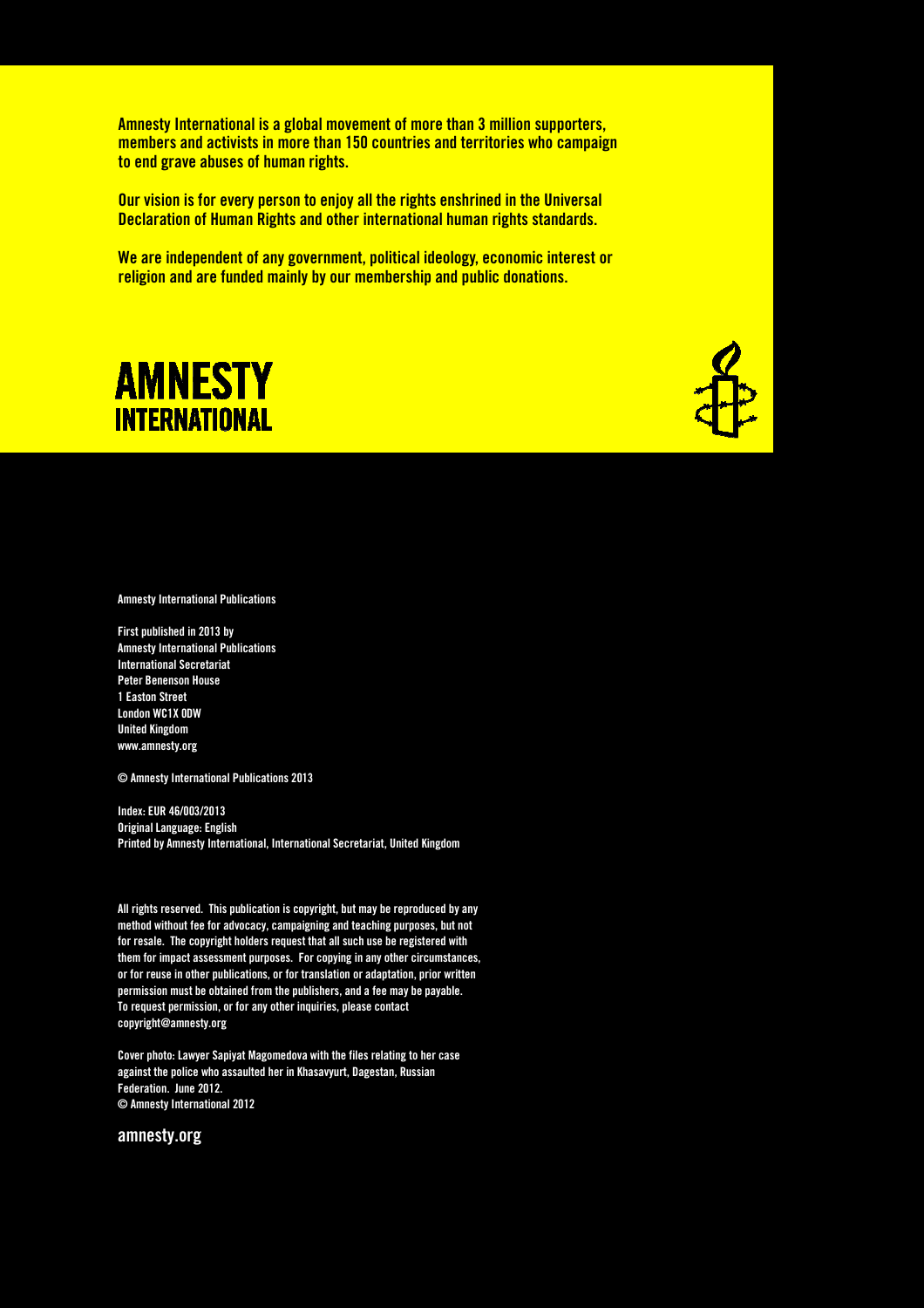# **CONTENTS**

| Chapter 1. The legal framework and the role of lawyers in protecting human rights in       |  |
|--------------------------------------------------------------------------------------------|--|
|                                                                                            |  |
| Legal framework defining rights of suspects to legal assistance and the role of lawyers 12 |  |
|                                                                                            |  |
|                                                                                            |  |
| Chapter 2. The atmosphere of intimidation and harassment and its impact on lawyers'        |  |
|                                                                                            |  |
| Attempted disciplinary proceedings against lawyers as a form of pressure20                 |  |
| Chapter 3. Procedural and institutional obstructions placed between the lawyer and the     |  |
|                                                                                            |  |
| State-appointed criminal defence lawyers and ineffective representation of clients 26      |  |
| Chapter 4. Threats, intimidation and killing of lawyers in the North Caucasus 31           |  |
| "Don't you know what kind of times we live in?" Threats and intimidation of lawyers 31     |  |
|                                                                                            |  |
| When words become actions: physical violence against lawyers 36                            |  |
|                                                                                            |  |
|                                                                                            |  |
|                                                                                            |  |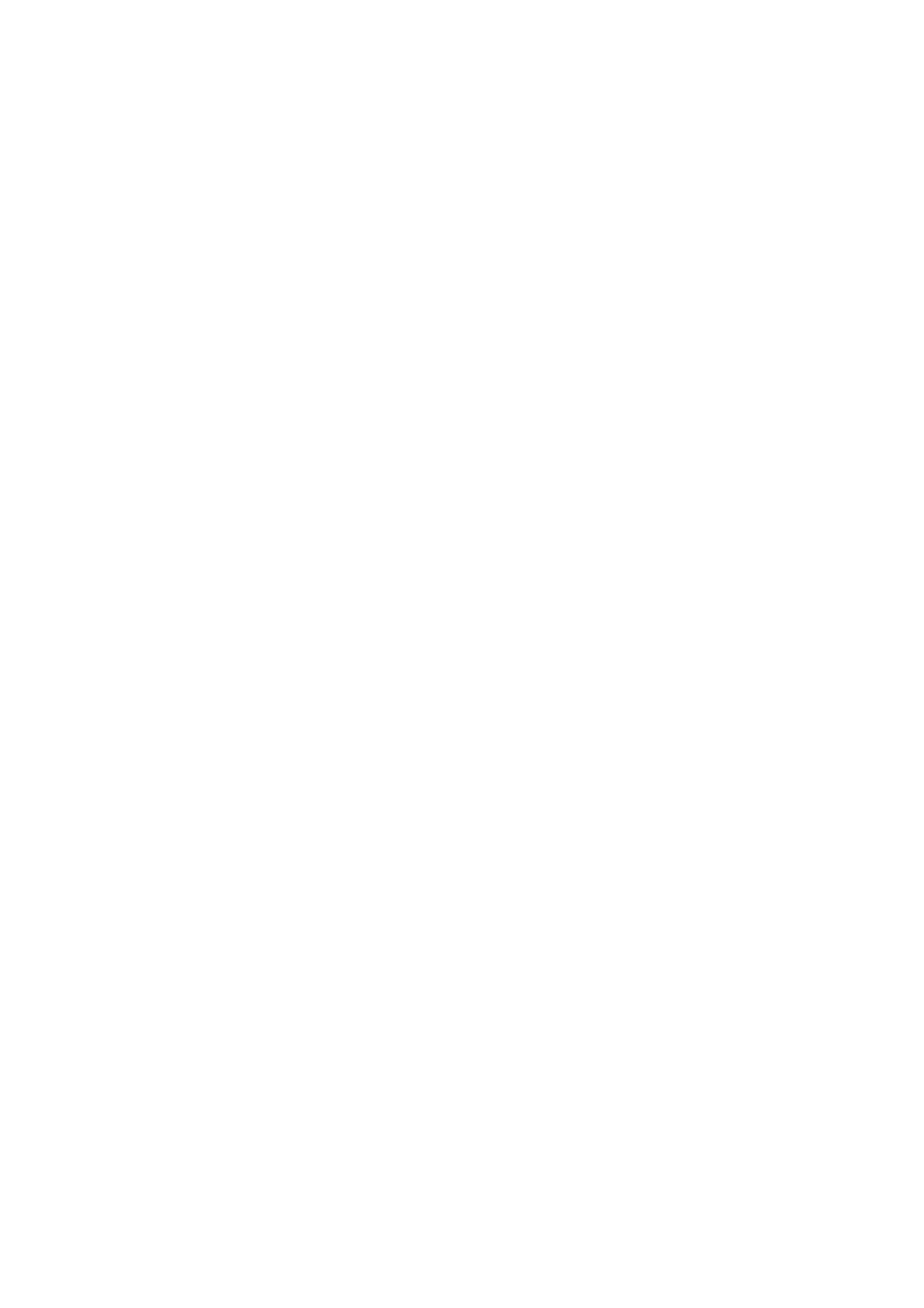# **INTRODUCTION**

Human rights are under severe threat in the North Caucasus, a region in the Russia Federation comprising six republics – Chechnya, Dagestan, Ingushetia, Kabardino-Balkaria, Karachaevo-Cherkessia and North Ossetia – as well as Stavropol Krai (Region)<sup>1</sup>. The day-to-day lives of many people in the North Caucasus, as well as the wider political, economic and social context in this region of the Russian Federation, are very much defined by the threat which armed groups pose to security and the response from the Russian authorities. With regularly reported attacks against law enforcement officials, members of local administrations, prominent figures and members of the general public, the Russian authorities are faced with the need, and in fact have an obligation, to ensure that the local population can enjoy security. However, any efforts to combat the threat posed by armed groups, and in particular to identify and bring to justice those responsible for any alleged crimes, must observe the rule of law and fully respect human rights.

For years, Amnesty International has been receiving regular reports of human rights violations in the North Caucasus committed by members of law enforcement agencies in the context of the fight against armed groups. The organization has researched and documented numerous cases of human rights violations in the region, which include torture and other ill-treatment, as well as enforced disappearances and extrajudicial executions.<sup>2</sup> Such violations are frequently characterised also by the lack of adequate response on the part of the Russian authorities. More often than not in such cases, the alleged violations are not investigated promptly, thoroughly, effectively, independently and impartially as required by international law.<sup>3</sup> Other institutions too, have expressed concerns about the authorities' failure to investigate and the problem of impunity in the region. In relation to the cases of a number of "human rights activists, lawyers and journalists", the PACE expressed "its bewilderment and anguish at the fact that to date none of these cases has been elucidated by the investigating system" and insisted that the authorities "bring to trial in accordance with the law all culprits of human rights violations, including members of the security forces, and to clear up the many crimes which have gone unpunished".<sup>4</sup>

Often, the very incidence of specific violations is denied by the authorities, even though Amnesty International, as well as other organizations, have been able to extensively document such incidents. While investigators face significant obstacles to effectively investigating such incidents – including the secrecy surrounding security operations in the region, and the difficulty finding independent witnesses because of the danger such witnesses face – Amnesty International has also documented many investigations that have lacked the requisite independence and impartiality, particularly when carried out, as most investigations are, by local officials who often are institutionally or personally linked to those implicated in the incidents themselves.<sup>5</sup> On many occasions, the investigators claim they are unable to identify the perpetrators, and suspend or close the relevant criminal case. There are also occasions when the involvement of law enforcement officials in a particular incident is not in doubt, but the allegation that their actions amounted to a human rights violation is brushed aside as unfounded. However, in many cases it is difficult not to conclude that the investigation lacked the will to make the necessary inquiries, consider all available evidence impartially, and bring criminal charges against suspected perpetrators.<sup>6</sup> As a result, impunity for human rights violations prevails. The failure is not just in one or two cases but in many of the cases where security forces are implicated; it is a failure of systemic proportions. While legal remedies are available to victims in theory (the victim can take the investigative authorities to court for failing to investigate their complaint and demand investigation), they are often denied in practice, as the investigations – in cases where criminal investigations are opened – usually come to nothing and no-one is brought to justice for the many cases of enforced disappearance, torture and other ill-treatment, and alleged extrajudicial killings in the region.<sup>7</sup>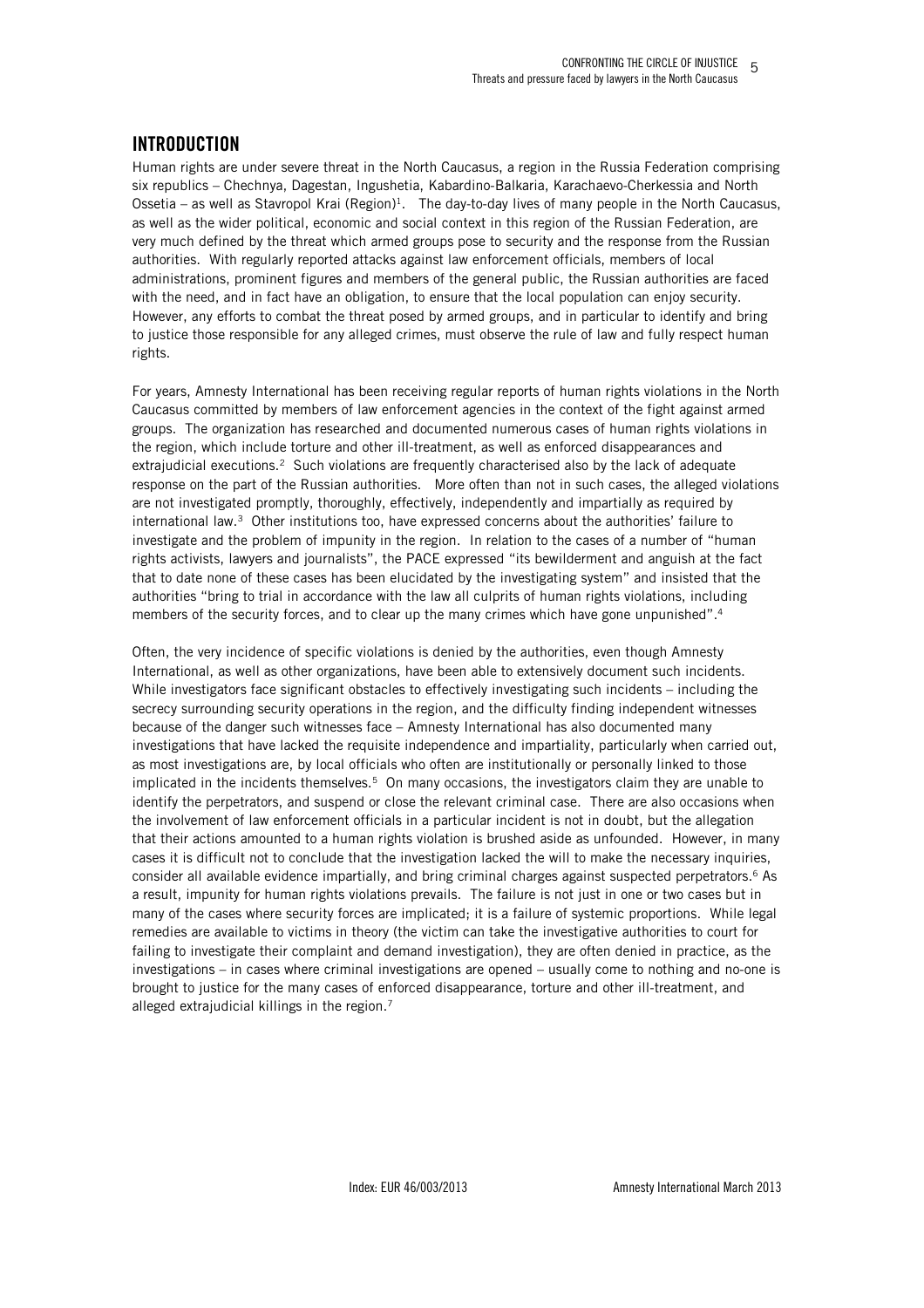These failures have increased the breakdown in the rule of law, which also has another important side to it. Whereas in many cases victims of human rights violations by law enforcement officials are denied justice and access to an effective remedy, those accused of crimes related to activities of armed groups, or just general crimes, in the region also suffer violations of their rights as they are processed through the criminal justice system. All of those accused have the right to a fair trial and associated rights, such as the right to access to a lawyer and legal assistance and representation by a lawyer of their own choice.<sup>8</sup> These rights too, as Amnesty International has uncovered in discussions with lawyers in the course of its research for this report, are frequently violated in the North Caucasus.

Suspects in criminal investigations, particularly those accused of membership of an armed group and associated crimes such as illegal possession of weapons, are commonly held in custody for the duration of the investigation<sup>9</sup> and trial. In such a situation, as documented by Amnesty International, a person is vulnerable to a range of violations and abuses from the criminal investigation and justice system, such as the use of torture for interrogation purposes and of forced confessions as 'evidence' during a trial, or denial of equality of arms in court.<sup>10</sup>

Russian law prohibits the use of torture, although the definition is not entirely in line with the UN Convention against Torture.<sup>11</sup> However, the law does include some safeguards against torture, and in respect of their procedural rights.<sup>12</sup> Among the safeguards existing under Russian law to prevent, or rectify, such violations is every person's entitlement to have a professional lawyer as their legal counsel during the investigation and court trial.<sup>13</sup> The defendant can retract their written testimony in court, unless it has been countersigned by a lawyer present during their interrogation. The lawyer is often the only contact a detainee has with the outside world before court trial who is not a member of the criminal justice system (as the detainee can be denied access to their family during the investigative period by the investigator<sup>14</sup> – and in practice is denied in most or all cases involving allegations of armed group membership), and it falls to the lawyer to document and protest human rights violations, procedural infringements and to defend the suspect. In terms of the suspect's fate, a lot depends on the diligence and professionalism of the lawyer, who is usually the only minimal assurance of the suspect/defendant's rights in a criminal justice system that seems bent towards conviction of suspects that, according to many lawyers interviewed by Amnesty International, frequently doesn't respect a defendant's procedural rights including the legal requirement that court trial is an adversarial process in which equality of arms is fully respected.<sup>15</sup>

It is widely recognised (as explained below) that the Russian criminal justice system and its powerful machinery is predicated on delivering as many prosecutions and convictions as it can.<sup>16</sup> Many lawyers in the North Caucasus told Amnesty International that members of the criminal justice system – investigators, prosecutors, police and intelligence services, and in most cases also the judiciary – perceive lawyers not as an important safeguard and component of the system, but as an obstacle. In the context of this system, lawyers in the North Caucasus have to carry out their work in the face of an array of pressures, threats and harassment which is the central theme of this report. This critically undermines their ability to fulfil their professional obligations and defend the rights of their clients, and even their independence.

#### **BEATING OF LAWYER SAPIYAT MAGOMEDOVA BY POLICE**

**Dagestani lawyer Sapiyat Magomedova came to a police station to visit her recently detained client, but was denied entry and brutally beaten. Her attempts to see her assailants prosecuted resulted in criminal charges being brought against her, and later the entire investigation was dropped.**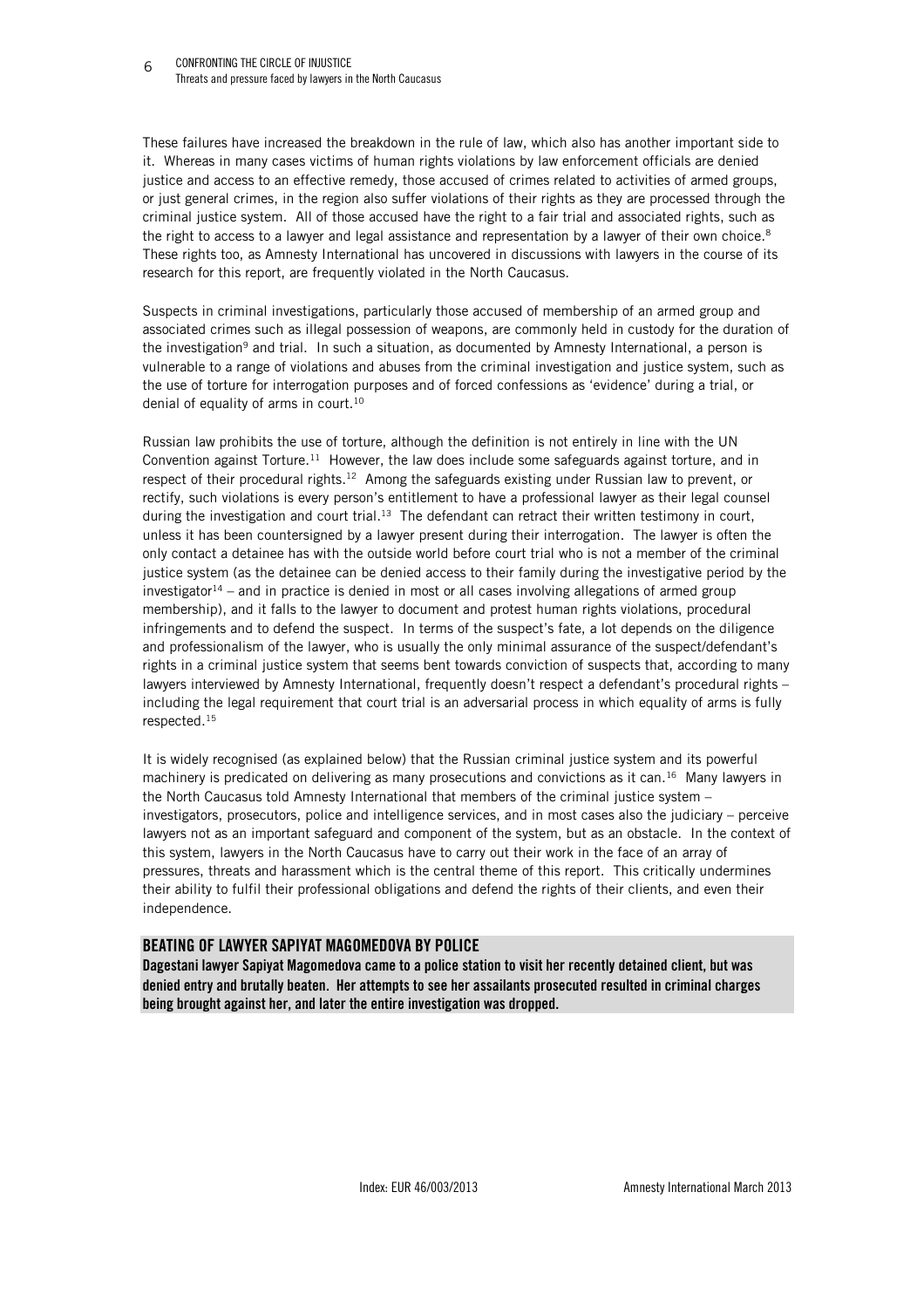Sapiyat Magomedova is a criminal defence lawyer from Khasavyurt, in Dagestan, known for her work on cases involving human rights violations allegedly committed by members of law enforcement agencies. On 17 June 2010, she came to Khasavyurt town police station to visit her recently detained client. She presented her lawyer's ID to the duty officer at the entry checkpoint and was let in through the metal gate. According to Sapiyat, inside the courtyard she was stopped by a group of police officers whose superior was shouting from inside the building to "throw her out" and "never let her back in again". Two policemen grabbed her by the hands and shoulders, and pushed her through the checkpoint and into the street. When Sapiyat turned back, two policemen forcefully threw her out of the checkpoint and onto the ground, and she fell on her face.<sup>17</sup> When Sapiyat got up trying to recover from her fall she demanded to know the policemen's names and promised that they would be held responsible for their actions. Apparently, this enraged them. Sapiyat said that one of them grabbed her hair and threatened to "take her to join her client"; three police officers dragged her back inside the police compound, and in the course of dragging her hit her head against the bars of the metal gate, and she briefly passed out. Inside the compound, she alleged that one officer twisted her thumb and then the whole wrist of her right hand while some others whom she could not see were punching her from behind. Sapiyat believes that she was being beaten by five or six officers. When the beating stopped another lawyer, who was inside the police station at the time, called an ambulance. When it arrived, apparently the police turned the ambulance away. The other lawyer called the ambulance again, and helped Sapiyat walk out of the station into the street. As her medical report of 21 June 2010 confirms, she was hospitalized on 18 June with a head injury and several bruises of soft tissues and chest. She spent over a month receiving treatment in Dagestan and in Moscow.

On 18-19 June 2010, Sapiyat Magomedova's written requests were sent to the Prosecutor's Office of Dagestan and the Chair of the Investigative Committee in Moscow to open criminal proceedings against police officials from Khasavyurt. A criminal investigation case into Sapiyat Magomedova's allegations was opened only on 1 July 2010. However, already on the following day, 2 July, another criminal investigation case was also opened based on the police officials' counter-claims that they themselves were victims of an assault and public insult by Sapiyat Magomedova. In the months that followed, Sapiyat received messages in the form of "advice" from some acquaintances that it would be better for her to withdraw her complaints against the police, and that if she pressed ahead she herself would face criminal charges.

Sapiyat Magomedova repeatedly petitioned the authorities in Moscow to refer the two cases to any criminal investigation unit outside Dagestan to ensure impartiality, but all her requests were ignored. In one of these requests, sent to the Chair of the Investigative Committee in Moscow in April 2011, she complained that nine months after the opening of the investigation, not one suspect in the case based on her allegations had been identified, and all Khasavyurt police officials who had been questioned by the investigator still featured in the case as witnesses and none as suspects, even though she could identify several of those who had assaulted her. Sapiyat also tried to challenge, unsuccessfully, the investigation's inaction (including its failure to identify the alleged perpetrators) in a court in Makhachkala, where she filed the relevant complaint on 25 November 2010. The court failed to consider it within five days and rule on the admissibility of the complaint, as mandated by Russian law.<sup>18</sup> The court considered it on 24 December 2010 only and refused the complaint in substance. On 11 January 2011, Sapiyat appealed against its decision to the Judicial Chamber of the Supreme Court of Dagestan which, on 28 February 2011 ruled to refuse her appeal.

Meanwhile, on 30 September 2010, a judge approved travel restrictions issued against Sapiyat Magomedova by the investigator who argued that there was "sufficient information to assume that the suspect Magomedova S.A. will hide from the investigation, [that she] may continue to engage in criminal activities, threaten witnesses or other parties to the criminal proceedings or in some other way impede the proceedings in the criminal case". However, the judge's decision did not specify what evidence the court had received to accept this claim by the investigator and, according to Sapiyat, no such "information" was presented in court. These restrictions meant she could not leave Dagestan, which she regarded as a form of pressure.

It was only on 15 July 2011 that four police officials from Khasavyurt were charged with abuse of authority (Art. 286 of the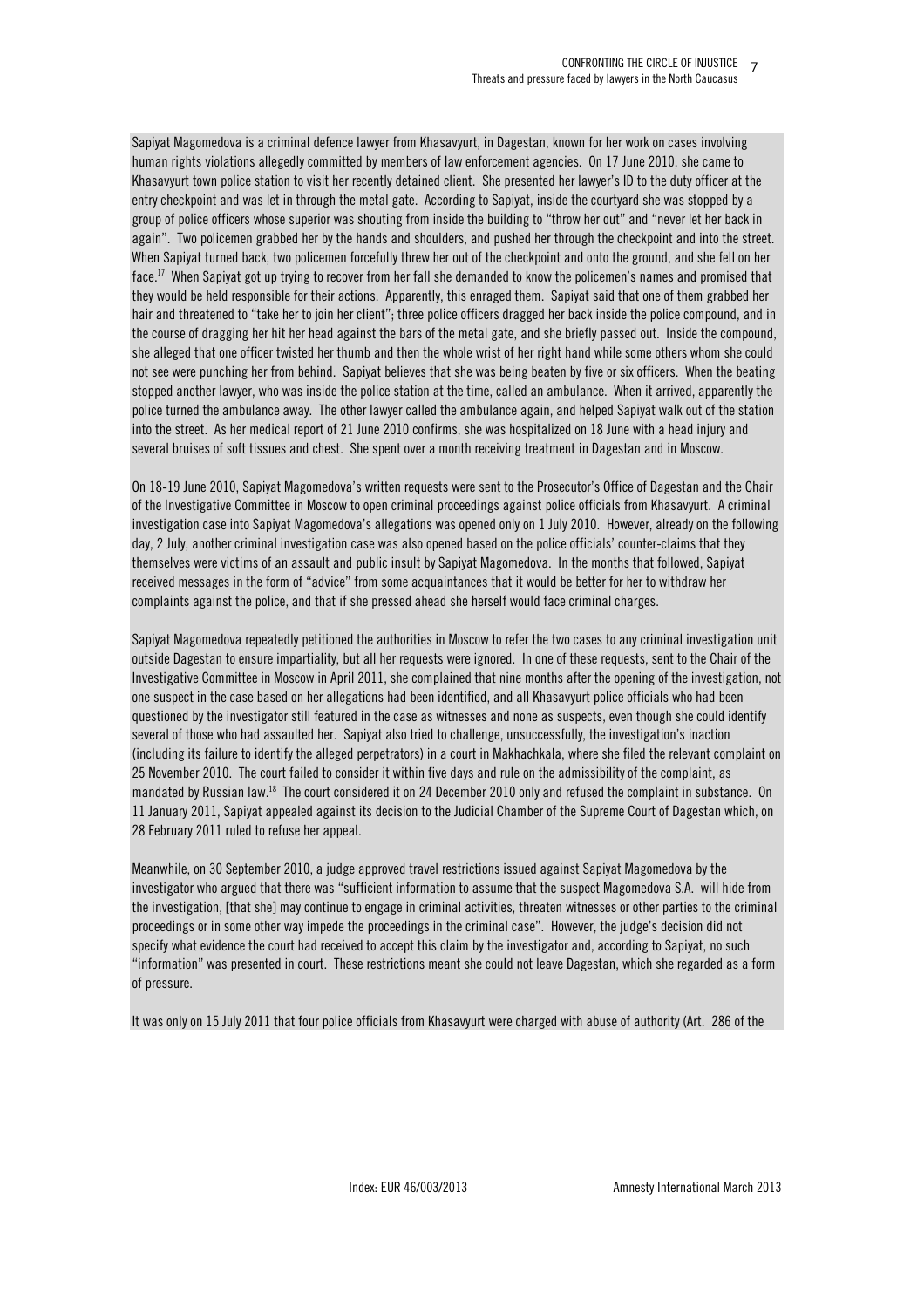Criminal Code). However, on 27 July 2011, Sapiyat Magomedova herself was also charged under Articles 318(1) ("The use of violence against a government official", punishable by up to five years in prison) and 319 ("Insulting a government official") of the Criminal Code. On 22 September and 7 October 2011, the cases against Sapiyat Magomedova and against the police officials, respectively, were sent to court. Both were returned by the judge to the investigator on the grounds that both related to the same set of events but gave contradictory accounts of what had taken place, which, according to the judge, prevented the court from holding an investigation into what had happened. The Supreme Court then upheld these decisions. A senior local investigator then, in turn, ruled to close both cases on 28 December 2011. He argued that while both sets of charges were based on claims by the respective alleged victims, all opportunities to establish the truth had been exhausted and the existing contradictions in the two accounts of the same event were "irresolvable". However, the claim that all means to investigate this event have been exhausted appears very questionable considering the investigation's consistent failure to examine thoroughly and effectively the statements and evidence which Sapiyat Magomedova was either able to present (e.g., copies of the police's logbook suggesting that the counterclaim by the police against her had been issued three days later and backdated), or tried to insist on being examined (such as the footage which the police's CCTV cameras should have captured at the scene, which Sapiyat repeatedly and unsuccessfully demanded from the investigator to see and comment on), as is evident from the complaints repeatedly filed by Sapiyat during the protracted investigation period. Instead, the criminal proceedings against the policemen and against her were closed as part of the same procedure. Notably, Sapiyat Magomedova was not informed of the above decision of 28 December 2011, and found out about it by chance only in March 2012. At the time of writing she is planning to appeal, although she holds out little hope for any kind of positive or fair outcome.

The story of Sapiyat Magomedova – an alleged assault by police and the inadequacy of the subsequent investigation – highlights the failure of authorities to protect lawyers in the region, and the difficulties faced by Sapiyat and her colleagues in the North Caucasus in carrying out their professional duties. The state is responsible for ensuring lawyers are free to carry out these activities. Safeguards should include effectively and impartially investigating every reported incident and holding those responsible accountable, which has not happened in this case. Further, the actions of the police in this case deprived the suspect of the right to access to a lawyer of their own choice.<sup>19</sup>

This is not an isolated case. Sapiyat Magomedova's case is different from many others because of the courage and persistence she has shown in talking openly of her case in the face of resistance and pressure from the system, and the international exposure her case has had. In other respects however it is, sadly, not unique. During the same year, 2010, in Dagestan alone at least two other female lawyers reported to the authorities and the media physical violence and intimidation to which they were subjected by police while going about their professional duties as lawyers. On 2 July, Jamilya Tagirova was allegedly punched in the face by a police investigator inside his office (details below), while on 7 October Zinfira Mirzayeva was allegedly forced inside a car by two policemen when she tried to take photos of a supposed crime scene (a paddock from which some sheep had been stolen), delivered to a police station and held there and threatened by police that she would be charged with taking photos in preparation of a terrorist act. On a separate occasion, according to the Russian NGO Memorial, their male colleague Sergei Kvasov was beaten unconscious with wooden clubs and metal rods by some unknown masked individuals.<sup>20</sup> In at least two of these three incidents criminal investigations were opened but to the best of Amnesty International's knowledge no-one has been charged in connection with any of these incidents.

Unlike Sapiyat Magomedova's story, cases of other courageous criminal lawyers in the North Caucasus who have taken on the powerful, repressive system are much less known. For those who face torture and are being denied their right to a fair trial, denied their basic human rights, these lawyers represent hope and the last line of defence – while themselves, in many respects, remaining defenceless.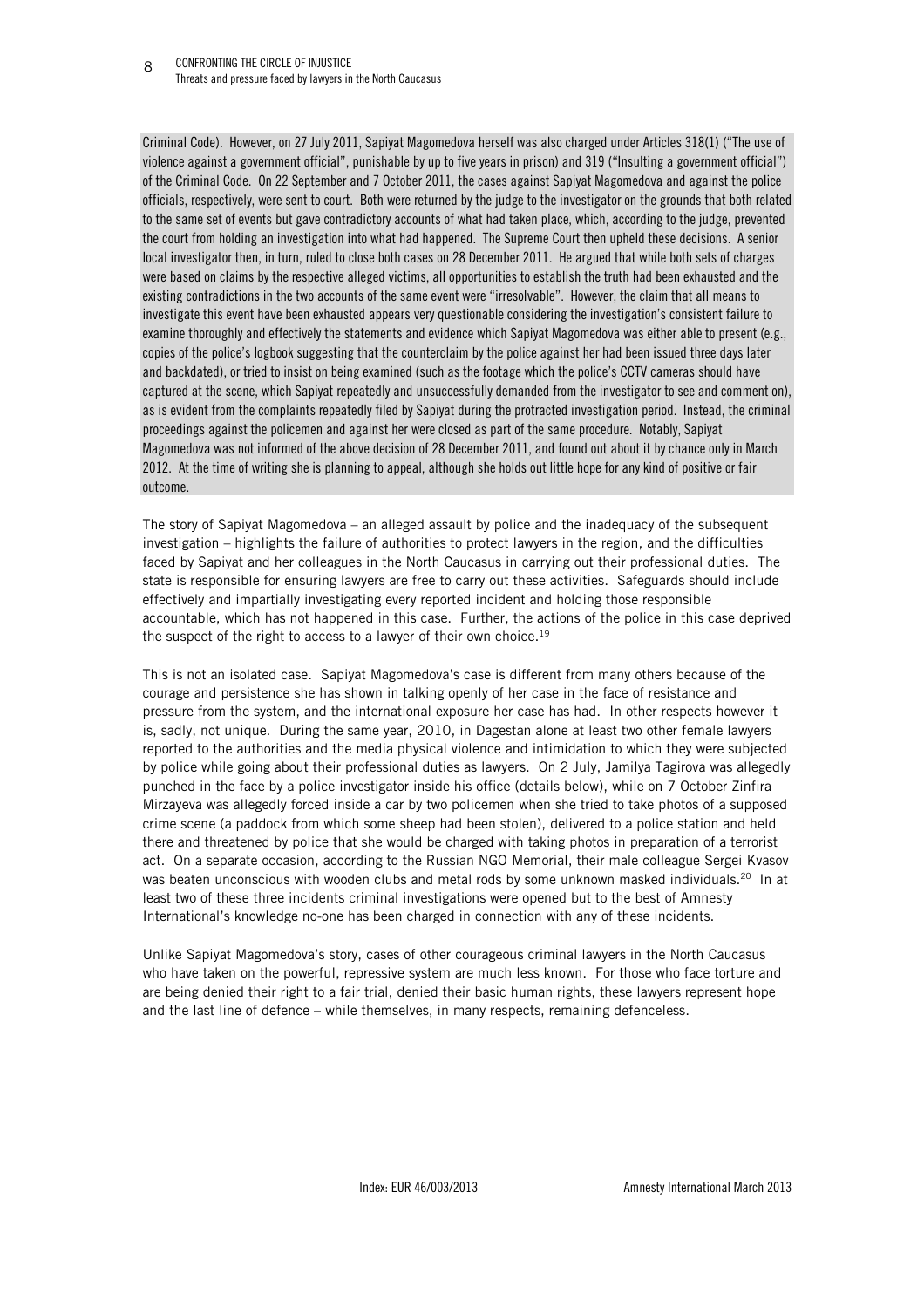This report attempts to shed light on this situation. Urgent action is needed to address it. The Russian authorities must fully observe and respect the rights of all persons, including lawyers, in the North Caucasus and to ensure that lawyers are protected and free to perform their professional duties without fear. They must also ensure that all perpetrators of violence and other abuses in relation to lawyers are brought to justice, as well as to ensure that suspects are guaranteed their fair trial rights, including the right to legal assistance by lawyers of their own choice. The importance of these issues cannot be underestimated. As the Basic Principles on the Role of Lawyers $21$  point out the "adequate protection of the human rights and fundamental freedoms to which all persons are entitled, be they economic, social and cultural, or civil and political, requires that all persons have effective access to legal services provided by an independent legal profession".<sup>22</sup>

# **METHODOLOGY**

This publication draws primarily on the findings of a research mission undertaken by Amnesty International to the six North Caucasus republics – Chechnya, Dagestan, Ingushetia, Kabardino-Balkaria, Karachaevo-Cherkessia and North Ossetia – in June 2012. The mission findings have been supplemented with desk research and are informed by Amnesty International's ongoing monitoring of, and campaigning on, human rights violations in the North Caucasus. The organization is regularly in touch with lawyers across the region in the course of its work.

During the above-mentioned mission, Amnesty International delegates spoke with 30 lawyers representing between them all six republics and working, or having worked, on a range of criminal cases. In every instance, the lawyers interviewed had worked on cases where clients had been charged with membership of armed groups and related crimes, such as illegal possession of arms and terrorism. Some interviewees only agreed to talk under the condition of confidentiality, and Amnesty International respects their choice. The authors recognise the very serious and real risks associated with identifying the individuals interviewed for this report: unlike Amnesty International researchers who merely visit the region, they continue to live and work there, and through their professional activities as criminal defence lawyers face risks on an almost daily basis. Notably, in a region where lawyers represent a relatively small community, often details of the cases which they have shared with Amnesty International would be sufficient to identify them personally, particularly by members of the powerful law enforcement agencies whose members are often implicated in these cases, and which possess significant intelligence-gathering capacity which would enable them to identify the particular lawyers. This report seeks to explain the respective risks in detail and, where its authors deem necessary for the safety of the interviewees, avoids revealing identifying details. The authors recognise that this may mean some cases contain fewer details than is customary for an Amnesty International report but have had to place the safety of the individuals first. Where more information is already publicly available, the level of detail cited in such cases is greater, which is often possible with some of the older cases, where the safety concerns for the individuals have sometimes waned.

Some cases in this report are more recent than others, and one case documented by Amnesty International directly and cited in greater detail goes as far back in time as 2007. With regard to this and all other cited cases, the problems they highlight remain very topical in the North Caucasus – as some of the more recent presented cases demonstrate and mutually reinforce. This is true both in terms of the pressures to which criminal defence lawyers in the region are exposed in connection with their professional activities and regarding the authorities' failing to deal with the relevant incidents adequately by, in particular, failing to investigate them thoroughly, effectively, independently and impartially and bring perpetrators to justice, and to provide lawyers with an environment that is conducive to performing their professional duties "without intimidation, hindrance, harassment or improper interference".<sup>23</sup>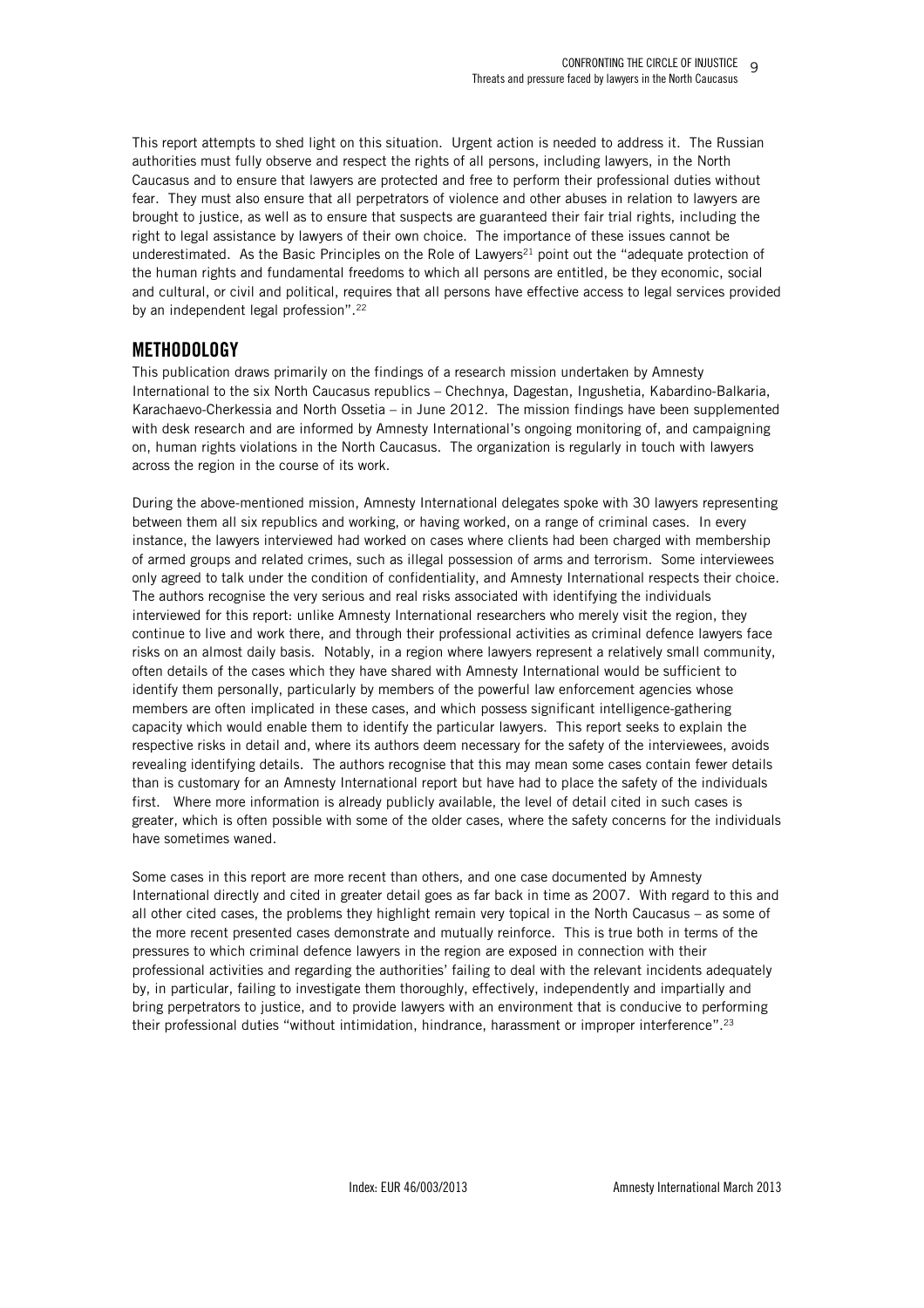#### 10 CONFRONTING THE CIRCLE OF INJUSTICE Threats and pressure faced by lawyers in the North Caucasus

Amnesty International delegates also attended parts of two separate court hearings in the course of the mission: In Karabulak, Ingushetia (the case of Guliyev and Nalguiev - some of the charges in this case with two former police officials as suspects relate to the abduction and torture of Zelimkhan Chitigov in April 2010<sup>24</sup>); and in Nalchik, Kabardino-Balkaria (the case against alleged participants in an armed group attack on government buildings in the republic on 13 October 2005 - the so-called "Nalchik case" in relation to alleged participants in the coordinated attack by more than a hundred armed men on law enforcement agencies).<sup>25</sup>

Amnesty International is grateful to those who shared their insights, personal stories and experiences.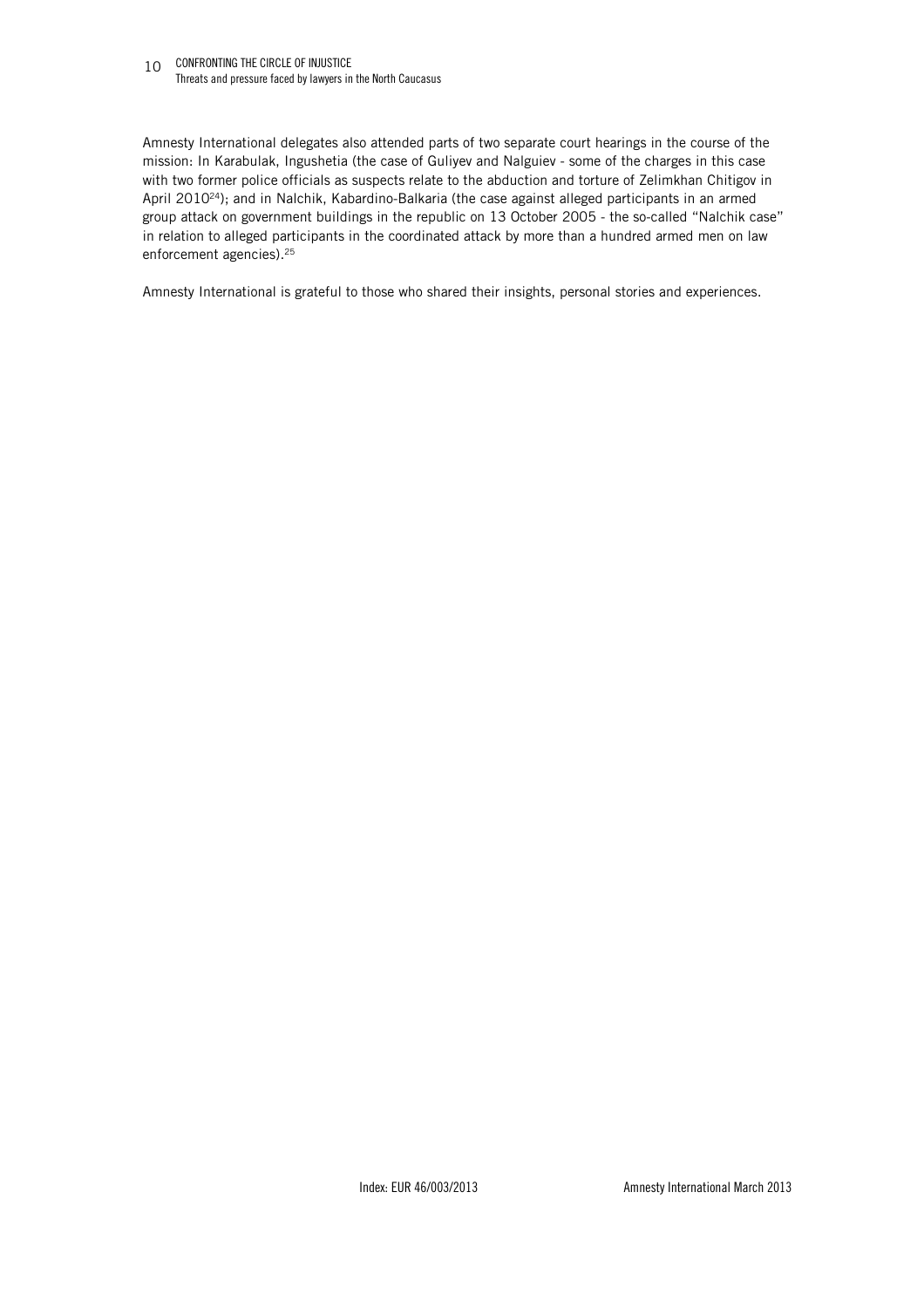# **CHAPTER 1. THE LEGAL FRAMEWORK AND THE ROLE OF LAWYERS IN PROTECTING HUMAN RIGHTS IN RUSSIA**

#### **THE LEGAL PROFESSION IN THE RUSSIAN CRIMINAL JUSTICE SYSTEM**

Russian law provides for a special status for some legal professionals, specifically those classified as *advokats*. This status is reserved for lawyers who are members of Bar Associations (*advokatskaya palata*), and is subject to fulfilment of a number of conditions.<sup>26</sup> The status of an *advokat* entitles the holder to certain rights and privileges reserved exclusively for *advokats*, but also imposes on them a number of obligations, such as a prohibition on working as an employee (except as an academic) – i.e., that they must either be self-employed on their own or as a member of a law firm.<sup>27</sup> All of the lawyers interviewed for, and discussed in this report, are *advokats.*<sup>28</sup>

The Bar Association, under Russian law, is a non-state non-commercial organization which comprises its member lawyers and represents them collectively vis-à-vis the state. It is responsible for ensuring that its members uphold professional standards and code of practice, and for making provision for free legal assistance to all persons in the Russian Federation (discussed later). There is a Bar Association in every one of the 83 administrative territorial units ('subjects') comprising the Russian Federation. In the North Caucasus context, these are the six republics – Chechnya, Dagestan, Ingushetia, Kabardino-Balkaria, Karachaevo-Cherkessia and North Ossetia – and the Stavropol Krai (Region). Each of these has a Bar Association. There is also the Federal Bar Association (FBA). The FBA consists of the corporate membership of all Bar Associations in the Russian Federation. Collectively, members of all Bar Associations in Russia constitute an independent, self-regulating professional community, the *advokatura*. The FBA's role is that of their collective representation and advocacy in relations with the state.

The legal profession, *advokatura*, its membership and the legal activities of its member *advokats* are strictly regulated, by law – in particular the Federal Law "On *Advokats*' practice and *Advokatura*" – and also by the Code of Professional Ethics of the Lawyer (CPEL, a document adopted by an all-Russia congress of lawyers). These include a legal obligation "to defend the client's legitimate rights honestly, prudently and diligently, by any means which are not prohibited under the law of the Russian Federation".<sup>29</sup> The client may choose to decline the *advokat's* services or involve another *advokat* at any point. By contrast, an *advokat* is bound by professional duty in relation to the client and may not end this relationship by their own choosing.

Irrespective of which Bar in Russia the *advokat* is a member of, they may practice law anywhere in the country and enjoy the same rights and privileges. These include immunity from house and office searches, and an *advokat* cannot be subjected to covert surveillance, except by a prior special court decision.<sup>30</sup> An *advokat* can assume the role of a legal counsel on behalf of a criminal suspect, including when contracted by others on the suspect's behalf, or when requested by the investigator or the judge and paid for by the state (also known as *ex officio* lawyer; hereafter termed 'state-appointed' in this report). In carrying out this role, the *advokat* may have any number of direct and confidential meetings with the client held in custody.<sup>31</sup> Whether contracted privately or assigned by the state, the *advokat* serves as a legal advisor and representative of a client (*doveritel*) in the course of the investigation and court proceedings on the understanding he/she acts only on direct instructions from the client and in the client's best interests.<sup>32</sup>

An *advokat* cannot be subjected to a personal search when entering a place of custody without wellfounded reasons which the penitentiary staff have to present on demand.<sup>33</sup> Most importantly, an *advokat*'s work and relationship with the client and the state authorities are predicated on the principle known as *advokatskaya taina* (lawyer's confidentiality), which underlies all the above privileges.34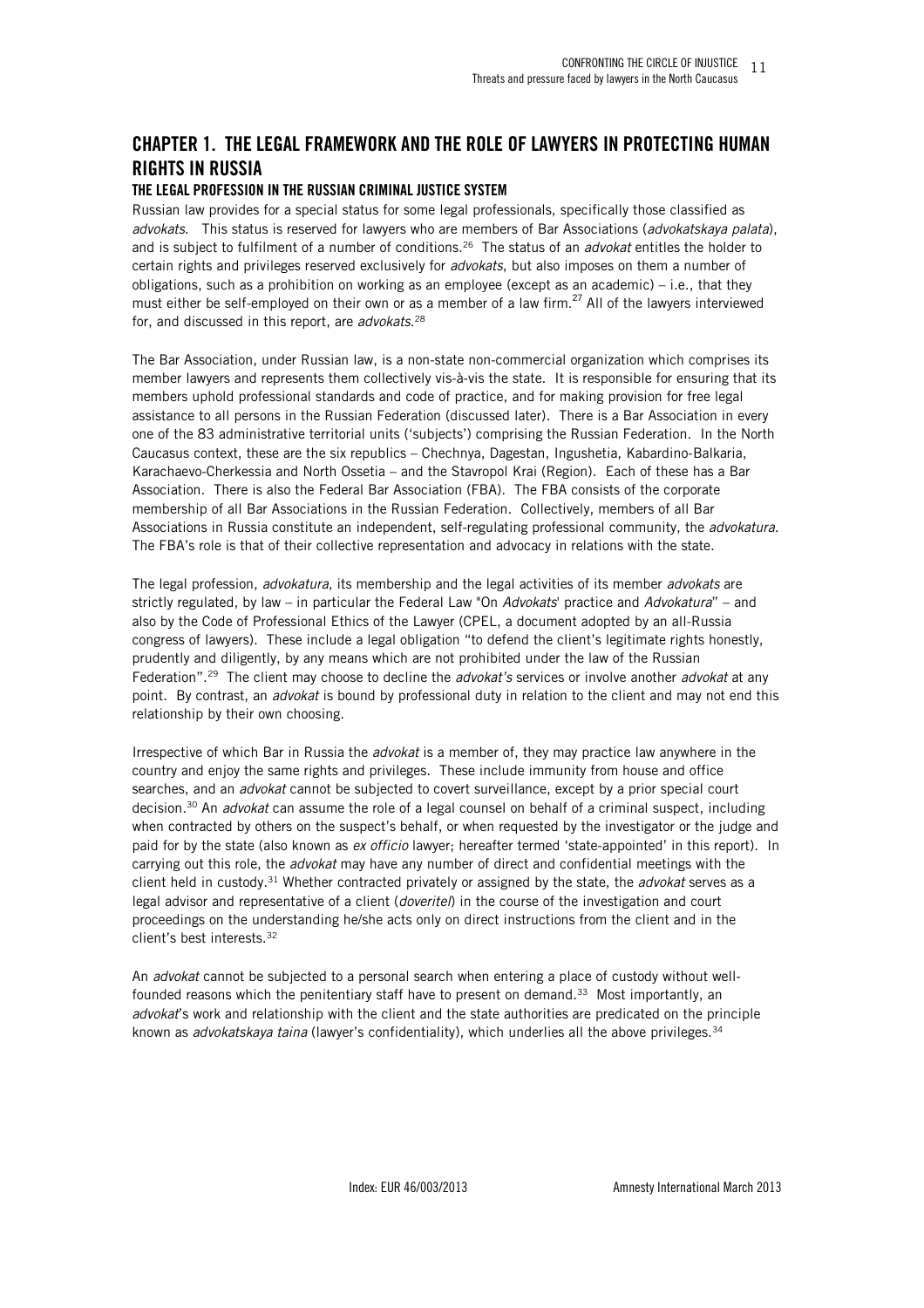#### 12 CONFRONTING THE CIRCLE OF INJUSTICE Threats and pressure faced by lawyers in the North Caucasus

According to this, an *advokat* is both bound and protected by this principle, and cannot be questioned by the investigator, court, or anyone else on matters relating to the case which the *advokat* will have learnt by virtue of working on the case. This principle forbids an *advokat* from testifying as witness in the case. Conversely, an *advokat* cannot represent a client in a case where the *advokat* has given testimony as a witness. $^{35}$ 

Effectively, the law assigns the *advokat* a very special place and role within the criminal justice system: the *advokat* is a direct defender of the rights of the person facing the apparatus of the state which is employed to resolve a crime, identify the perpetrator, bring them to justice in front of a court to rule on the suspect's innocence or guilt. The *advokat* is the link between this system, with all the powers to arrest, detain, interrogate, try and, if found guilty, punish vested in it, and the individual and their rights guaranteed to them by international law and the Russian Constitution, including the prohibition of arbitrary arrest and torture, and the right to a fair trial.<sup>36</sup> The *advokat* plays a crucial role in protecting the rights of a suspect, as has been underlined by international experts $37$  – and faces an especially challenging task when different elements of the system collude in violating them.

Full and diligent observation of the above rules and principles is one necessary pre-condition for due process. The *advokat* – client relationship is a delicate one, and it is preserved only by virtue of the state fully respecting and observing these rules. It can be easily upset if agents of the state from powerful law enforcement institutions chose not to do so, as demonstrated by the cases in the report.

**For convenience, the term 'lawyer' is used below interchangeably with '***advokat***' – on the understanding that it denotes this particular profession, as defined above.** 

#### **LEGAL FRAMEWORK DEFINING RIGHTS OF SUSPECTS TO LEGAL ASSISTANCE AND THE ROLE OF LAWYERS**

#### **International**

A person facing criminal charges, particularly when in custody, is vulnerable in a number of ways. International human rights law and standards entitle them to a number of key, fundamental rights intended to shield them from potential abuse by the criminal authorities. Of particular relevance to this report, are those that relate to the provision of legal assistance, and that define the role of lawyers and the obligations of the state in this regard.

Both the International Covenant on Civil and Political Rights (ICCPR) and the European Convention for the Protection of Human Rights and Fundamental Freedoms (ECHR) provide for a raft of fair trial rights.<sup>38</sup> These guarantees include the right to every person's equality before court<sup>39</sup>, presumption of innocence until proven guilty according to law<sup>40</sup>, the right to defend oneself and the right to legal assistance of one's own choosing,<sup>41</sup> to communicate with counsel in conditions that fully respect the confidentiality of their communications,<sup>42</sup> and the right not to be compelled to testify against oneself or to confess guilt.<sup>43</sup> The right to legal assistance includes a right to free legal assistance, "where the interests of justice so require"<sup>44</sup>. In all cases, a suspect must be granted prompt access to a lawyer.<sup>45</sup> Accused persons have the right to effective representation, and where legal assistance is provided by the state, a lawyer's failure to represent their client effectively may entail the responsibility of the state.<sup>46</sup>

The role of a lawyer is central to the realisation of these rights, and to the protection of all of a suspect's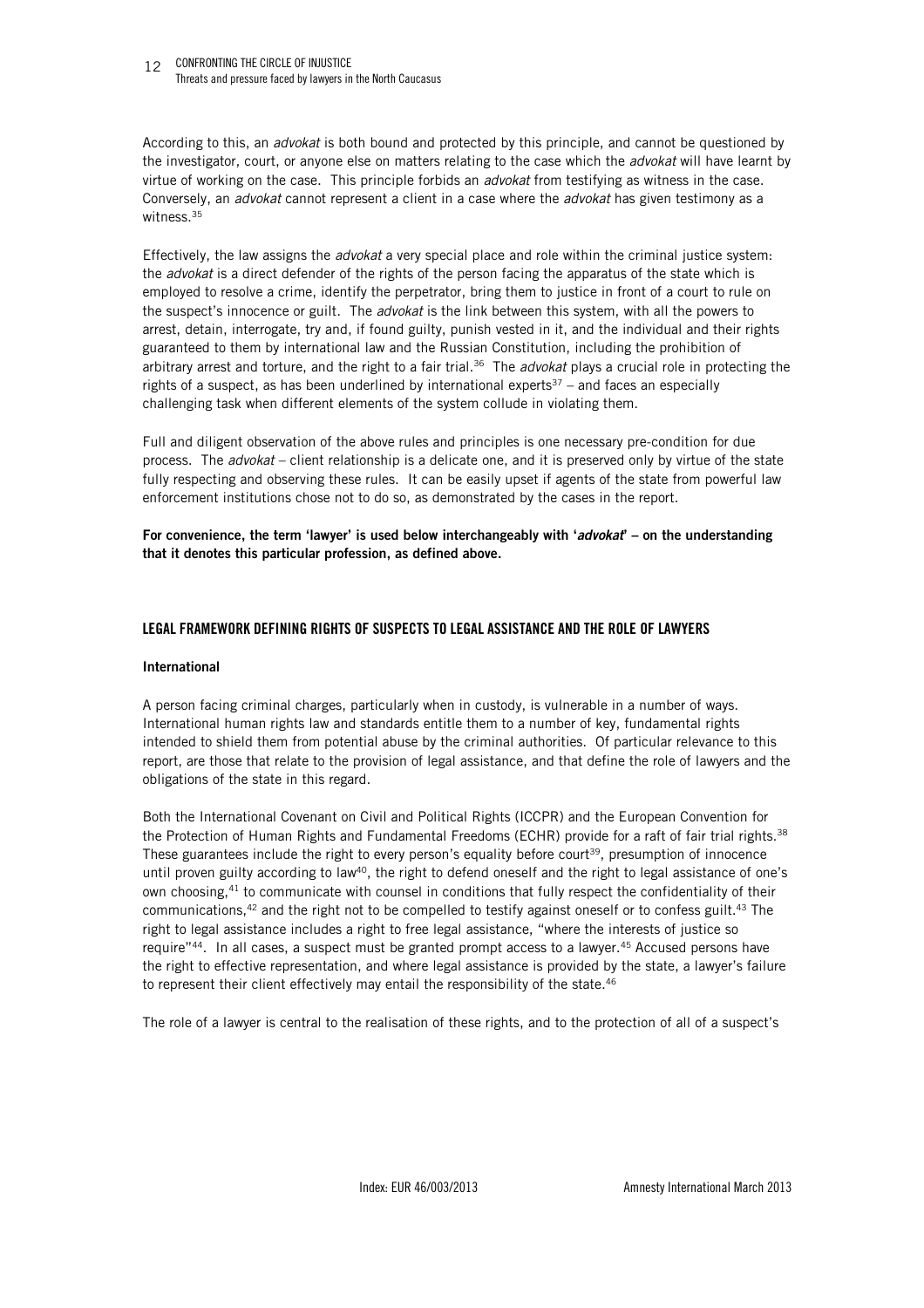rights as outlined in the Basic Principles on the Role of Lawyers adopted by the Eighth United Nations Congress on the Prevention of Crime and the Treatment of Offenders, Havana, Cuba, 27 August to 7 September 1990. The Basic Principles on the Role of Lawyers (the Basic Principles) provide that governments must "ensure that lawyers (a) are able to perform all of their professional functions without intimidation, hindrance, harassment or improper interference… (b) are able to travel and to consult with their clients freely and (c) shall not suffer, or be threatened with, prosecution or administrative, economic or other sanctions".<sup>47</sup> The Basic Principles go on to provide for a number of specific safeguards that states should ensure that, amongst other things:

- where "the security of lawyers is threatened as a result of discharging their functions, they shall be adequately safeguarded by the authorities";<sup>48</sup>
- lawyers are not be identified with their clients or their clients' causes as a result of discharging their functions;<sup>49</sup>
- lawyers are not be refused recognition before a court unless the lawyer has been disqualified in accordance with national law and practice and in conformity with the Basic Principles;<sup>50</sup> and
- lawyers enjoy civil and penal immunity for statements made in good faith before a court.<sup>51</sup>

States must also take measures to ensure that lawyers involved in the complaint or in the investigation of human rights violations, as is true for many of the cases documented in this report, are protected against ill-treatment, intimidations or reprisals.<sup>52</sup> As such, the Basic Principles flesh out the principle that should be followed to ensure that lawyers are able to effectively carry out their functions and duties in respect of their clients. The UN Human Rights Committee has also underlined that "lawyers should be able to advise and to represent persons charged with a criminal offence in accordance with generally recognized professional ethics without restrictions, influence, pressure or undue interference from any quarter."<sup>53</sup> Similarly, the Committee of Ministers of the Council of Europe emphasized that "[a]ll necessary measures should be taken to respect, protect and promote the freedom of exercise of the profession of lawyer without discrimination and without improper interference from the authorities or the public, in particular in the light of the relevant provisions of the European Convention on Human Rights".<sup>54</sup> Underpinning these requirements is the principle of independence of lawyers referred to in the preamble of the Basic Principles.

#### **National**

Russian law also contains guarantees of certain key rights, including procedural provisions and legal safeguards intended to ensure enjoyment of these rights.

The Constitution of the Russian Federation states that "international treaties of the Russian Federation are a component part of its legal system. If an international treaty of the Russian Federation stipulates other rules than those stipulated by the law, the rules of the international treaty apply" (Article 15.4); it also guarantees all persons in Russia the rights and freedoms in accordance with the international law (Article 17.1), which are thus directly applicable under Russian law. In addition, Article 19 of the Constitution guarantees everyone equality before the law and court. Everyone has the right to defend their rights and freedoms "by any means that are not forbidden by law" (Article 45). Article 46 of the Constitution guarantees everyone judicial protection of their rights and freedoms, and Article 48 provides for the right to professional legal aid, which, where a suspect is in detention, is guaranteed from the moment the person is apprehended (*s momenta zaderzhaniya*). A person is presumed innocent until proven guilty in accordance with law by the decision of a court; "the defendant is not obliged to prove his/her innocence", and any doubts regarding a defendant's guilt are be interpreted in their favour (Article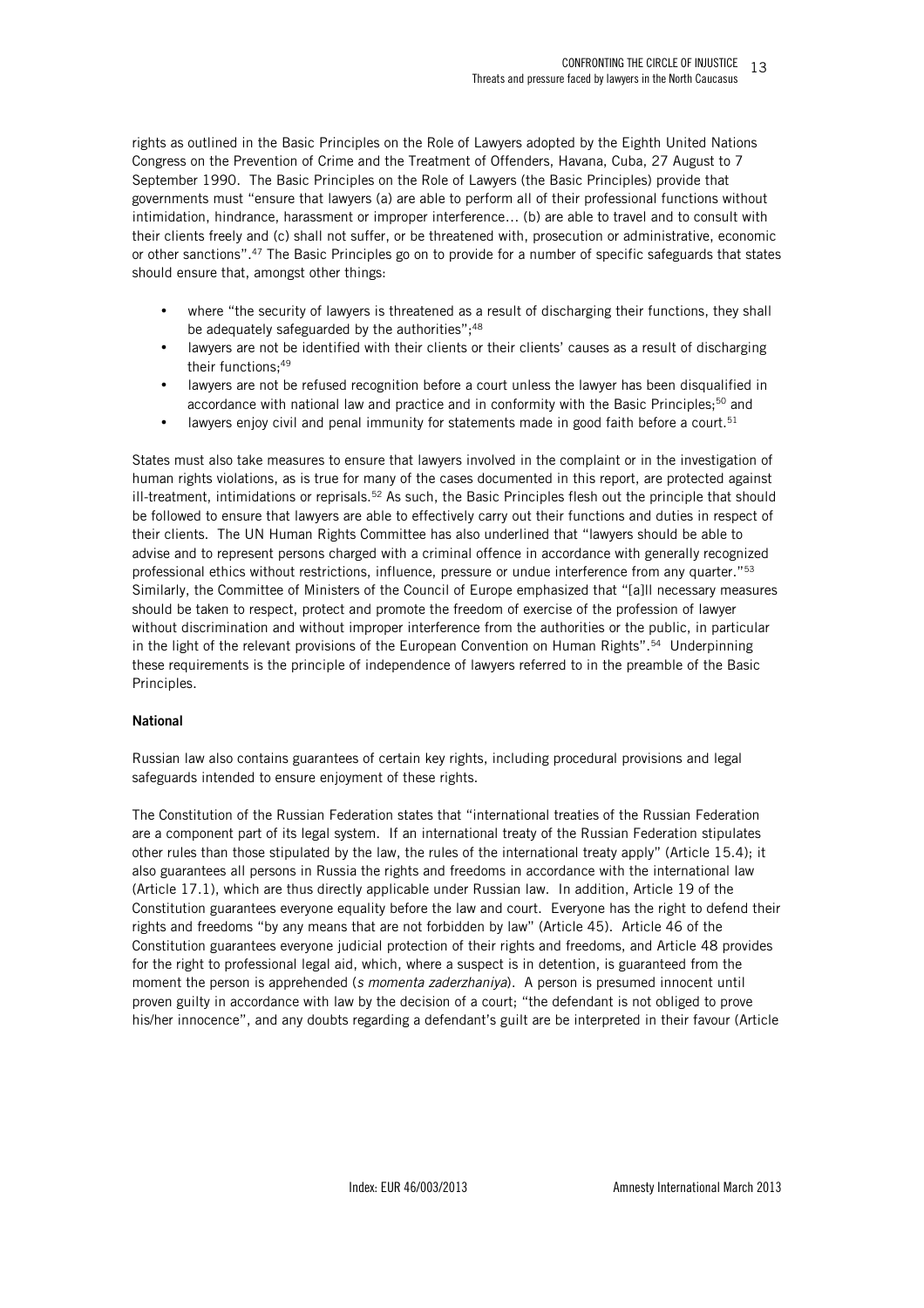#### 14 CONFRONTING THE CIRCLE OF INJUSTICE Threats and pressure faced by lawyers in the North Caucasus

49). Article 50 prohibits the use of unlawfully obtained evidence. This includes evidence extracted by torture or other ill-treatment – which are as such expressly prohibited by Article 21.2.

Certain rights are further elaborated, and the relevant procedural rules detailed, in the Code of Criminal Procedure (CCP). The CCP requires that every individual involved in criminal proceedings (i.e., when being placed in custody, presented with charges, facing a judge or being questioned as a witness in a criminal case) should have their procedural rights explained to them (Article 11). Article 16 of the CCP guarantees every criminal suspect and defendant the right to legal defence from the earliest moment in the process.<sup>55</sup> Besides, every criminal suspect has the right to meet and talk to their lawyer confidentially, any number of times and without any time limit, including prior to their first interrogation.<sup>56</sup>

Every witness in a criminal case also has the right to invite a lawyer to be present and advise them during questioning by an investigator or in the course of any other investigative activity the lawyer may be summoned (e.g., for a visit to a crime scene or cross-examination).<sup>57</sup> It is also common for a witness in a criminal case to try and bring a lawyer with them. This is because of the common deficit of trust in the criminal justice system among the general population in Russia and a common fear of being subjected to pressure by the investigator, or being summoned for questioning as a witness and then named a suspect upon arrival<sup>58</sup> – and not having a chance to invite a lawyer of one's own choosing at that moment.

The Russian law guarantees everyone the right to choose their lawyer or invite more than one lawyer, 59 although an individual provided with free legal aid paid for by the state does not have the right to choose a lawyer.

The suspect/defendant also has the right to request the investigation or the court to allow them to refuse the services of the lawyer already involved in the case on their behalf – a request which the investigator or the judge is not obliged to grant however.<sup>60</sup> An individual who has been assigned a lawyer free of charge must do so in writing. The investigation and prosecution have an incentive to ensure a lawyer is present: a defendant in court may decline to confirm a statement they have earlier given, or supposedly have given, to an investigator, and unless it was also counter-signed by a lawyer it will not be admissible in court.<sup>61</sup> In contrast, the defendant's statement signed by a lawyer will normally be accepted by the court, even if the defendant protests that it has been extracted under torture or by other unlawful means. $62$ 

The CCP envisages that an investigator or the court may assign (*naznachit*) a lawyer to defend the suspect/defendant, in which case the cost is covered by the state (A. 50(5)); there is no strict conditionality regarding the provision of free legal aid to criminal suspects (such as means testing for example), and the option to be provided with a free lawyer is open to all suspects/defendants in criminal cases. There are certain cases in which participation of a lawyer is mandatory (e.g., when the suspect is charged with crimes punishable by 15 years' imprisonment or more), and in such cases when the attendance by the lawyer contracted by the suspect/defendant is not possible within 24 hours from the moment of their detention, the CCP mandates the investigator "to take measures to appoint a [legal] defender" (Article 50). Later, this report explains how these provisions are abused by investigators to prevent the suspect/defendant from having the lawyer of their own choosing attending, or involve a lawyer who fails to act in the suspect's best interests and may even appear to be tacitly collaborating with the investigators, at least in terms of not adequately safeguarding the interests of the client.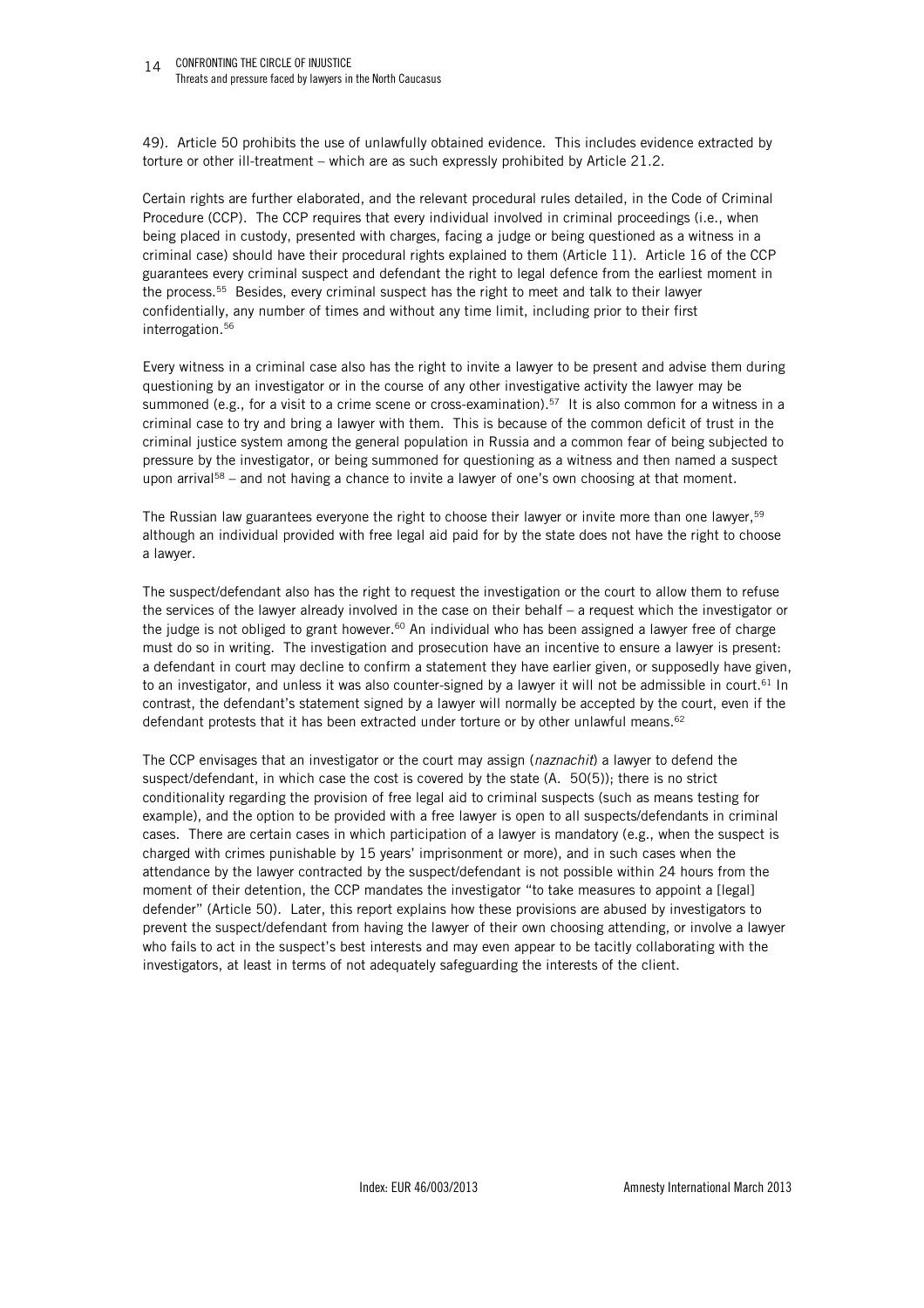# **CHAPTER 2. THE ATMOSPHERE OF INTIMIDATION AND HARASSMENT AND ITS IMPACT ON LAWYERS' WORK**

*"What now? Nowadays I try not to take part [in criminal cases] – I do not want to wreck my nervous system. Your worth is naught, absolute naught."*  In Karachaevo-Cherkessia explaining his decision to give up criminal defence practice, in an interview with Amnesty International, June 2012

Amnesty International delegates have visited the North Caucasus numerous times over the last decade, including during 2010-2012. Each visit has included meetings with criminal lawyers working as defence counsel on behalf of individuals accused of membership of armed groups and related crimes (such as illegal possession of arms and terrorism). Amnesty International has also on each visit met with legal representatives for those seeking legal redress for their grievances – people who have suffered human rights violations at the hands of law enforcement officials and are looking for protection and demanding effective investigation of alleged enforced disappearances or extrajudicial executions or reparation for unlawful detention and torture or other ill-treatment. In fact, all those who seek to help alleged victims of such violations – lawyers, human rights defenders, investigative journalists – expose themselves to the risk of harassment and intimidation, and sometimes face threats from known or anonymous sources.

#### **ANONYMOUS DEATH THREATS**

**In September 2009, anonymous authors compiled and distributed in Makhachkala, Dagestan, a flier threatening blood vengeance against armed group members and their "accomplices", including four lawyers, as well as human rights defenders and journalists. A journalist on this list was later assassinated in 2011, and his killers never found.** 

The flier, distributed in multiple copies, stated that its authors had already identified 250 armed group members, and promised their elimination in retaliation for the deaths of police officers and civilians. The flier also contained names of 16 individuals whom it described as their accomplices (*posobniki*). Among them were four lawyers who acted as defence counsel for people charged with membership of armed groups and related crimes, alongside well-known Dagestani journalists, a prominent human rights defender known for her work against enforced disappearances, and other civil society activists. Amnesty International is aware of other subsequent threats and harassment faced by several people on the list.

One of the people named as an armed groups' "accomplice" in the flier was the founder of the independent weekly newspaper Chernovik (itself the target of continuous harassment by the authorities) and a leading Dagestani journalist known for his publications critical of the authorities, Khadzhimurad Kamalov. He was among the first to speak publicly about this anonymous threat. On 15 December 2011, he was shot outside his office by an armed man wearing a balaclava, and died on the way to hospital. $63$  His killer was never found, nor were the authors of the flier.

In many of these cases from the North Caucasus in which Amnesty International tried to document human rights violations in relation to specific victims, it became apparent that their lawyers in particular were also often facing harassment, pressure and intimidation, covert or overt, from unknown individuals or officials associated with different elements of the criminal justice machinery – such as the police, intelligence service (FSB), prosecution and investigative authorities. Some lawyers the organization has spoken to could cite specific incidents as evidence of pressure; others spoke of the general climate of intimidation in which they have to work.

For many, this pressure and intimidation comes in the form of threats which may be direct but can also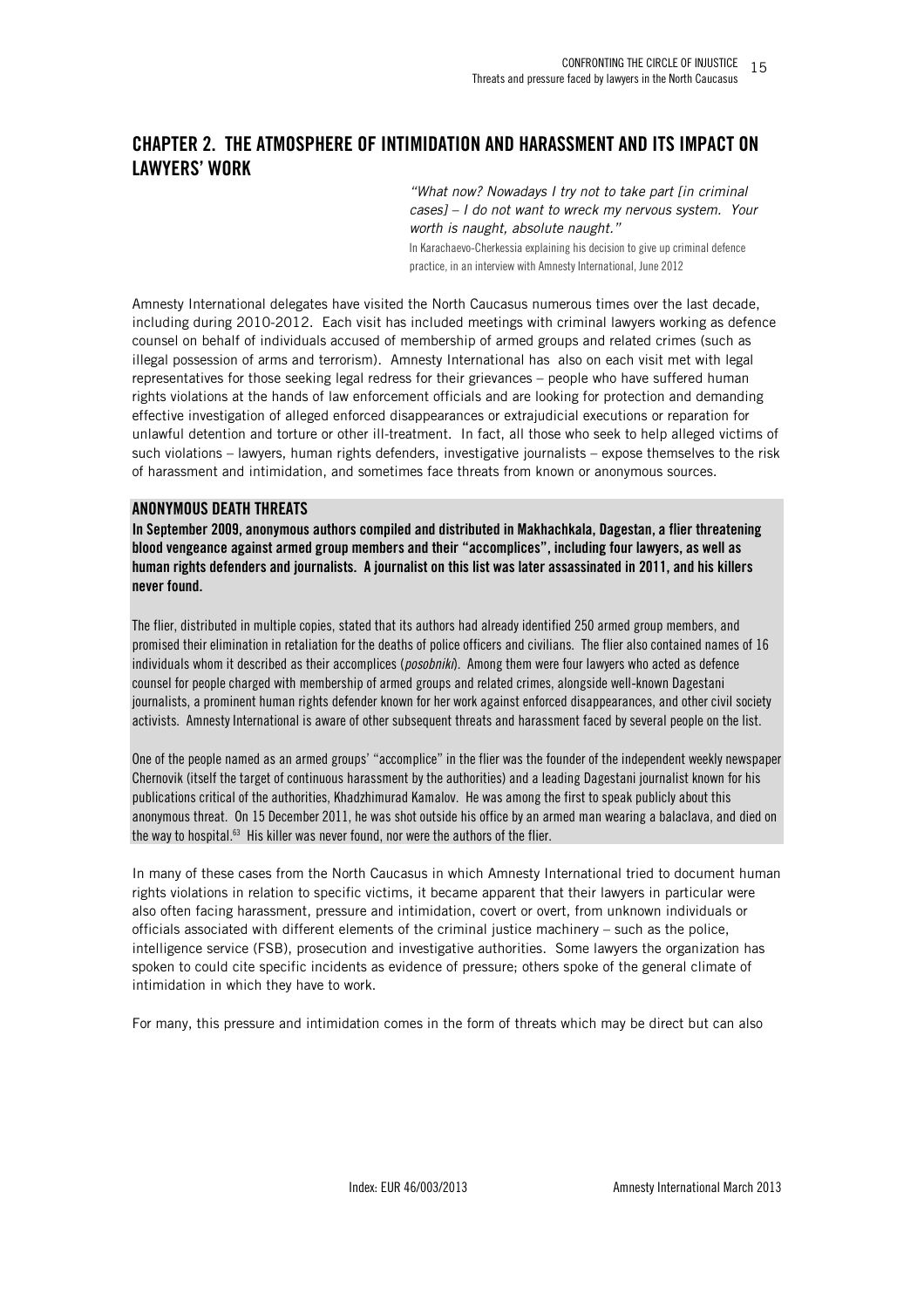#### 16 CONFRONTING THE CIRCLE OF INJUSTICE Threats and pressure faced by lawyers in the North Caucasus

be passed anonymously or via acquaintances. Anonymous threats often take a form which is reportedly widely practised in the North Caucasus: vague messages are often passed to the intended recipients, by word of mouth, indirectly – often via their colleagues or relatives, but sometimes also "well-wishing" officials. Often, these are presented as if they were friendly, well-intended warnings. Whilst they are presented as such, lawyers that spoke to Amnesty International said there was no doubt that in essence they are threats intended to discourage and deter lawyers from being too proactive – either on certain specific cases, or more generally.

Several lawyers, in different North Caucasus republics, told Amnesty International that they received such "friendly" warnings, usually from unnamed "well-wishing sources", via their relatives (but usually not immediate family members) or acquaintances and lawyer colleagues. More than one lawyer in Chechnya spoke about receiving such messages via relatives, but also of direct veiled warnings uttered to them by prosecutors.<sup>64</sup> One lawyer recounted the words of one district prosecutor, pronounced during an informal discussion in the context of a case in which he was defending a man suspected of membership of an armed group: "Don't you realize what kind of time we live in? You know that driving on the roads here is no longer safe, don't you?" Other lawyers recounted similar veiled threats, such as: "Are you not worried about your family?"

Many criminal defence lawyers in the North Caucasus interviewed by Amnesty International have also complained that their work can also be extremely taxing psychologically. The most common cause for frustration mentioned was the lack of judicial independence and the failure of the rule of law more generally. Many felt that in the face of flagrant violations of the right to fair trial on the part of different elements of the criminal justice system – the investigation, the prosecution, and the court itself – no regular or creative defence tactics or knowledge of law and proceedings stood a chance.<sup>65</sup>

Several lawyers interviewed by Amnesty International expressed direct and strong concern about the fate of their clients, including their fate in light of the lawyer's proactive defence position and activities. Some feared that their clients' situations might get worse, and that threats made by law enforcement officials against their clients might be realized, and they might face (further) torture and other ill-treatment in the lawyer's absence, as well as possibly harsher sentences and other consequences in the end. As one lawyer explained by means of an example, a client had told her that he was innocent but that he had been threatened that he would pay with his life if he refused to confess, and that even if he were to be acquitted he would be killed during a security operation. "Can you guarantee that I will live if I refuse to confess?" he asked. "Who am I to give him such guarantees?" the lawyer bemoaned.<sup>66</sup>

A number of times and in different North Caucasus republics, Amnesty International has heard stories of lawyers who decided either to concentrate entirely on non-criminal law or abandon the legal career altogether after they developed a disappointment in the system and in its ability to deliver justice and an increasing realization that the rule of law – in the North Caucasus at least – is illusory.

Eva Chanieva, a lawyer working in Kabardino-Balkaria, told Amnesty International about a case in which she had to step in as a defence counsel to replace her colleague, a newly qualified young lawyer.<sup>67</sup> On 20 February 2012, her colleague was contracted to defend a man who had been arrested earlier on that day on suspicions of illegal possession of firearms and illegal substances. The young lawyer first saw her client in the investigator's office. He was feeling poorly and complained of having been blindfolded and beaten and electrocuted by law enforcement officials (members of an ambulance team which was called on the same day to treat him for his injuries confirmed that he had injuries consistent with these allegations). When the suspect's questioning began, some armed masked officials entered the room and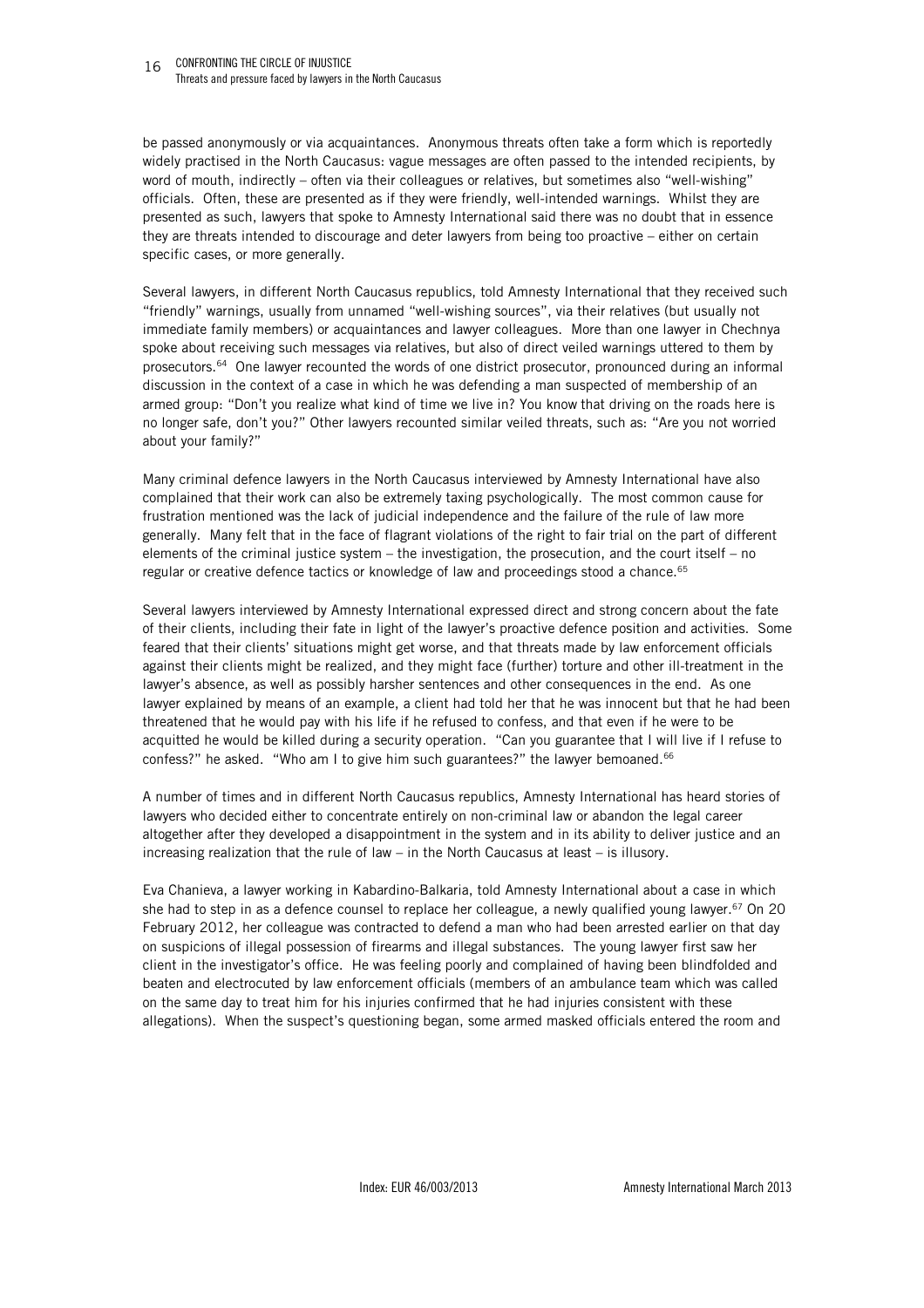remained present throughout the interrogation which lasted several hours. They openly threatened the client telling him what he had to confess to. The lawyer tried to prevent them from interfering with the questioning, unsuccessfully. Her client refused to make any confession and kept insisting that he had been tortured. It was clear that further interrogation was pointless, but the lawyer was too afraid to bring it to a close fearing that if she left he would be subjected to further torture. According to Eva Chanieva, the young lawyer called her several times during that evening. The young lawyer was extremely distressed by the experience of seeing a tortured man and the intimidating masked officials during an interrogation, and felt she could not continue working on this case. "I have had enough. I can't see how I can work on this case again. I have seen enough horror for the coming year", she told Eva Chanieva who stepped in the case the following day to replace her. Following a complaint which Eva Chanieva submitted to the Office of the Prosecutor on behalf of the client, a criminal case was opened on 24 May 2012 into the allegations of torture by members of the Centre for Combating Extremism. However, in accordance with the investigator's decision of 24 December 2012, the case was suspended because the identity of the masked officials could not be established.

In many of Amnesty International's interviews with lawyers who frequently take on cases of clients charged under what is commonly referred to as the "political" and "military" articles of the Criminal Code, and proactively representing their clients, in accordance with their professional duty, they talked of the pressures and even personal risks they are exposed to. As one lawyer from Ingushetia who prefers not to take up "political" and "military" in the republic explained: "There are lawyers, several people, in Ingushetia – I believe they are in danger. Because I know that their attitude, their position [on judicial process] is not shared [by members of the law enforcement system]. There is just one approach here – to put away in prison, to blow up, to abduct…" Then, to explain his point, he added: "If Natasha hadn't been writing she would have been alive".<sup>68</sup> He was speaking of Natalia Estemirova, a human rights defender famous throughout the region for her work which exposed serious human rights violations by law enforcement officials, who was abducted by unknown individuals near her home in Grozny, Chechnya, on 15 July 2009 and found murdered on the same day in the neighbouring Ingushetia, and whose killers have never been found.<sup>69</sup> Natalia Estemirova, amongst others, was mentioned in a resolution of the Parliamentary Assembly of the Council of Europe (PACE) as one of the "human rights activists, lawyers and journalists working in difficult circumstances, and often in peril of their lives, to help victims obtain justice and to denounce abuses."70

Such "political" and "military" articles are those relating to terrorism, creation and activities of illegal armed groups, illegal possession and transfer of arms and explosives, and armed attacks against government institutions and officials as well as civilians<sup>71</sup> (in the Chechen Republic, these are also taken to include drugs-related charges), i.e. they are the articles most commonly employed by the authorities in the context of counter-terrorism and national security in the North Caucasus. According to lawyers interviewed by Amnesty International, the pressure is particularly high in such cases on all participants in the criminal proceedings to deliver a guilty verdict. As one lawyer noted, "some judges admit in private conversations, shrugging, that they cannot pass a different decision even though they realize that the case if fabricated. So, *de facto*, they admit that they are unable to pass an objective, independent decision on such cases".<sup>72</sup>

It is in this context that the whole of the law enforcement machinery is involved, including the most secretive elements – the police, including its special units such as the Centre for Combating Extremism, security services, and occasionally the military.<sup>73</sup> Amnesty International has documented numerous human rights violations over the years, including enforced disappearances, unlawful and *incommunicado*  detention, extrajudicial executions, and torture and other ill-treatment of criminal suspects.74 Lawyers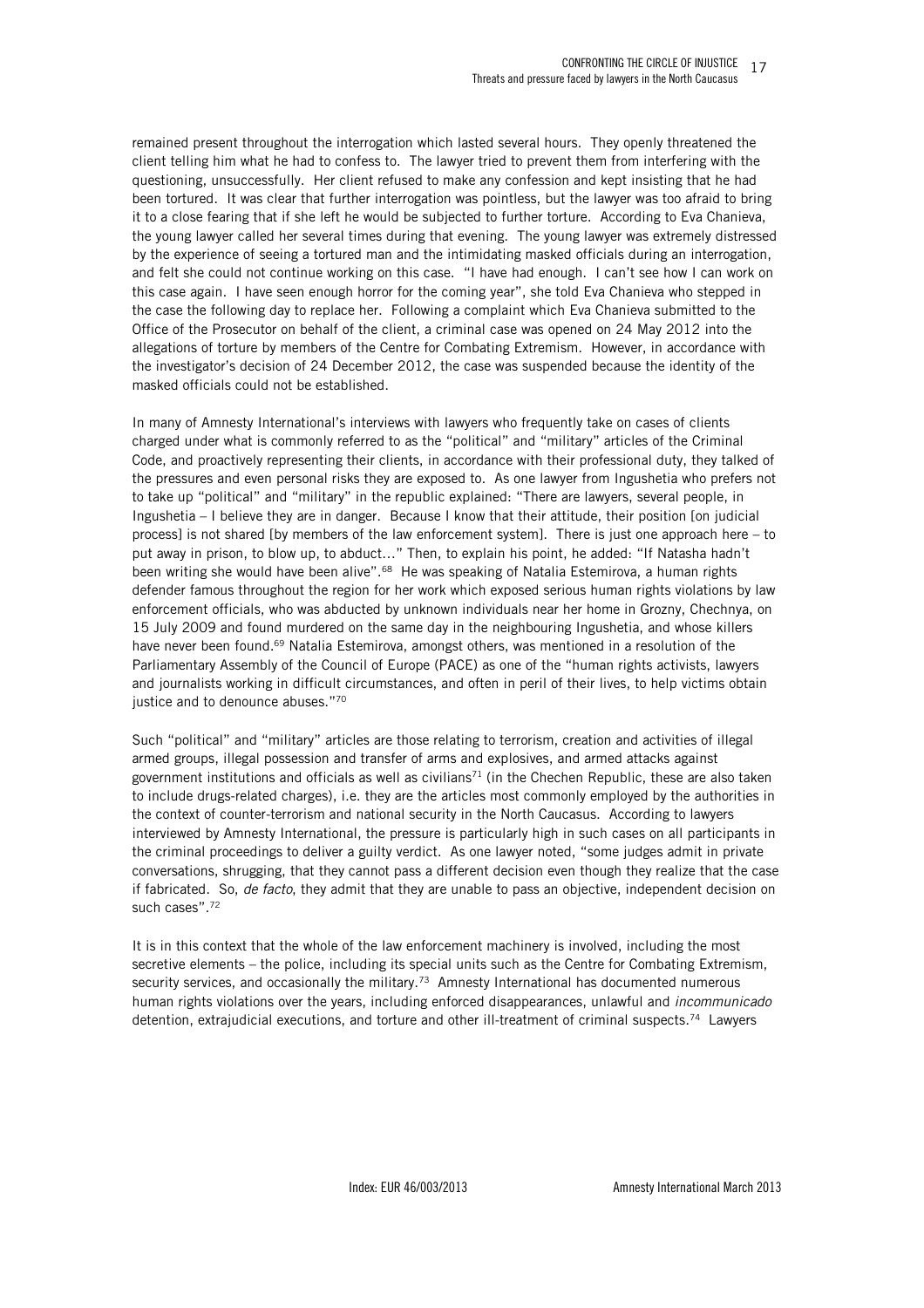working as defence counsel inevitably come into direct confrontation with the powerful law enforcement agencies operate across the region. As the above quote by the lawyer in Ingushetia who chose not to work on "political" and "military" cases in the republic reveals, these institutions are feared for carrying out human rights violations, including abductions and killings, which, as documented by Amnesty International, they carry out with impunity.<sup>75</sup> Defence lawyers find themselves in an unequal contest, and with the justice system being ineffective as impunity for human rights violations reigns,<sup>76</sup> lawyers are also unprotected and exposed to significant risks. For lawyers working in the North Caucasus on these types of cases, it is not an environment that is conducive to performing one's professional duties "without intimidation, hindrance, harassment or improper interference".<sup>77</sup>

Intimidation and pressure on criminal defence lawyers that comes from members of the criminal justice system has been reported not only in the North Caucasus but in other Russian regions as well, including by Amnesty International (for example, in the context of the criminal case against Mikhail Khodorkovsky and Platon Lebedev<sup>78</sup>). The former Special Rapporteur on the Independence of Judges and Lawyers, Leandro Despouy, noted in his report after his mission to the Russian Federation in May 2008 that "[t]here is a tendency to identify defense lawyers with the interests and activities of their clients. In this connection, the Special Rapporteur has also received information on instances where defense counsels have been intimidated by public officials."<sup>79</sup> Others too, have widely raised this issue, including Russian lawyers themselves. Among the organizations that have raised concern about this issue is the Federal Bar Association.<sup>80</sup> The FBA reports that, across Russia, there are regular incidents of pressure from, and violations by, law enforcement officials in relation to lawyers, and that there has been an increase in these incidents in recent years. It lists searches of lawyers' offices and seizures of documents without the compulsory prior court sanction as required by Russian law, and summoning of lawyers for questioning as witnesses by investigators in the cases in which they are defending a client. The FBA noted that such summons were happening "as a rule with the purpose of removing a lawyer from the criminal proceedings" or to obtain some evidence against the suspect from their lawyer. The officials who, according to the FBA, are most often behind such incidents are those from the investigative authorities which are part of either the Ministry of the Interior (police investigators), the Investigative Committee (a stand-alone federal agency tasked with investigating serious crimes), or the Federal Security Service (FSB, Russia's intelligence service). According to the FBA, the number of such reported incidents has grown significantly in recent years.<sup>81</sup>

Among those Russian legal professionals who have raised the same problem as a country-wide issue is Mara Polyakova, the Chair of the Independent Expert Legal Council, who addressed President Dmitry Medvedev and the Presidential Council for Civil Society Development and Human Rights on 1 February  $2011.^{82}$  She referred to a recent survey of 1,400 lawyers throughout the Russian Federation, many of whom complained that investigators were increasingly summoning lawyers for questioning as witnesses with the purpose of removing them from the cases on which they worked. She also mentioned that there had been several cases of physical assaults against lawyers by law enforcement officials in 2010 in Dagestan, Irkutsk, Cheliabinsk, Tambov and Kaliningrad Regions, Primorsky Krai and Tyva. Some lawyers complained of unlawful searches of their residential and working premises, including break-ins by members of law enforcement agencies.

As documented below, Amnesty International has received numerous credible reports suggesting frequent incidence in the North Caucasus of all the violations and infringements identified by the FBA and Mara Polyakova as well as others. Cumulatively, they contribute to an environment of hindrance, harassment and improper interference contrary to international standards, that hinders the ability of lawyers in the North Caucasus to properly carry out their professional functions.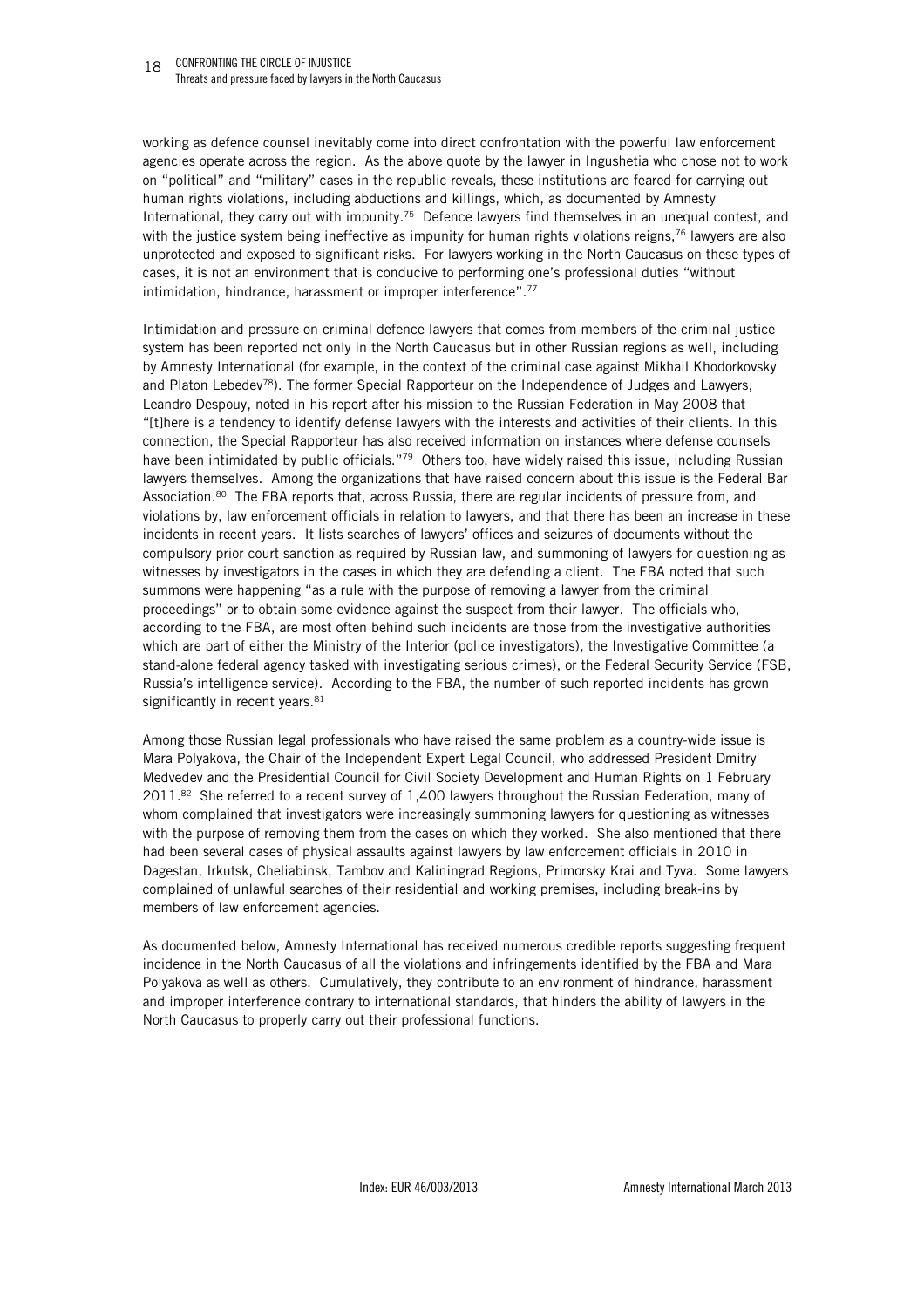#### **"PROSECUTORIAL BIAS" OF RUSSIA'S CRIMINAL JUSTICE SYSTEM**

*"Lawyers have to work not only against the prosecution, but to battle with the entire system in order to attain justice and truth".* 

Magamed Abubakarov, in interview with Amnesty International, 8 June 2012, Nalchik, Kabardino-Balkaria

Numerous criminal lawyers told Amnesty International that the distorted perception held by the members of the criminal justice and law enforcement in regard to their role as criminal defence counsel in part stems from the way in which the system is set up: according to the defence lawyers it is set up to deliver guilty verdicts, and an acquittal is perceived as the system's failure – and is consequently an exception. This problem is much commented on within the professional legal community in Russia. A report on this issue published by the Federal Bar Association in 2009 noted that, according to official statistics, in 2007 courts of first instance had acquitted defendants in just 0.8 per cent of all the judgements passed. Moreover, 37 per cent of acquittals were overturned on appeal.<sup>83</sup> The FBA notes that acquittals are overturned on appeal 18 times as often as guilty verdicts in Russia. This, in the FBA's view, shows that judges' perceive acquittals as a "blunder". "[A] decision overturned on appeal is still regarded [by the system] as a 'blunder' in their [judges'] work which may lead to adverse consequences for them," the FBA's report concludes. Since the time of the report's publication, these tendencies have not changed. Moreover, this is a well-known and widely acknowledged problem in Russia. Thus, its current President, then Prime Minister, Vladimir Putin wrote in an article published in February 2012 that "a very pronounced prosecutorial bias in our judicial system" is the system's "main problem". 84

The FBA's report and Putin's comment are corroborated by a 2012 report published by the Institute for Law Enforcement at the European University at St. Petersburg, which explains the deeply institutionalized nature of such a "prosecutorial bias":

*Any situation in which an error of one level of authority is identified by the next one is traditionally regarded as a "blunder". For instance, acquittal would not be seen as evidence of good work of a judge who detected an error on the part of an investigator and prosecutor, and who did not allow unfair charges to pass (which is why exactly a court trial is needed after the investigation), but as evidence of blunders (or corruption) in the work of law enforcement agencies. There is no provision for the right to a diligent error … for the prosecution. As a result, the prosecution is forced to seek conviction at all costs … in some cases even a single "failure" [e.g., for a prosecutor – an acquittal] … constitutes grounds for disciplinary sanctions, regardless of the overall performance … Thus, an acquittal in court will be grounds for disciplinary sanctions not only in relation to the state prosecutor, but also for an investigator and an operative officer.<sup>85</sup>*

This analysis has been repeated regularly in interviews which Amnesty International has had with lawyers across the North Caucasus. All of them state that the whole of the criminal justice machinery – law enforcement agencies, investigation and prosecution authorities, and also courts – is currently set up to deliver guilty verdicts and prevent acquittals in so far as possible. This analysis and the prosecution statistics raise questions as to whether each case really has been proved beyond a reasonable doubt and the defendant's right to presumption of innocence truly been respected.

According to several interviewed lawyers, their informal discussions with prosecutors and judges indicated that only a certain number of such "blunders" as acquittal *per* year are tolerated within the system, after which disciplinary sanctions – or informal reprimands with career-stifling consequences – begin. One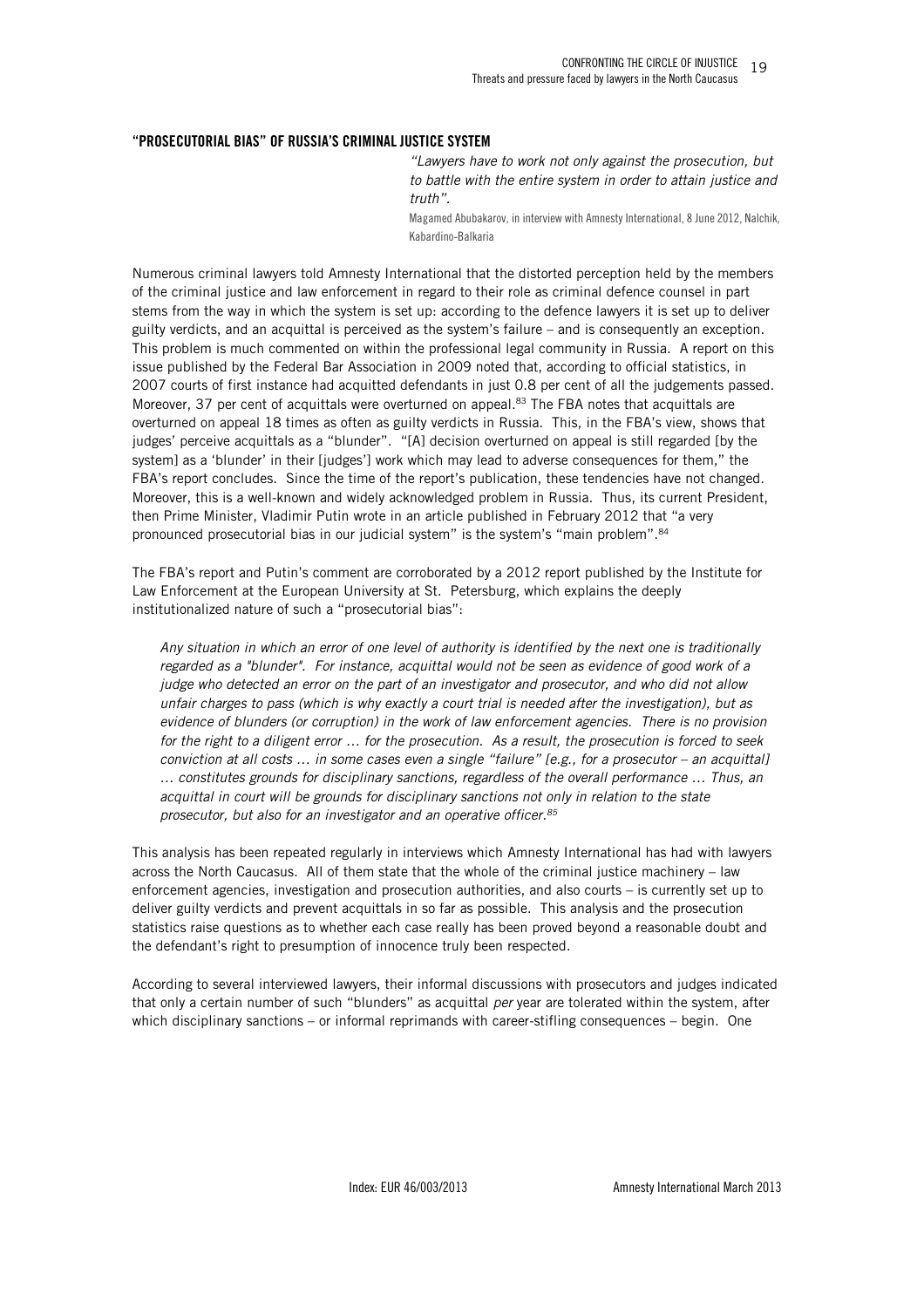lawyer cited a case in which a prosecutor had unofficially asked him as the defence counsel to not raise objections about some proceedings which would delay the court decision by a month, until the next year. Thus the forthcoming acquittal would "count towards another year" in the prosecutor's unsatisfactory performance indicators.<sup>86</sup>

Clearly, where a defence lawyer succeeds in obtaining an acquittal or a similar "blunder" occurs (partial acquittal under several key charges or referral of the case for further investigation); by showing errors and weaknesses in the investigation and prosecution, such a lawyer can themselves end up facing serious consequences. These can impact on their career or even their lives more generally, as in the case of Larisa Dorogova for example, below, who after a series of threats has stopped practising law in Kabardino-Balkaria. When lawyers find themselves on the opposing side of powerful law enforcement agencies in sensitive cases, they frequently face extremely serious risks, threats and harassment, or worse, in carrying out their work. Several cases cited in this report illustrate this – they are cases of lawyers who, in the course of their careers, have fought, and sometimes won, difficult legal battles with members of the law enforcement and criminal justice systems, and subsequently, or during the case, are subject to intimidation and pressure. Unsurprisingly, some lawyers in the North Caucasus prefer not to take up some of the most sensitive cases (such as the "political" and "military" cases). Such choices in themselves impact the rights of individuals under investigation and on trial and human rights protection in the region more generally.

#### **ATTEMPTED DISCIPLINARY PROCEEDINGS AGAINST LAWYERS AS A FORM OF PRESSURE**

In the context of the prosecutorial bias in the criminal justice system in Russia, and the power of law enforcement agencies involved in the apprehension of suspects in the North Caucasus<sup>87</sup>, lawyers working diligently on "political" and "military" cases in the North Caucasus find themselves at odds with the criminal justice and law enforcement machinery. They represent an obstacle or inconvenience to its workings – as well as often exposing human rights violations committed by law enforcement officials. Inevitably, they face resistance from different parts of the system. Often, this comes in the form of investigators, prosecutors and sometimes even judges seeking to have disciplinary proceedings initiated against specific lawyers and have them stripped of the right to practise law. While some complaints may be justified, some are not and are taken against lawyers merely carrying out their professional duties, thus contributing to the context of harassment that lawyers in the North Caucasus work in. As the Basic Principles state, lawyers "shall not suffer, or be threatened with, prosecution or administrative, economic or other sanctions for any action taken in accordance with recognised professional duties, standards and ethics."<sup>88</sup>

As a self-governed professional organization, the Bar Association is the only body which can strip a lawyer of their licence.<sup>89</sup> Accordingly, the relevant complaints are submitted to the Bar Association where the lawyer in question is registered. The Chair of the Bar Association reviews these and either declines the complaint (which, when it comes from law enforcement officials, takes a certain courage) or initiates disciplinary proceedings. In the latter case, a disciplinary panel would consider the case, with the lawyer in question summoned to present their case, and take a decision in accordance with the Code of Professional Ethics. The three disciplinary actions that the Bar Association can apply are a forewarning (*zamechanie*), warning (*preduprezhdenie*) and termination of the status of a lawyer (*prekraschenie statusa advokata*).

In every North Caucasus republic, Amnesty International was told by various criminal defence lawyers that they had complaints about them submitted to the Bar Association by investigators, prosecutors or judges. A lawyer in Chechnya told Amnesty International that some time previously he had received "friendly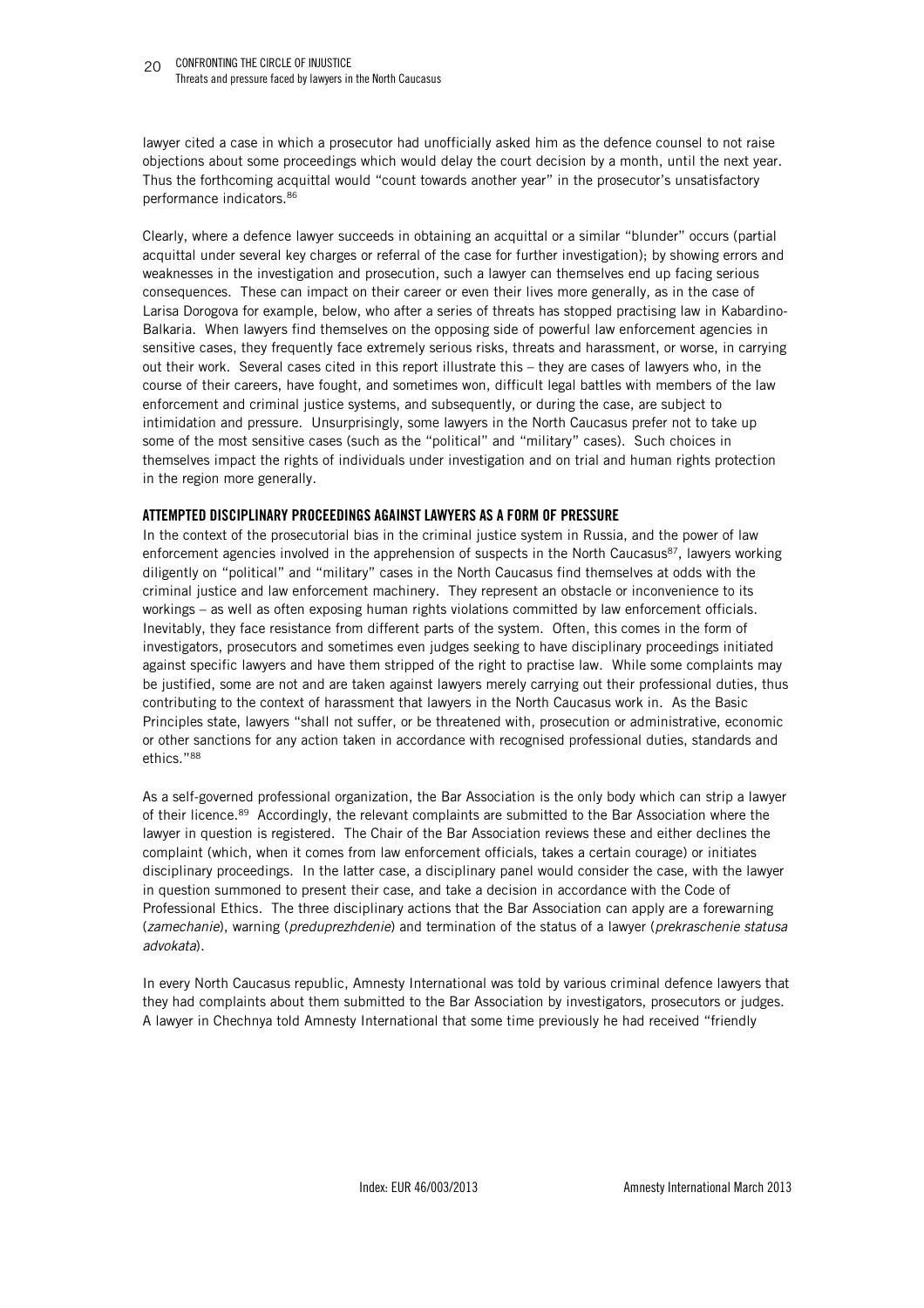advice" from a fellow lawyer not to take part in a specific case. After he refused this and a subsequent informal warning from an official in the Ministry of Justice, the Ministry petitioned the Bar Association to strip him of his licence on the pretext that there was no evidence that this lawyer had had two years of legal practice prior to taking the qualifying examination back in the mid-2000s. The lawyer claimed that there was a written confirmation in his case file, but that it could have been lost. In the post-war Chechnya, the Bar Association was housed in just two or three small rooms; it has subsequently moved to its present building, but some of its files were lost or mixed up. $90$  In the event, ultimately no sanctions were issued against the lawyer. Incidentally, many other lawyers in Chechnya were faced with losing their licences too on the same pretext, although reportedly this did not happen, possibly because this would have affected too many lawyers in Chechnya.

Other criminal defence lawyers in neighbouring republics told Amnesty International about similar experiences, which were usually related to them working on some specific "political" or "military" cases.

# **LAWYER FACING REPEATED ATTEMPTS TO HAVE DISCIPLINARY HEARINGS OPENED AGAINST HIM**

**Batyr Akhilgov, a member of the Bar Association of Ingushetia working on a number of high-profile cases in Ingushetia, North Ossetia and Kabardino-Balkaria, has had complaints filed against him by prosecutors and a judge at the Bar Association on numerous occasions. He was also denied a chance to challenge them.** 

Batyr Akhilgov told Amnesty International that soon after one high-profile case involving alleged members of an armed  $group<sup>91</sup>$  was over, in which he had been involved as a defence lawyer, the Prosecutor's Office had sent a complaint about him to the Ministry of Justice of Ingushetia which, in its turn, filed a complaint to the Bar Association. Prosecution officials argued that Batyr Akhilgov had been disrespectful of the prosecution in court, and as evidence attached transcripts of the court hearings. In the transcript, the complainants reportedly underlined some of the phrases and expressions used by the lawyer in his speech, in which he spoke of the failures and fallacies of the prosecution's position, or drew parallels between the court hearing and court hearings of Stalin's era. Moreover, although the complaint was based on the court hearing transcripts which the court had provided to the Prosecutor's Office, Batyr Akhilgov had still not received his copy of the transcripts. The hearing had come to a close in April 2012, but two months later, at the time of the interview with Amnesty International, he was still missing these documents.

Meanwhile, other complaints against him had been submitted to the Bar Association by a judge from Vladikavkaz, in North Ossetia, where Batyr Akhilgov was working on another high-profile case.<sup>92</sup> In the context of that case, the lawyer had filed several complaints to a local court about violations of his client's rights by the investigation. The judge, in turn, complained to the Bar Association that Batyr Akhilgov had failed to attend court hearings at which his (the lawyer's) complaints were due to be considered. Under Russian law, these kinds of complaints can be considered even in the complainant's absence. However, according to Batyr Akhilgov, his failure to attend the hearings was entirely down to the fact that he had not been forewarned about them. The judge had consistently sent him notifications of the forthcoming hearings too late, just two or three days in advance while it took the post service at least a week to deliver them from Vladikavkaz to the lawyer's hometown, Nazran, in Ingushetia. Furthermore, despite repeated written requests by Batyr Akhilgov to the judge to be provided with copies of the complaints against him, he received none and, consequently, he could not appeal against them unless and until it came to a disciplinary hearing against him.

At the time of writing none of these complaints has led to disciplinary proceedings against the lawyer, because the Bar Association took the view that he did not violate any regulations, law or professional code of conduct, and as such have not affected the lawyer's ability to practice, Batyr Akhilgov admitted in an interview with Amnesty International that they had taken a lot of his time and in at least this sense were a considerable inconvenience hindering his professional duties.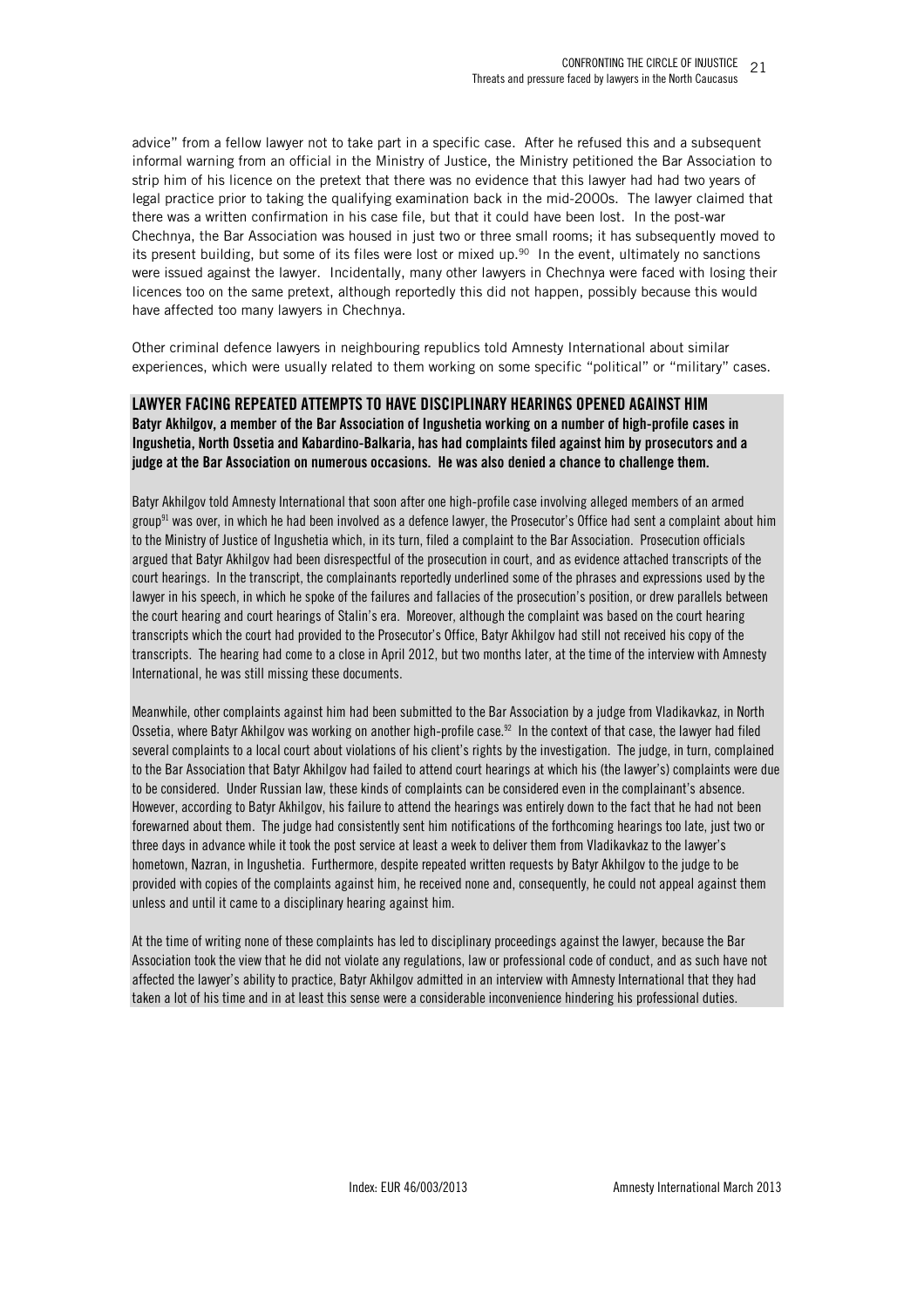# **CHAPTER 3. PROCEDURAL AND INSTITUTIONAL OBSTRUCTIONS PLACED BETWEEN THE LAWYER AND THE CLIENT**

#### **OBSTRUCTION OF ACCESS TO CLIENTS AND TO COMPLAINTS PROCEDURE**

Under Russian law, every person is entitled to have immediate and unimpeded access to a defence lawyer from the moment of *de facto* detention (CCP, Article 49.3(3)), and have unlimited confidential meetings with the lawyer, including prior to the first interrogation (CCP, Article 47.4(9)). International law and standards contain similar guarantees.<sup>93</sup> The need for confidentiality is especially important for those in detention, and as such interviews between a detainee and their legal counsel can be within sight but not hearing of a law enforcement official.<sup>94</sup> Effective use of this right is crucial for the suspect's subsequent defence.

A person in custody is vulnerable to various forms of pressure and abuse, and an effective access to a lawyer makes a huge difference. Zelimkhan Chitigov, a young man who had been abducted by masked policemen from his mother's home in Ingushetia, and held in secret detention blindfolded for four days, during which he was subjected to repeated and prolonged bouts of beating, electrocution, suspension from metal bars and other forms of torture, believes that his life was saved by the arrival of a lawyer. His account (recorded by a journalist and confirmed by Zelimkhan Chitigov to Amnesty International as accurate<sup>95</sup>) also gives an insight into the type of physical abuse and intimidation detainees may come under to force them to refuse their lawyer or to restrict the content of their exchange with the lawyer. This passage relates to his time at the police station in Karabulak where he was brought on the fourth day of his captivity by police from a secret location:

*They took me to another room. There was the head of the criminal investigation … and one other [officer] in a mask. [They] put down a sheet of white paper, a pen [and demanded]: "Write a statement addressing it to the Head of the Town Police Station that you are refusing the services of a lawyer".* "Here!" - it clicked in my head – "if he says 'lawyer' that means there is a chance that I will *not get killed". I told him: "I won't write". He started beating me up. Hitting me against the wall – I fall, he picks me up, hits my head against the wall, beats me on the head with this bottle of mineral water. They strangle me with the electric lead from a computer, beat me in the face with it…* 

*In the morning they took me to a police investigator. She [the investigator] is sitting there angry, typing, and says: "They will now bring a lawyer…" I felt joy: my father, mother, wife will know that I*  am alive! "She [the lawyer] is one of them. If you do what she tells you to do you are finished. Don't *listen to her, don't tell her you've been tortured. If you say so they will kill you."* 

*How was I to know all these things: lawyer, criminal code – I had never come across these things in my life. And so I believe her [the investigator]. A young woman came: "I am a lawyer…" I hid my*  face in my hands, covered the signs left by handcuffs with my jacket. She started saying something *– but I can't hear well, so I keep my silence. "Are you all right?" I nodded my head. I couldn't talk – so I just mumbled.<sup>96</sup>* 

Zelimkhan Chitigov says that he was saved from further abuse by the arrival of his lawyer. The Russian human rights organization Civic Assistance Committee reported that "all those who were helping Zelim were receiving threats", and noted a meeting between the same lawyer, Maryam Esmurzieva, and the then head of Karabulak police station who reportedly said to her: "I regret [I] didn't kill him. If you do not want your children to be left orphans, leave this case. Who knows what may happen, a car may run you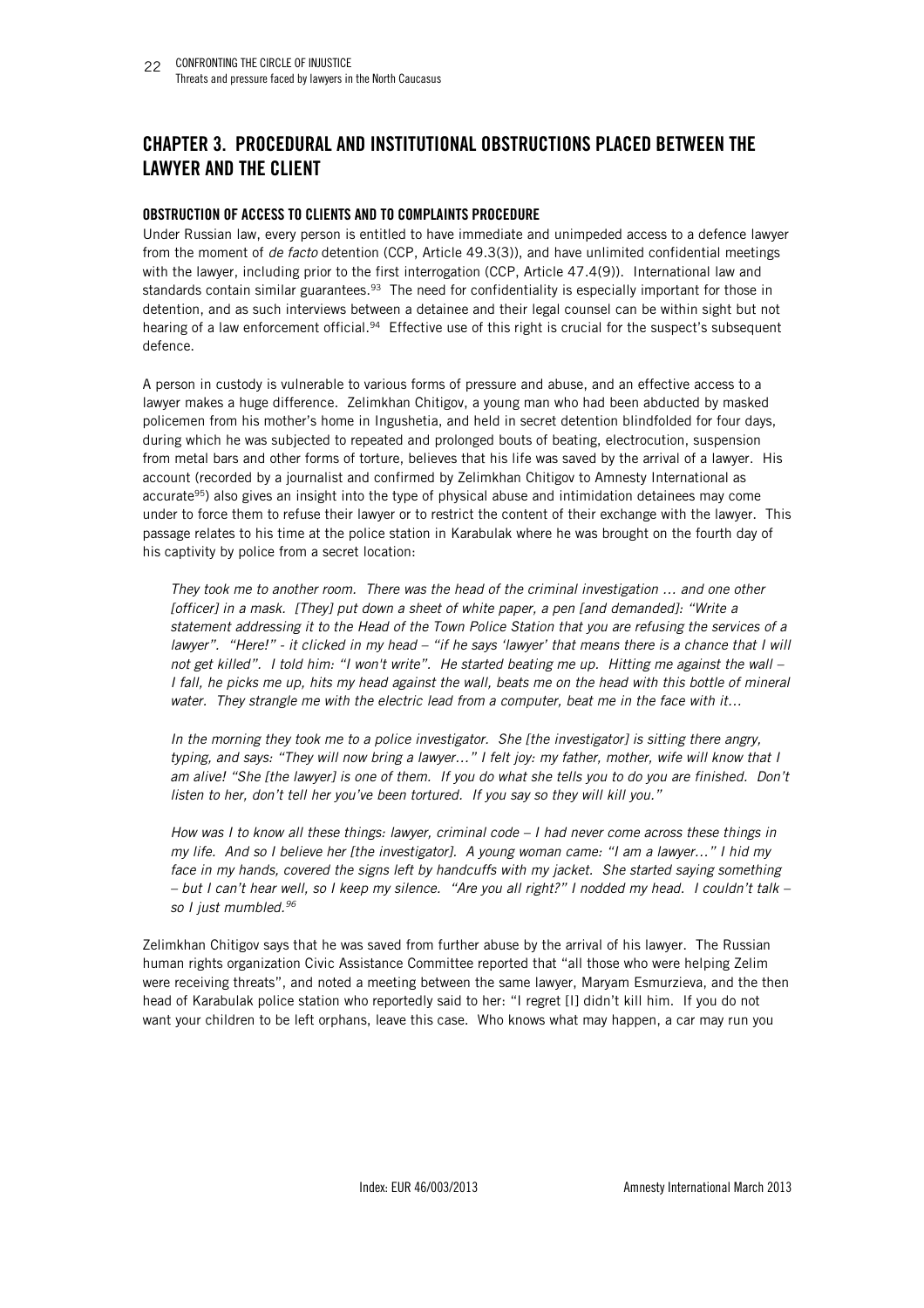#### over".<sup>97</sup>

Not only should a suspect have access to their lawyer, the lawyer should also be present during any interrogation.<sup>98</sup> This is of paramount importance especially in situations where the practice of torture and other forms of ill-treatment is pervasive, as is the case in the North Caucasus. There are however regular reports from the North Caucasus of persons in detention being pressured by investigators to refuse the services of a lawyer altogether, as in the case of Zelimkhan Chitigov, or of the lawyer of their choice.<sup>99</sup> Indeed, several lawyers told Amnesty International about such cases. When suspects decide to refuse the services of particular lawyers, the lawyer is compelled by law and their professional code of conduct to accept this as the client's chosen position, $100$  and also accept that the client will remain secretive about the reason for their decision, although they might explain it to the lawyer privately. In a high-profile case in Nalchik, one of the co-defendants privately apologized to his lawyer about refusing her services and for writing in his written refusal that he had been unsatisfied with her services. "This is untrue, but I wrote this for the sake of surviving – please do not have any hard feelings," were his words according to the lawyer.<sup>101</sup> While the lawyer, if they believe their client has been subjected to coercion, could protest the decision on the basis of acting in the best interests of their client, this is plainly very difficult to do in practice, and could have a detrimental effect on their client in terms of their treatment especially in light of the many documented cases of torture and other ill-treatment in the North Caucasus.

Another common form of abuse of the suspect's rights – and a very common complaint among all lawyers interviewed by Amnesty International in the North Caucasus – is the denial, or *de facto* denial, of access to their clients by investigation officials during the interrogation stage of the investigation. The European Committee for the Prevention of Torture and Inhuman or Degrading Treatment or Punishment (CPT) has repeatedly stressed that "the period immediately following deprivation of liberty is when the risk of intimidation and physical ill-treatment is greatest," and thus why the guarantees of prompt access to a lawyer, family and the outside world are so important.<sup>102</sup> As the CPT has underlined, "consequently, the possibility for persons taken into police custody to have access to a lawyer during that period is a fundamental safeguard against ill-treatment. The existence of that possibility will have a dissuasive effect upon those minded to ill treat detained persons; further, a lawyer is well placed to take appropriate action if ill-treatment actually occurs."<sup>103</sup>

Several lawyers working on "political" and "military" cases reported to Amnesty International that they, and the suspects' families, were frequently and regularly denied knowledge of their clients' whereabouts for a significant period of time after their arrest – lasting between several hours or a day and several days in some cases.<sup>104</sup> Usually, it is during this period – which is often the period the suspect spends in police custody prior to being transferred to a pre-trial detention centre (SIZO), but in many reported cases also during the first days in SIZO as well – that, according to lawyers in the region, the suspect is subjected to the strongest forms of pressure, including physical violence and threats,<sup>105</sup> have their willpower broken, and often sign some statements incriminating themselves or others – which, as explained below in further detail, may be signed by an unscrupulous lawyer (see insert "Lawyer disciplined for assuming the role of legal counsel without the suspect's consent").

A denial of access, or immediate and unlimited access, to the client may continue after the interrogation stage too. For example, one lawyer in Kabardino-Balkaria explained to Amnesty International at great length how much of a constant challenge it is for a lawyer to get access to a client in custody. There is a big pre-trial detention centre - SIZO - in Nalchik effectively serving the whole of the republic (and a second small one in Kamenka), in which there are just five investigation office rooms. These are the only rooms where a lawyer can see their arrested client confidentially. There are currently 56 detainees held in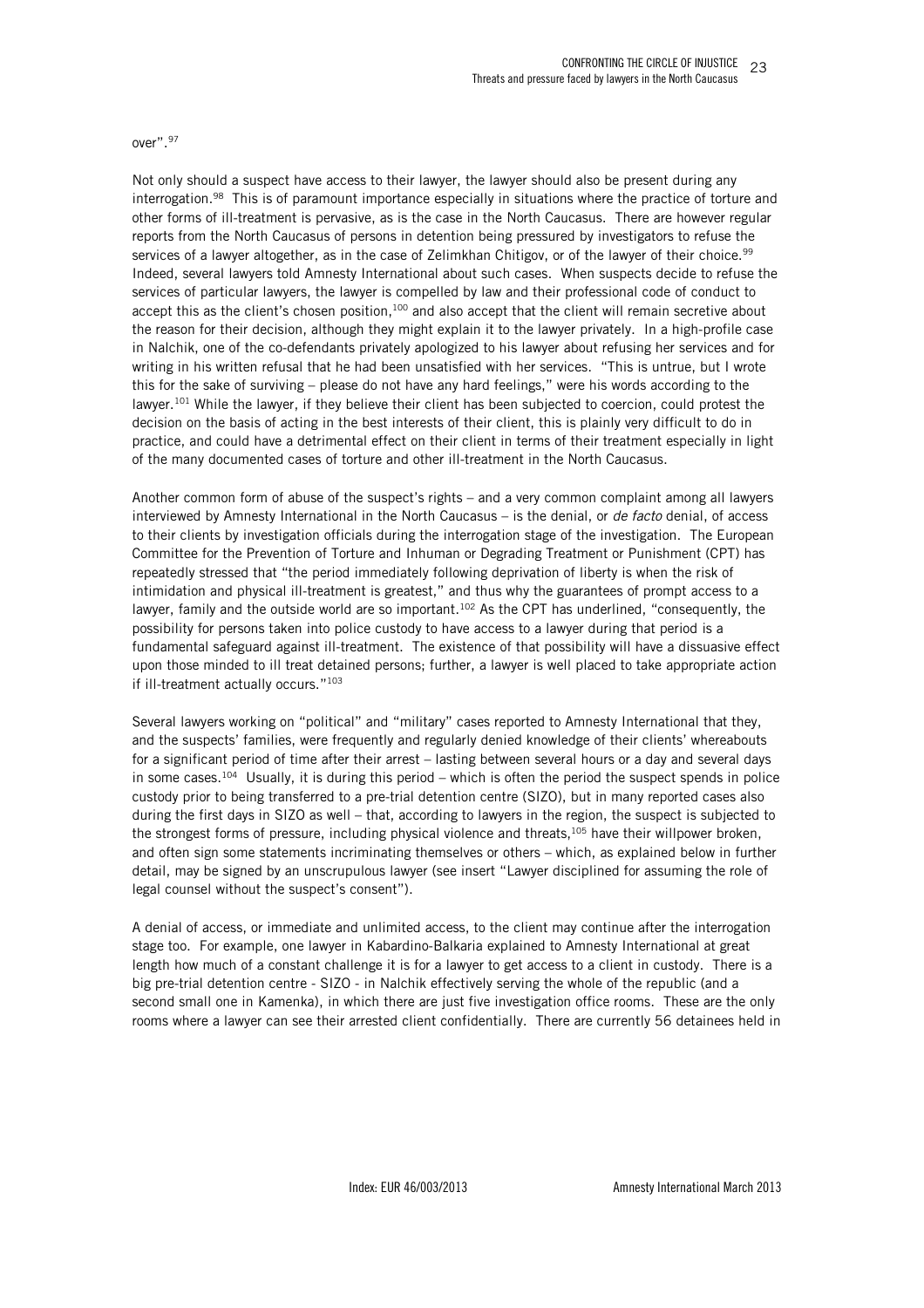this SIZO as co-defendants in just one case (the "Nalchik case"), along with suspects and defenders in other cases. Notably, it is the same five office rooms that are reportedly also used by investigators for their investigations when they need to see the suspects held in custody. During the lunchtime break, which is often announced at noon if not earlier, all external visitors such as lawyers are required to leave, and then come back at 2pm and start queuing all over again, and are then asked to leave at 5pm even though officially the working day ends at 6pm, the lawyer complained.

*We are simply forced to violate the rights of our clients... For example, today is the deadline for my client's appeal against the court decision. I want to launch the appeal in his name. But because of [these problems at] the pre-trial detention centre [SIZO] I will have missed it – and later you cannot prove anything. Queuing in the SIZO is not registered in any way – you can never prove that you were even in the queue there. And if you miss the deadline – that's it... I have seen dozens of similarly indignant lawyers... This is affecting human rights. If you complain [about this], the duty officer replies that these are the internal regulations, and all complaints and disagreements should be addressed to the Head of the SIZO – but the same duty officer will not let you go and see him. And later, in court, you will never prove that it was not your fault that you could not be there and missed the deadline.<sup>106</sup>* 

Other lawyers interviewed by Amnesty International in Nalchik agreed that there is often a long queue of lawyers who need to see their clients at the SIZO. Lawyers sometimes have to wait for their turn outside the building, in the open air, if the queue is particularly long.

Whether this system is deliberately obstructive of defence lawyers, or merely an unintentional administrative obstacle, it clearly affects the suspects'/defendants' ability to have prompt access to their lawyer, as is their right under international and national law. While some delays to access to lawyer are permitted under international law, it must only be in exceptional circumstances when it is considered indispensable by a judicial or other authority, in order to maintain security and good order. The CPT has stated that any delay in access to counsel must be determined and justified on a case-by-case basis; it opposes systematic delays in access to counsel for certain categories of offences, including under antiterrorism legislation, underscoring that people suspected of particularly serious offences can be among those most at risk of ill-treatment and most in need of access to a lawyer.<sup>107</sup> The European Court of Human Rights has made similar findings.<sup>108</sup> The lawyers Amnesty International spoke with were mostly lawyers working on so-called "political" and "military" cases, and as such, their clients were those charged with terrorism or related and serious offences.

Numerous other lawyers complained of similar problems, in other North Caucasus republics too. For example, a lawyer in Cherkessk, Karachaevo-Cherkessia, told Amnesty International that she had been denied a meeting with her client when she came to see him in SIZO together with his mother. The investigator told the lawyer that her attorney's warrant (*advokatsky order* – a brief document issued by the respective law firm mandating the lawyer to represent the client, as required by law<sup>109</sup>) was not enough because it was ostensibly "invalid" and she had to also present the contract she had signed with the client's family. The law clearly states that "[n]o-one has the right to demand from the lawyer and their client to present a contract on provision of legal services... for the lawyer to enter the case".<sup>110</sup> Notably, it was the suspect's mother who had contracted the lawyer, and who was present there and then. Nonetheless, the absence of an actual contract was used as a pretext to unlawfully deny the lawyer access to her client and in the event she was not able to see the client on that day, and had to come back on another day.<sup>111</sup>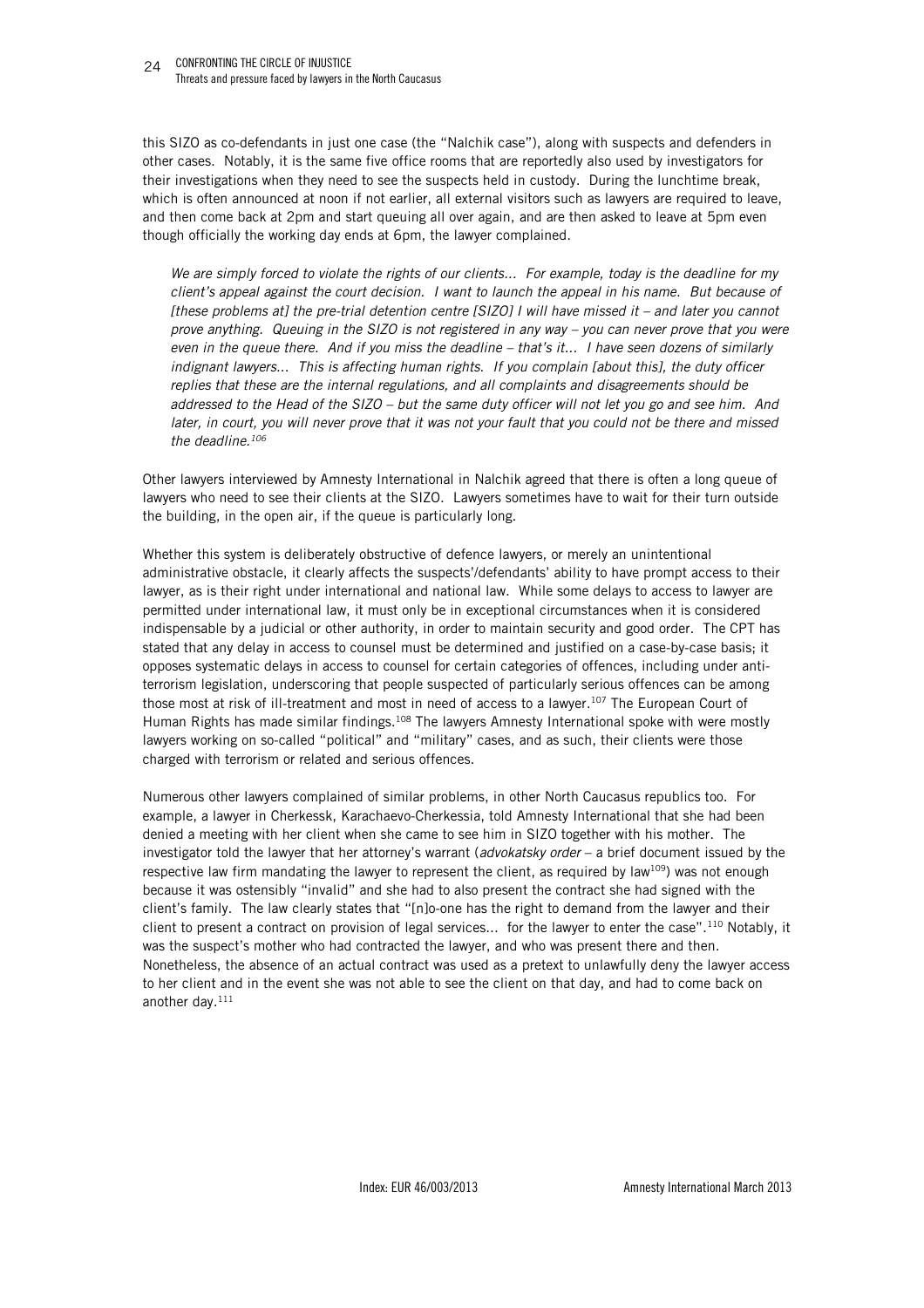Some lawyers have complained that the authorities refused to tell them  $-$  as well as the detainee's family – where their client is held in custody. Such complaints were particularly frequent in – though not confined to – Vladikavkaz, North Ossetia, where there is more than one place of official custody for arrested suspects. As one local lawyer there, himself a former investigator, put it: "they [investigators] are hiding people away – you can neither find your client, nor have them examined. And the investigator tells you: 'I do not know where he is held – when he is brought in I will let you know'."<sup>112</sup> Several other lawyers working in the region told Amnesty International that they believed it is often a deliberate tactic employed by the authorities to minimise or prevent contacts between the lawyer and their client during the key interrogation stage, and in some cases it can mean the detainee is effectively held *incommunicado*. <sup>113</sup> Another local lawyer in Vladikavkaz, explained that even he as a local familiar with the authorities and facilities had problems, and felt sorry for lawyers from Ingushetia wrestling with an unfamiliar environment (while many individuals suspected of involvement with armed groups in Ingushetia are held in custody in North Ossetia; their families prefer to hire Ingush lawyers). "It also so happens that I, too, won't be told where my client is. But I will have some other case in another unit – I will go in [SIZO], walk the floors, and sometimes find him".<sup>114</sup> A lawyer in Cherkessk, Karachaevo-Cherkessia, mentioned that he too had employed the same tactic to find his client on at least one occasion. By law, neither should have had any need to resort to such tactics.

#### **LAWYERS AND FAMILY REPEATEDLY DENIED INFORMATION ABOUT THE DETAINEE'S WHEREABOUTS**

**Issa Khashagulgov was detained on 25 September 2010 and since then repeatedly transferred between different places of custody, with his family and lawyers denied information about his whereabouts for periods of between several hours and nearly two weeks. <sup>115</sup>** 

Issa Khashagulgov, a resident of the Ingushetian town of Karabulak, was detained on 25 September 2010 as a suspect in connection with a suicide bombing in Vladikavkaz in neighbouring North Ossetia on 9 September 2010 which left 19 persons dead and over 160 wounded.<sup>116</sup> However, his family was not informed about his whereabouts until two days later. During this period, the family contacted the police, Prosecutor's Office and other law enforcement agencies who however refused to confirm that he was in their custody. On 27 September, the FSB informed the media that Issa Khashagulgov was being held at Lefortovo pre-trial detention centre (SIZO) in Moscow. On 12 October 2010, FSB Director Aleksandr Bortnikov announced that Issa Khashagulgov had been identified as the organizer of the bomb attack – an accusation which Issa Khashagulgov has consistently denied, according to his lawyers. On 28 October 2010, Khashagulgov was charged with organizing an illegal armed group and possession of weapons (though not with organizing the bombing).

In early April 2011, Khashagulgov's lawyers in Moscow – who had been able to see him until then – were told that he had been transferred to Vladikavkaz, but were later informed that he was still in Moscow. However, when one of his lawyers tried to see him in Lefortovo SIZO he was reportedly denied a meeting. Khashagulgov's family approached the Ingushetian authorities for information on his whereabouts but reportedly received no definitive answer. Journalists contacted Vladikavkaz SIZO but were told he was not there.<sup>117</sup> Only on 14 April 2011 did one of Issa Khashagulgov's lawyers establish that he was in Vladikavkaz SIZO. During both of these periods, the family feared that Issa Khashagulgov was being subjected to torture or other ill-treatment to force him to confess to the crimes. Issa Khashagulgov's wife told Amnesty International that, according to one of the lawyers who had seen him, on the night of 19 January 2012 he had been taken out of his cell to an unknown location and beaten and threatened with further violence in an attempt to force him to make selfincriminating statements at a forthcoming cross-examination with another co-defendant in the case. Amnesty International has since spoken to one of Issa Khashagulgov's lawyers, who also said that his client had alleged torture and other illtreatment, and had also been denied medical examination which he had requested to document his injuries.

On 6, 7 and 8 February 2012, Issa Khashagulgov's lawyers were repeatedly refused meetings with him while he was transferred from Vladikavkaz SIZO to the Ministry of the Interior's temporary detention facility (IVS) during the day. The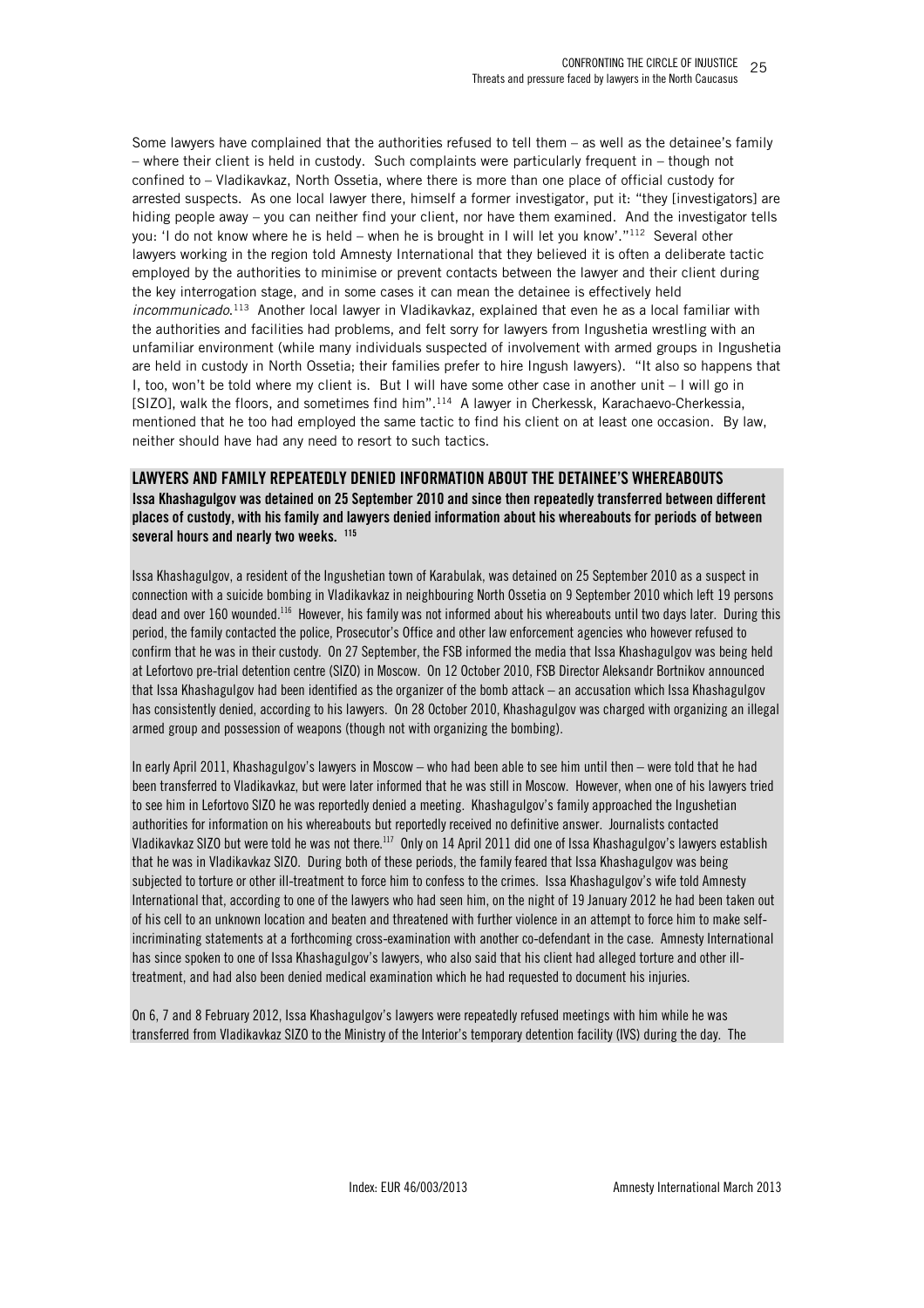transfer on all these days took place without the lawyers being notified, and he himself was blocked from notifying his family and lawyer. Besides, the lawyers were refused access to him at the IVS where the duty officer demanded to see the investigator's permission for this (an unlawful request, but reportedly a practice used in other regions of the Russian Federation too<sup>118</sup>). At the time of writing Issa Khashagulgov remained in pre-trial detention.

Such stories are frequently reported to Amnesty International across the North Caucasus, although in most cases the suspect's whereabouts remain unknown typically for between one and three days, while they are in the custody of the law enforcement agency that picked them up, and despite every person's legal entitlement to have immediate and unimpeded access to a defence lawyer from the moment of *de facto* detention.<sup>119</sup> Further, in the Declaration on the Protection of all Persons from Enforced Disappearance and other international standards, information on the detention and whereabouts of a detainee must be made promptly available, and the detainee has a right to inform or have the authorities notify family and friends.<sup>120</sup> It is during this period that the person concerned faces the highest risk of being subjected to torture and other ill-treatment.<sup>121</sup> As Amnesty International documented in its report *Russian Federation:*  The circle of injustice: Security operations and human rights violations in Ingushetia,<sup>122</sup> such violations of the detainee's rights are not effectively and impartially investigated, and as such, these practices continue unchecked, with the detainees left without access to any proper remedy. Many detainees are also held for longer in this condition and subjected to enforced disappearance.<sup>123</sup>

Lawyers also reported administrative obstacles that were employed that prevented them from complaining about such practices or tracking down their clients as well as other procedural violations by investigators. In Nalchik, Kabardino-Balkaria, and in Vladikavkaz, North Ossetia, in particular, these included a crude bureaucratic arrangement whereby a group of senior investigators working on a series of high-profile crimes committed by members of armed groups was temporarily posted to the region from another location, Yessentuki in Stavropol Region, but where it nominally continued to be based. Any written document, such as a complaint which the lawyer wanted to submit for the attention of the relevant investigators and their immediate superiors – including those whom the lawyer would see face-to-face on almost a daily basis – would have to be sent by post to Yessentuki because, as the lawyers were told, the investigative group had no clerical/administrative office of its own, and no-one was available to register the received document.<sup>124</sup>

#### **STATE-APPOINTED CRIMINAL DEFENCE LAWYERS AND INEFFECTIVE REPRESENTATION OF CLIENTS**

*"The main obstacle in the lawyer's work is the stateappointed lawyer who worked [on the case] before him."*  Lawyer Mairan Tsoppoev, in an interview with Amnesty International, Vladikavkaz, North Ossetia, 9 June 2012

Everyone has the right to legal assistance of their own choosing and representation in court proceedings. In Russia, a suspect/defendant can contract a lawyer (or several lawyers) directly, or have this done by others (e.g., the family) on their behalf (CCP, Article 50.1). Professional legal aid can be very costly, and provisions are made in the CCP to ensure that every person in custody and in court can obtain legal aid, irrespective of their means or other circumstances, through the appointment of a professional legal defender for them by the state. The suspect/defendant can be assigned a state-paid lawyer by the investigator during investigation or the judge during a court hearing. According to the FBA, in at least 60 per cent of all criminal cases suspects and defendants are represented by state-appointed lawyers.<sup>125</sup>

According to Russian law, a witness statement that is not done in the presence of a lawyer and countersigned by that lawyer is not admissible in court if the defendant refuses to confirm it during the trial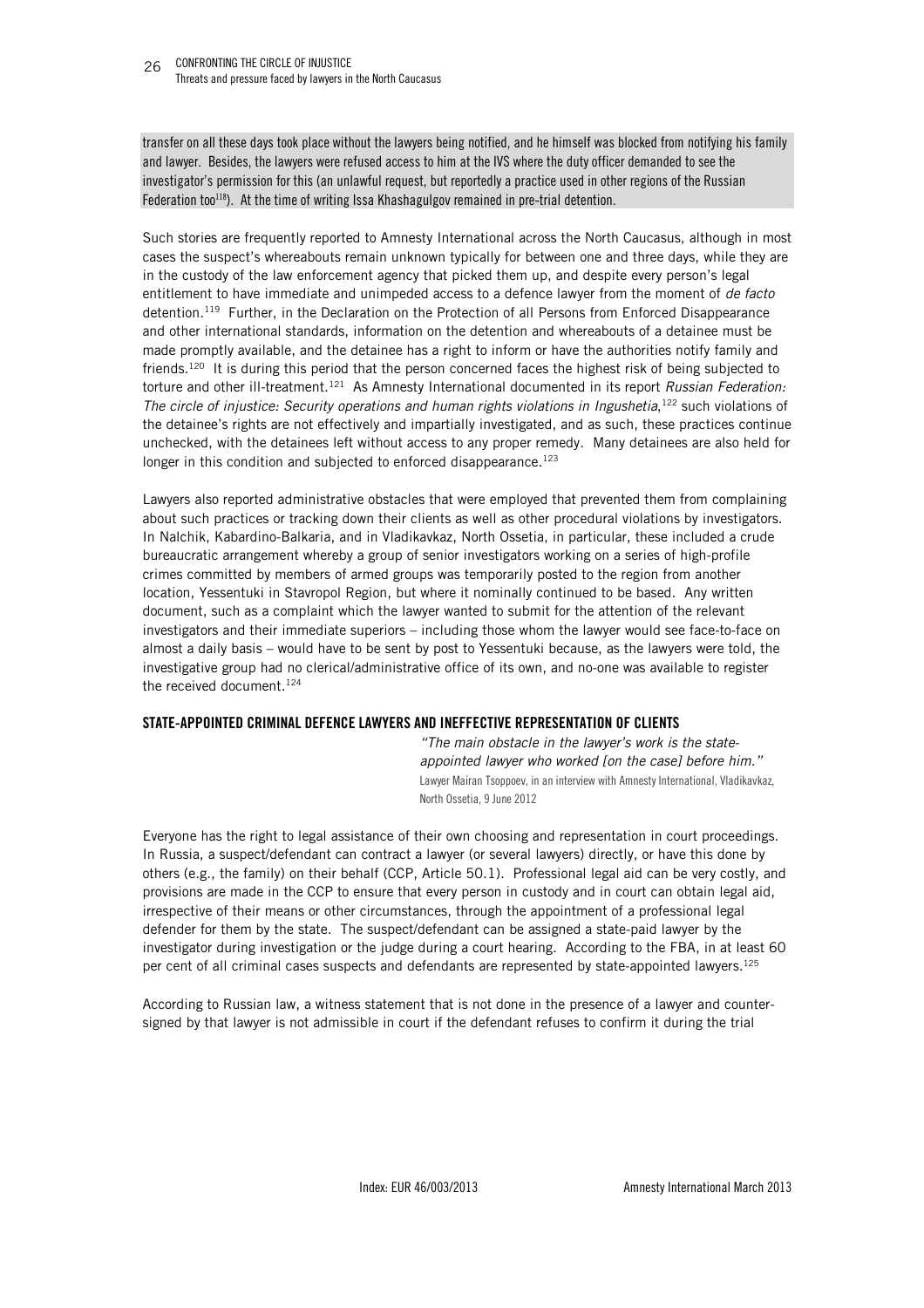(CCP, Article 75.2(1)). This legal provision – an important safeguard to protect the defendant or suspect against torture and other ill-treatment – further underlines the crucial role that defence counsel plays in ensuring respect for a suspect's fair trial and other rights.

By law, a state-appointed lawyer is obliged to perform their professional duty in the same way as a privately-hired one. In accordance with Article 7.4(1) of the Federal Law "On *Advokats*' practice and *Advokatura*", every lawyer must abide by the Code of Professional Ethics of the Lawyer, while Article 7 states that the lawyer must honestly, prudently (*razumno*) and diligently defend the rights and lawful interests of the client. Articles 8 and 9 of the Code of Professional Ethics of the Lawyer (CPEL) state that every lawyer must perform their professional duties honestly, intelligently, diligently, professionally, in accordance with the professional principles (*printsipialno*) and in due time, and proactively defend the rights, freedoms and interests of their clients by any means which are not prohibited by law, and in accordance with the Russian Constitution, laws and the CPEL.<sup>126</sup> Similarly, the Basic Principles provide that all lawyers must "maintain the honour and dignity of their profession as essential agents of the administration of justice" and must always "loyally respect the interests of their clients", and assist "clients in every appropriate way". $127$ 

The Law "On *Advokats*' practice and *Advokatura*" also has specific provisions regarding state-appointed lawyers. Article 7.1(2) obliges all lawyers appointed by the court to "follow the requirements of the law regarding compulsory participation of a lawyer as a defender in criminal proceedings". Article 31.3(5) leaves it to the local Bar Association to come up with specific rules and procedures by which lawyers are assigned to work on cases as state-appointed lawyers, and inform the local investigation and judicial authorities accordingly. As lawyers in the North Caucasus explained to Amnesty International interviewers, in practice this means that there is a roster which defines which law firms and lawyers provide their services and in which order. Accordingly, the investigation authorities or the court should contact the Bar Association as and when a state-appointed lawyer is required, which refers this request to a particular legal practice for a lawyer on duty to be assigned to the case.

In practice, this system is not always strictly followed, as Amnesty International was told during numerous interviews with lawyers in North Caucasus republics. It is not unusual that an investigator would approach a specific lawyer directly and invite them to act as a state-appointed lawyer for a particular criminal suspect. It is a concern which is widely shared by criminal defence lawyers in all North Caucasus republics: many of those interviewed by Amnesty International stated that they regularly come across cases in which the investigators initially approach those lawyers whom they trust to be cooperative and to overlook certain procedural and other violations including, in many cases, torture and other illtreatment.<sup>128</sup>

This problem has been noted by the UN Committee against Torture in its Concluding observations on the fifth periodic report of the Russian Federation in 2012: the Committee noted "numerous cases of persons deprived of their liberty who were denied access to lawyers on improper grounds; including … reports that ex-officio lawyers do not properly perform their duties and fail to provide basic legal defence for their clients".<sup>129</sup> The European Committee for the Prevention of Torture and Inhuman or Degrading Treatment or Punishment too, noted this as a recurring problem after its visit to the North Caucasus in May 2011:

*Even during the period as from the drawing up of the protocol of detention, many detained persons were represented by an ex officio lawyer and several persons alleged that they had been prevented from contacting their own lawyer for some time (generally until after a confession/statement had been signed by the detained person). As so many times before, the delegation heard many complaints*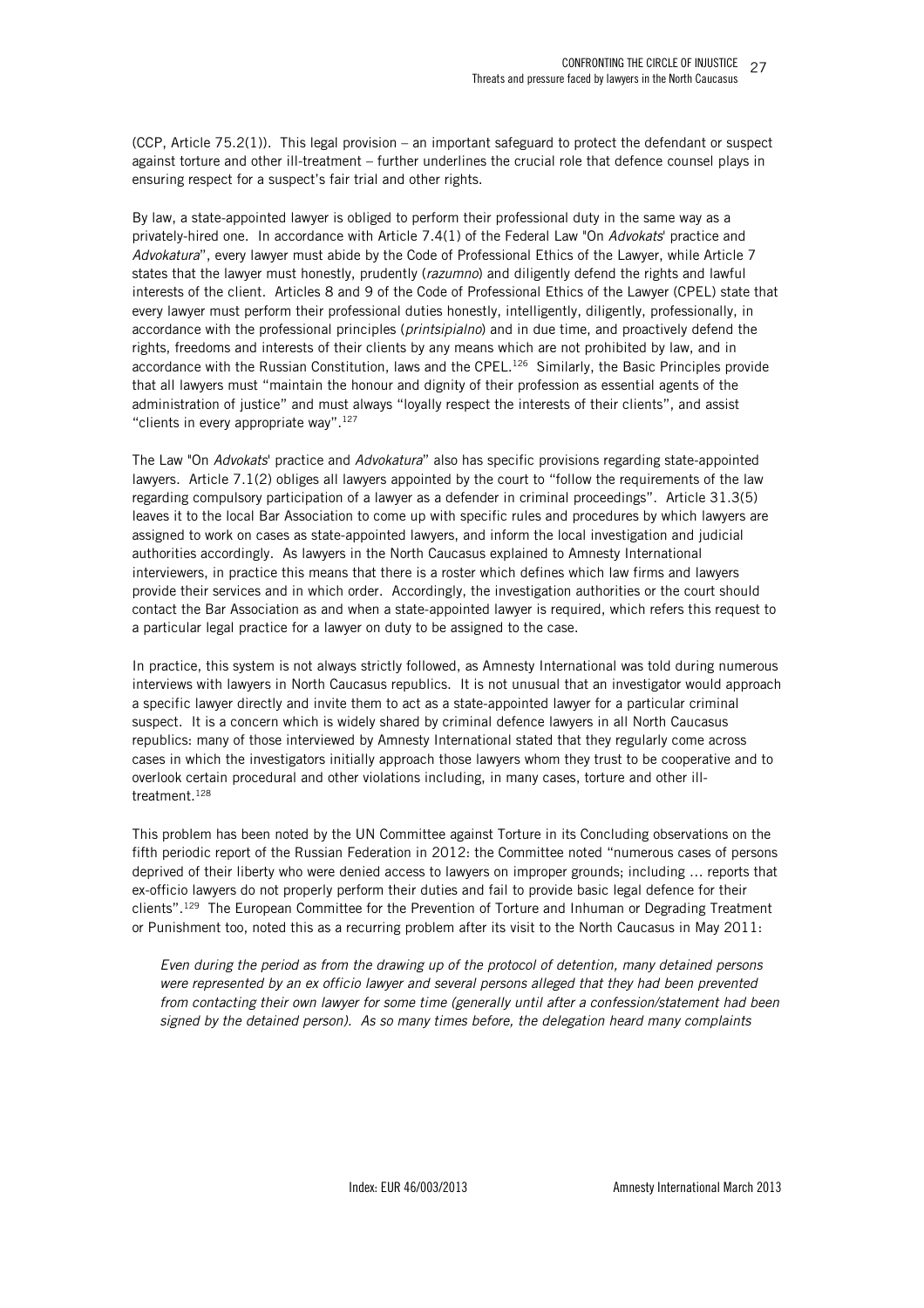*about the quality of the work of ex officio lawyers and their alleged lack of impartiality; most of the detained persons interviewed by the delegation expressed the view that they were collaborating with the police and/or investigators.<sup>130</sup>*

When the suspect signs a statement against their will which is countersigned by such a lawyer, the prosecution and judges later presume that all the legal requirements have been observed during the investigation, and this "evidence" is treated as admissible in court. By the time the case comes to court, to prove that the testimony has been extracted and torture or other ill-treatment used, is extremely difficult or impossible in such cases given that the lawyer was present. As such, when such allegations are made at a later date, the judge frequently does not address these concerns.<sup>131</sup>

Part of the problem is that many lawyers are not especially keen to participate in criminal proceedings as a state-appointed lawyer, and from the interviews conducted by Amnesty International it appears that many lawyers try to avoid it if they can. It is often perceived as hassle, can disrupt the lawyer's routine and affect other plans, is not as well paid as private practice, and the paperwork and delay involved in receiving remuneration from the state is also seen as additional hassle.<sup>132</sup> On the other hand, Amnesty International was told that, for some lawyers, particularly for those who do not have stable income from private practice, this comes to be an attractive option providing a regular income. However, stability of this kind of income depends on being regularly appointed to such cases which, in turn, according to lawyers Amnesty International spoke with, is dependent on preserving good relationships with the relevant investigation and other officials. This is particularly dangerous in an environment in which torture and other ill-treatment is extensively practised,<sup>133</sup> only serving to heighten the ease with which such practises are carried out.

Notably, the Code of Criminal Procedure does not make appointment of lawyers by the state conditional on any means-testing or similar criteria (Article 50). According to numerous reports received by Amnesty International from the North Caucasus, this article is used by investigators to circumvent the safeguards against torture that are enshrined in the Russian law. While not all state-appointed lawyers fail to properly represent their clients (and there are many stories across the North Caucasus when such lawyers have provided effective legal defence for their clients, both during the investigation and court hearings), lawyers in the region reported many cases of such behaviour, including in some cases involving suspected complicity in the investigation.

Amnesty International heard numerous complaints about state-appointed lawyers in "political" and "military" criminal cases. "Having a state-appointed lawyer here is the same as having none," a member of the Joint Mobile Group of Russian NGOs reflected on the current practice in Chechnya.<sup>134</sup> Lawyers themselves speak even more strongly: for them, unscrupulous lawyers who they believe collude with investigators are not only denying the right to legal assistance and effective representation to criminal suspects, but have a detrimental impact on the system as a whole. As a lawyer from Karachaevo-Cherkessia put it, and whose words have been mirrored in many other conversations with lawyers across the region, these are "people who openly harm both the lawyers' community and the justice system itself."<sup>135</sup>

Lawyers interviewed by Amnesty International noted that such cases are very common. However, due to their sensitive nature for the individuals still under investigation, specific examples relate to criminal cases from earlier years while, in essence, the situation remained unchanged. Thus, for example, in the case of physical assault and criminal prosecution of lawyer Irina Kodzaeva (see below), her client was allegedly forced by investigators to decline her and other lawyer's services (purportedly because he was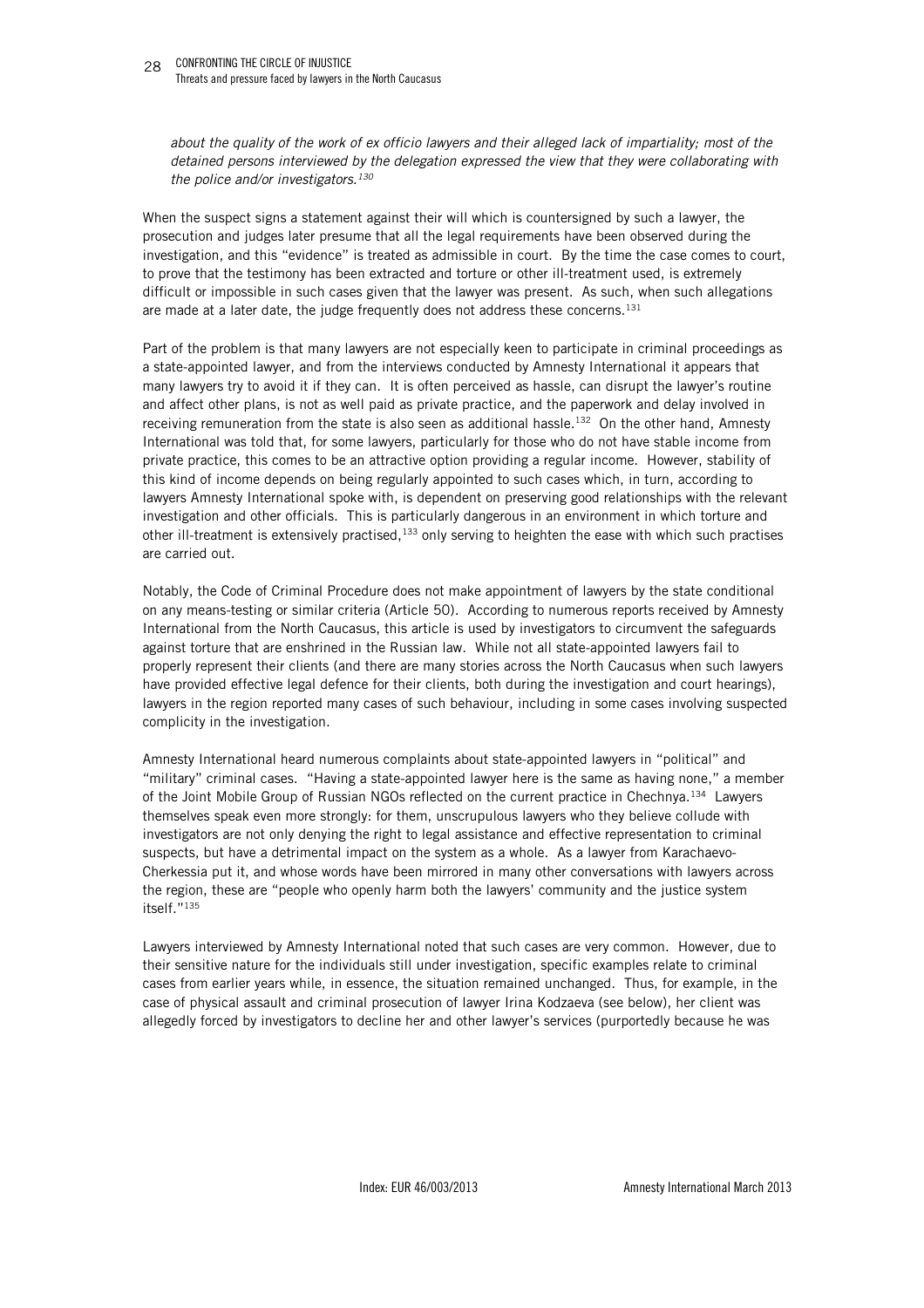unhappy that the two lawyers were constantly clashing with the investigators and thereby preventing them from making timely progress in their investigative activities) and accept a state-appointed lawyer instead. According to Irina Kodzaeva, her client complained to her at the time about beatings and death threats he was receiving in custody. In one of her written challenges against her own criminal prosecution (and in which the state-appointed lawyer was one of the witnesses against her), Irina Kodzaeva refers to official documents to put in question whether this lawyer had acted in the client's best interests and diligently performed his duties. Thus, according to one official document co-signed by the state-appointed lawyer, on 28 August 2007 the client and the lawyer had been familiarizing themselves with his criminal case file (a formal documented procedure required by law<sup>136</sup>), and this meeting ended at 1.20pm on that day. According to another official document, the client had not been taken from his detention cell on that day until 2pm and, accordingly, the first document was a record of a procedure that could not have taken place on that day in the client's presence.

The following passage from a decision passed by the North Caucasus District Military Court in 2004 is cited in one of the publications by the Federal Bar Association. It reveals a story of a criminal case heard by Grozny Garrison Military Court in which the lawyer openly opposed the position of his client in court, even asking the Court to sentence him to two years in prison contrary to the defendant's insistence. This is not a unique case, and lawyers from across the North Caucasus repeatedly told Amnesty International that this was a serious problem in the region. They said that there are other cases where guilty verdicts of those individuals whose defence has been undermined by abject failures of unscrupulous defence lawyers are not overturned.

*During the court hearing [no date given], the defendant Z. refused to plead guilty and, in accordance with Article 51 of the Constitution of the Russia Federation, to give testimony regarding the charges against him. However his defence counsel, lawyer G., did not support this position of his client. Furthermore, during the debates, the defence counsel stated that, in spite of Z.'s refusal to plead guilty, his guilt had been fully proven, and asked the court to sentence him to two years in a prison colony. In his final words after the defence counsel's speech, the defendant asked the court not to sentence him to imprisonment.*<sup>137</sup>

In the event, the cited decision by the North Caucasus District Military Court was to refer the case back for a new court trial. It is extremely worrying however that the judge at the initial trial in Grozny did not raise any objections about the defence lawyer's behaviour, which was evidently contrary to Russian law, international standards, and the defendant's fair trial rights. International law requires that a defendant be effectively represented, and the state may be responsible for such a failure, particularly in the case of a state-appointed lawyer.<sup>138</sup>

In one high-profile case from Ingushetia against suspected members of an armed group, one of the suspects, Murat Esmurziev, was arrested in September 2005, and a month later allegedly pressured into signing a request to replace his lawyer hired by the family with a state-appointed one. On the day after his first interrogation in presence of the new lawyer, Murat Esmurziev was hospitalized for an urgent surgical treatment of serious internal injuries. 139 Notably, his complaints at the time were not investigated, and his subsequent complaints in court that he had been tortured dismissed, and he was sentenced to 25 years in prison for crimes which he denied. His appeal against the decision was unsuccessful, and an application made on his behalf is currently awaiting consideration by the European Court of Human Rights.

In some rare cases, there may be disciplinary consequences for lawyers in the North Caucasus who do not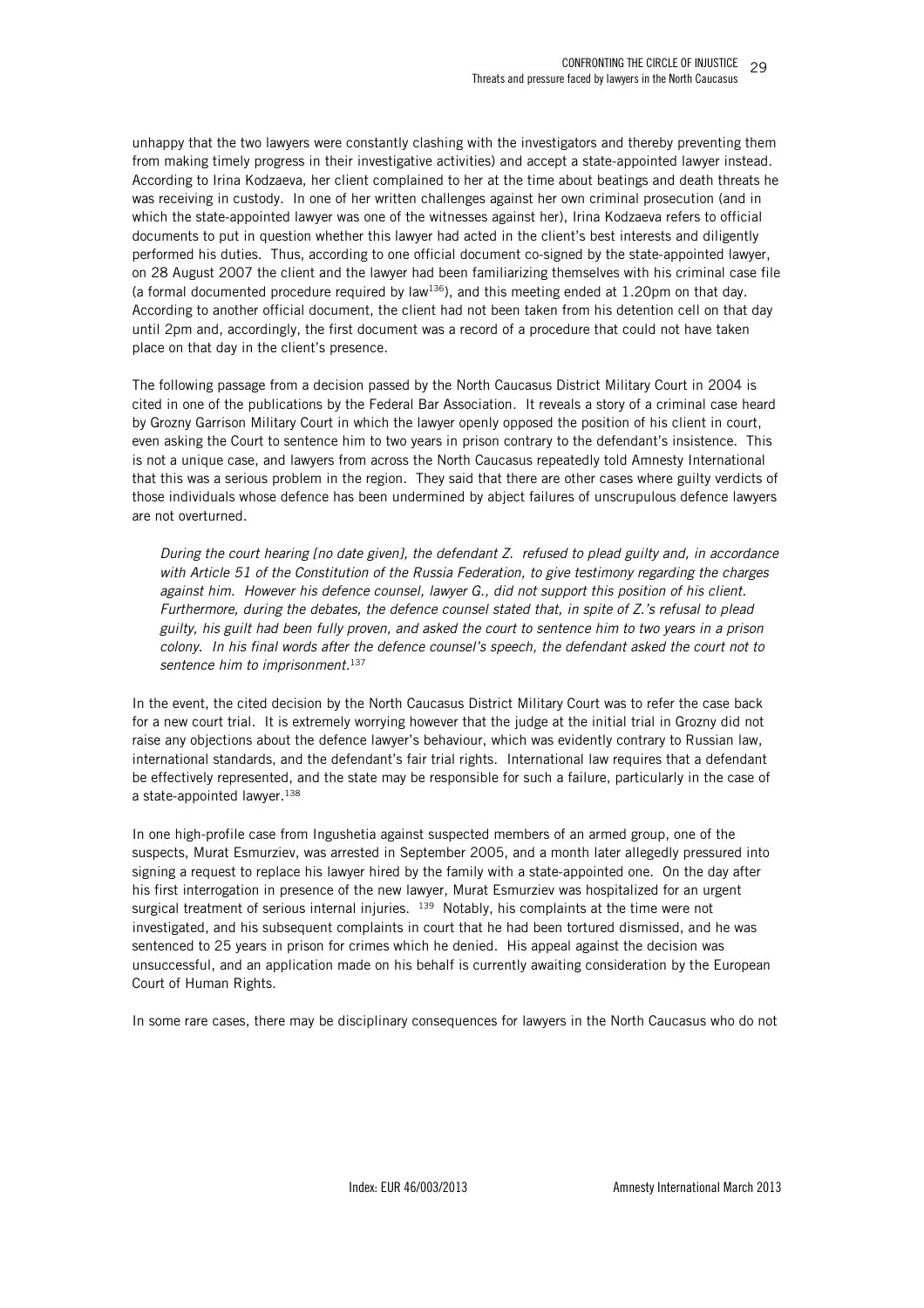fulfil their professional duties, as in the case below. However, such cases – judging by the interviews conducted by Amnesty International in the North Caucasus – are exceptions rather than rules, and details are available to cite precisely because of the disciplinary action taken, whereas many of the cases Amnesty International was told about were never subject of disciplinary procedures.

#### **LAWYER DISCIPLINED FOR ASSUMING THE ROLE OF LEGAL COUNSEL WITHOUT THE SUSPECT'S CONSENT In late 2008, the Bar Association of Kabardino-Balkaria was considering disciplinary proceedings against one of its members whom it found to have violated the rules and procedures governing appointment of lawyers by the state.**

The proceedings had been initiated in connection with a complaint received from R.K., a suspect in a criminal case. He claimed that on 6 October 2008, while he was held at a pre-trial detention centre in a neighbouring region, a police official from Nalchik came to interrogate him, together with B.I., a lawyer who was also from Nalchik and had travelled there together with the investigator. R.K. insisted that he had another lawyer, whom he named, and that he would not give any testimony in the absence of his chosen lawyer. Nonetheless, R.K. claimed, he was compelled to sign a protocol prepared by the police in advance because he feared that he may be again subjected to physical violence. The lawyer, according to him, made no protest about this. Instead, she counter-signed the protocol silently and left.

During the disciplinary hearing at the Bar Association, B.I. conceded that she had come to R.K.'s interrogation on request from the investigator, and that she had not been on duty that day. However, she claimed, R.K. did not object to her acting as his defence counsel, nor did he mention that he had another lawyer. The disciplinary panel found B.I. to have violated lawyers' professional ethics and the rules governing appointment of legal defenders by the state. B.I. appealed against this decision, but the review panel too, found her culpable of these offences. The panel noted that while it could not establish whether R.K.'s allegations were entirely true, it noted that R.K. had had an agreement with another lawyer from Kabardino-Balkaria predating this interrogation, of which the investigator had been aware, and that B.I. had not been on duty on that day. The lawyer received a formal reprimand from the Bar Association.

In another North Caucasus republic, Amnesty International was told about a state-appointed lawyer who had been exposed by his former client for having failed to perform his professional duty in relation to the client after being invited to join the case by the investigator, and who was stripped of his licence, also for violating professional ethics and failing in his duties and thereby depriving a person in custody of his right to an effective legal defence. The person concerned also complained to the local Bar Association about his state-appointed lawyer. The complainant was invited to the disciplinary hearing. During the hearing, the lawyer reportedly started arguing with a man who had been brought in as the complainant, and was denying his allegations. Meanwhile, another man stepped forward and revealed that he was the real complainant; it thus transpired that the disciplined lawyer had never met "his client", and counter-signed his testimonies without actually being present during the interrogations.<sup>140</sup>

According to the lawyers interviewed by Amnesty International, these cases in which lawyers are disciplined for failing to effectively represent their client or overlooking violations of the rights of their client, are the exception rather than the rule.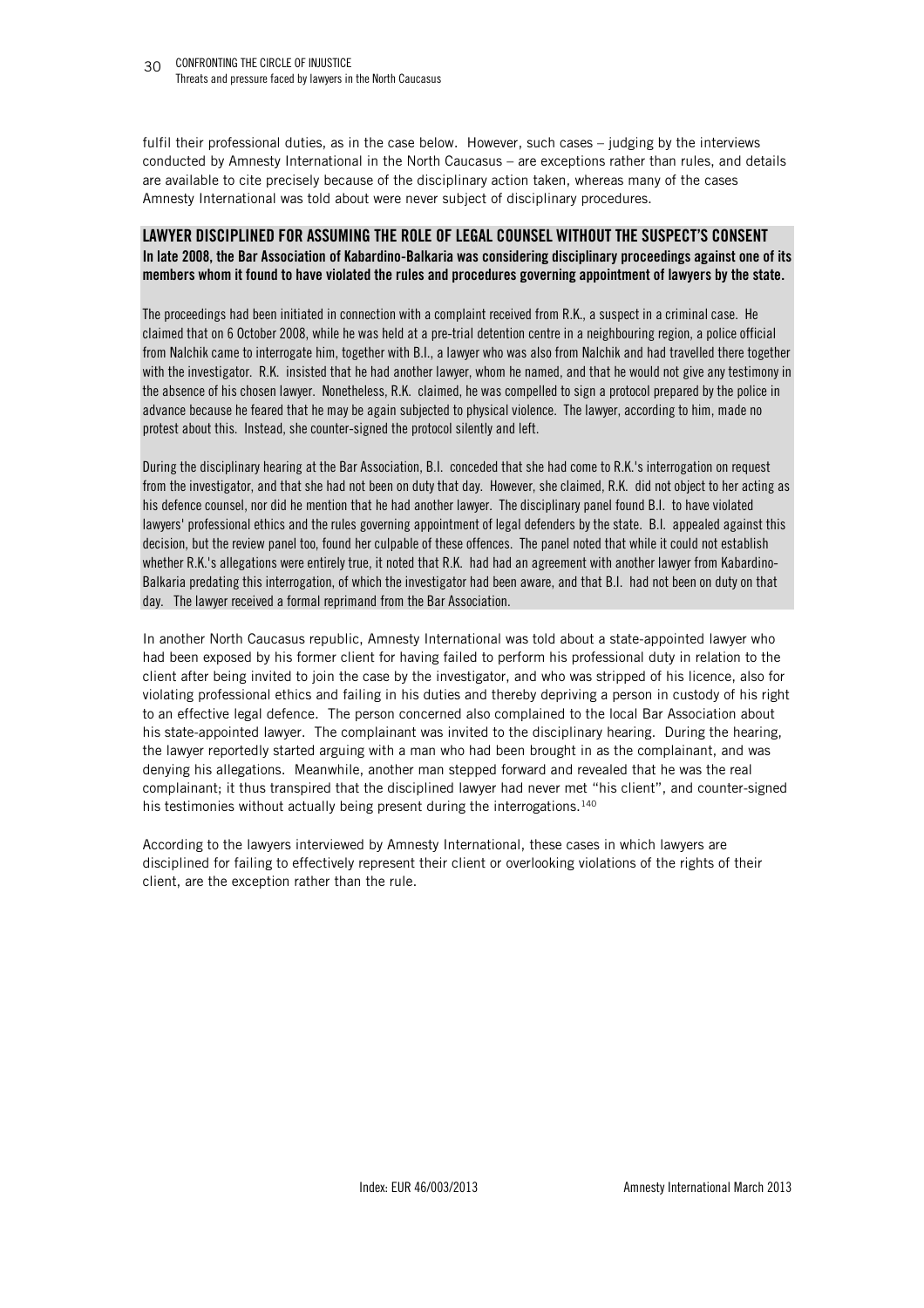### **CHAPTER 4. THREATS, INTIMIDATION AND KILLING OF LAWYERS IN THE NORTH CAUCASUS "DON'T YOU KNOW WHAT KIND OF TIMES WE LIVE IN?" THREATS AND INTIMIDATION OF LAWYERS**

*"... [I]f I do my work exactly the way I must do it, merely by this alone I already irritate the authorities."*  Batyr Akhilgov, lawyer from Ingushetia, in an interview with Amnesty International, Nazran, 10 June 2012

As already noted above, defence lawyers in the North Caucasus – and not just there – find themselves confronting a criminal justice system set up to secure convictions of individuals it has identified – including via the use of torture<sup>141</sup> – as perpetrators of crimes. Criminal lawyers in the North Caucasus are clear that by fulfilling their duties fully and diligently they expose themselves to pressure and threats from members of the criminal justice system.

In Amnesty International's experience, criminal defence lawyers in the North Caucasus often do not complain publicly about the threats they receive from, and the pressure they are subjected to by, members of law enforcement agencies. However, it is clear from Amnesty International's research that lawyers are frequently subjected to such threats and pressure in the region. Sometimes these come in the form of anonymous "warnings" as well as covert threats received from law enforcement officials, as explained above (in Chapter 2 "The atmosphere of intimidation and harassment and its impact on lawyers' work"). Such threats are very rarely reported, partly because they are issued anonymously or covertly. However, even when this is not the case, and the threats were direct and personal, many lawyers interviewed by Amnesty International preferred not to talk about specific incidents involving themselves, although most were very assertive about intimidation and threats, both anonymous and direct, as described above, happening routinely in relation to their colleagues. This can also be explained partly by a perception characteristic for the region that it is unbecoming for men to talk about personal fear. As Toma Tsechoeva, a lawyer in Ingushetia who represented Zelimkhan Chitigov (see above) in the trial of two former police officials put it: "It is not in our custom to talk about facing pressure. Men are particularly reluctant to talk about it."<sup>142</sup>

When the threats are direct and personal however and come from law enforcement officials, lodging an official complaint and insisting of investigation of the relevant allegations and disciplining or prosecution of the officials behind them appears pointless: in the general climate of impunity, an investigation may never be opened in the first place, and when it is, it is unlikely to be effective.<sup>143</sup> Besides, those who are behind them have the power to fulfil their threats, while lawyers will keep on coming up against them in the context of other cases. As one lawyer put it in an interview with Amnesty International: "In Ingushetia, I hesitate to take up cases. Because it is dangerous here… In Ingushetia, to hope that there will be some form of protection [provided] by the leadership – that is unreal."<sup>144</sup> Another lawyer recounted a recent conversation with someone in court, in the context of a criminal case in North Ossetia when an FSB officer was apparently asking court officials about his contact details: "A well-wisher tells me: be careful. But what precautions can I take if the FSB intends to do something to me?"<sup>145</sup>

There are rare cases when lawyers go public about the direct threats they receive and demand investigation of the respective officials. However, there appears to be little point in complaining to the authorities, as the case of Rustam Matsev demonstrates.

#### **LAWYER RUSTAM MATSEV THREATENED BY A SENIOR POLICE OFFICIAL**

Rustam Matsev is a lawyer who had been working as defence counsel in a number of cases with individuals accused of membership in armed groups in Nalchik, Kabardino-Balkaria. Many of these cases involved allegations of the use of torture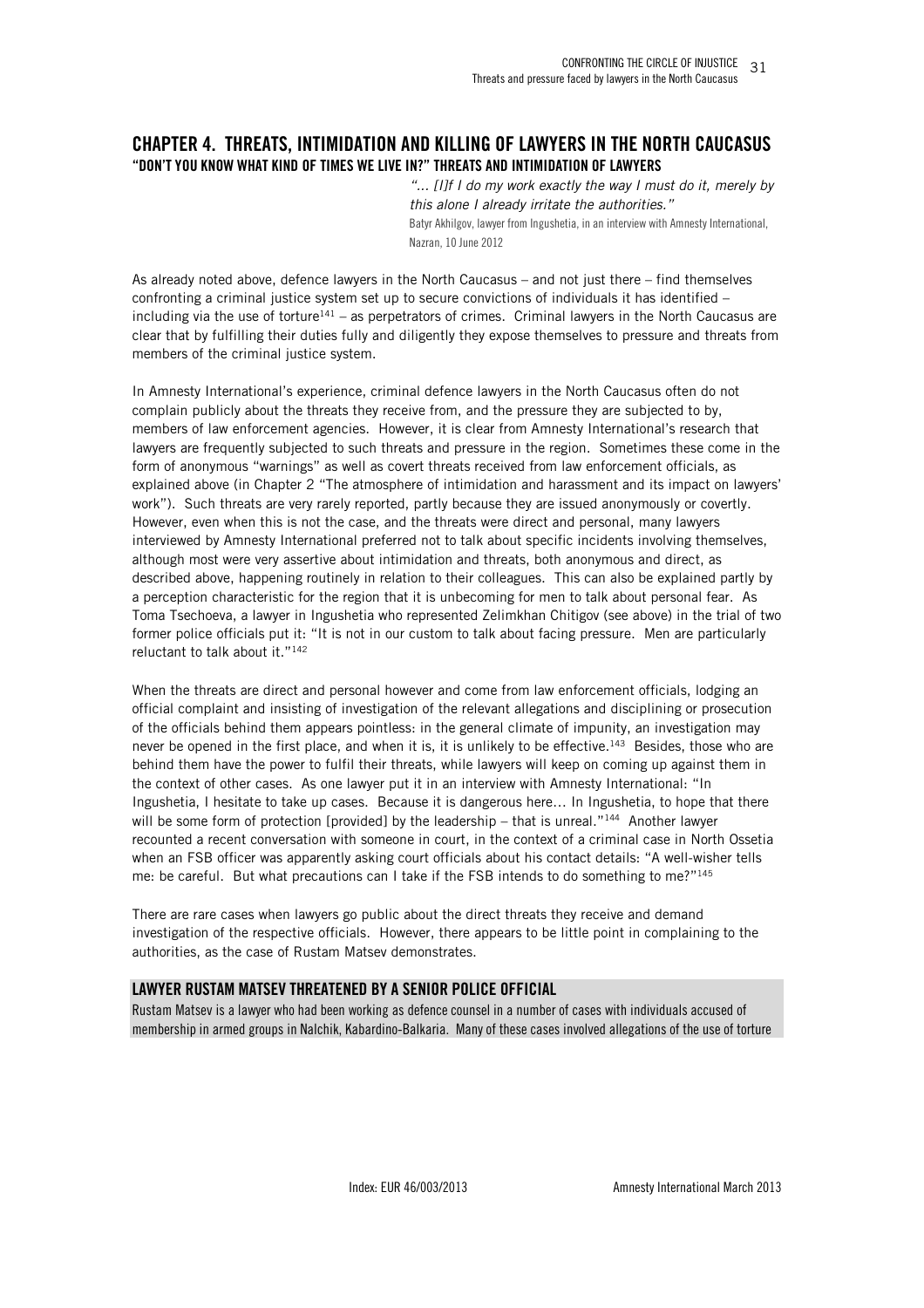and other ill-treatment by members of law enforcement agencies in relation to the suspects.

On 31 May 2012, Rustam Matsev came to the pre-trial detention centre in Nalchik to attend an interrogation of his client by a senior local police official. While waiting for his client to be brought in, Rustam Matsev found himself in the same room with the police officer his client was going to face. According to Rustam Matsev, which he later provided to the authorities in full, the officer asked him why he had "taught his client to lie" about his abduction in Pyatigorsk, about the beatings and illtreatment received from police, and allege that the criminal case against him had been fabricated. Rustam Matsev replied that his client insisted these were true claims. The officer then issued a warning to him personally: "During security operations, while eliminating members of illegal armed groups we block lawyers as well. We will definitely meet again. When you walk, always look back because we are watching you and know everything that you do." The officer then started asking whether the lawyer smoked or drank alcohol, and some quite inappropriate questions, and in the meantime kept insisting that his client should confess to the crime he had been charged with. Rustam Matsev perceived the officer's words as a veiled threat against him personally and a warning that a criminal case may be fabricated against him.

He later filed a complaint with the authorities. Four months later, Rustam Matsev received an official decision, signed by a senior member of the local Investigative Committee and dated 22 September 2012, not to open a criminal case into his allegations. The investigator accepted the police official's claims that he had not made any threatening remarks, and stated that Rustam Matsev had "incorrectly taken [the police officer's] words [and] regarded them as a threat whereas [the officer], in a joking manner, tried to learn more about Matsev's personality".

In the context of the situation and the frequently alleged surveillance of lawyers in the North Caucasus, Rustam Matsev's perception of the comments as threatening does not seem like an exaggeration of what the official meant to convey to him. Several lawyers interviewed by Amnesty International in the region believed that they were being closely watched by secret operatives, and some claimed that they were sure that their telephone calls were routinely intercepted. At least two lawyers in Ingushetia assured the Amnesty International that on a number of occasions, when travelling by car, they could see they were being followed by unfamiliar cars, particularly when travelling on business concerning clients who were in custody as suspected members of armed groups.<sup>146</sup> These two were not alone: many lawyers, human rights defenders and others in the region are of the view that they are under covert surveillance.

As international standards make clear, the Russian government must "ensure that lawyers… are able to perform all of their professional functions without intimidation, hindrance, harassment or improper interference."<sup>147</sup> This is clearly not the case for many defence lawyers working in the region. One lawyer told Amnesty International about what was effectively a security operation launched against him and his family by law enforcement officials in the form of house search during which they were held at gunpoint. The case dates back to 2008, and the lawyer is still trying to prove this operation was unlawful and have those responsible disciplined, but his attempts already appear a lost cause.

#### **UNLAWFUL HOME AND OFFICE SEARCH OF A LAWYER IN KHASAVYURT DURING SECURITY OPERATION**

**In July 2008, the house of the lawyer Adilgerei Omarov and his wife, a federal judge, as well as his office nearby, were unlawfully searched by armed security officials during a security operation. Years later, after many legal battles, he is still struggling to bring those responsible to justice and receive reparation.** 

At 5.45am on 7 July 2008, some 50 camouflaged armed men, driving in three armoured personnel carriers and two military personnel-carrying lorries arrived in front of the house of lawyer Adilgerei Omarov in a quiet street in Khasavyurt, Dagestan. The 63 year-old lawyer heard someone banging on the street gate with a sledgehammer, and opened it to let the security officials in who immediately pushed him to the ground and handcuffed him with his hands behind his back. When he tried to explain that he was a lawyer and by law his house could not be entered and searched without a court's authorization he was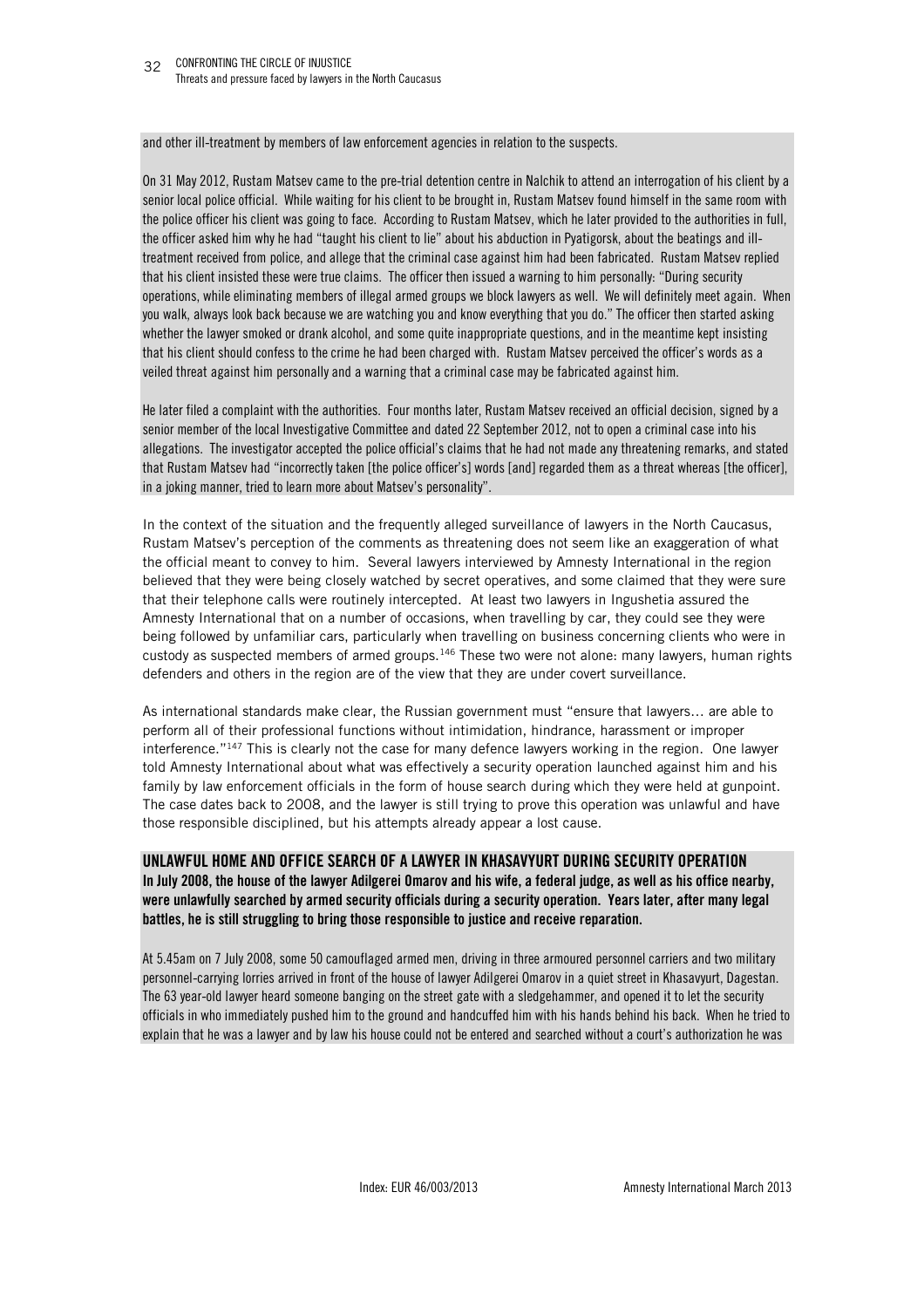told to shut his mouth and keep quiet. His wife, a federal judge herself and thereby also protected by similar immunity from search, also protested in vain. Their two sons were told to lie on the ground faces down, and her elderly mother, a woman in her 80s, held at gunpoint, during most of the search which lasted over two hours. Nothing illegal was found, although the search discovered a hunting rifle which was licensed to the lawyer's wife's late father, though the licence had expired two years previously; it was confiscated. During the search, Adilgerei Omarov's wife, still in her nightdress and denied a chance to change, was led at gunpoint in front of the neighbours to a another house on the same street where her husband's legal firm's office was, to collect his reading glasses; while inside the office the security officials searched it as well. After the search was over, the woman felt unwell, and an ambulance had to be called. The paramedics diagnosed her with arterial hypertension. The next day she felt unwell at work, and had to be hospitalized.

The FSB officer in charge of the search produced a written authorization from his FSB senior to conduct an urgent search, and insisted on seeing a man who did not live at that address, and only halted the search after it became exceedingly clear that no such man was to be found there. He consistently ignored the lawyer's and the judge's protests about the unlawfulness of this operation, was rude, and at one point said that they should feel lucky that no blood had been spilt in the event.

On 8 July 2008, the court of Sovetsky district in Makhachkala considered a complaint about the search, and ruled that it had been unlawful. This decision was upheld by the Criminal Cases Judicial Panel of the Supreme Court of Dagestan on 4 August 2008. A protest by the Deputy Prosecutor of Dagestan against the court decision was considered, and rejected by a judge of the Supreme Court of Dagestan on 17 October 2008.

Notwithstanding, the authorities refused to investigate the FSB officials responsible for this security operation and the unlawful search. In a decision dated 20 October 2008, the military investigator who was looking into the relevant complaints took the view that the officers conducting the search of the house had been unaware that it was the home of a lawyer and a judge, and refused to open an investigation into the relevant allegations. Just a few days later, on the afternoon of 25 October 2008, some 15-20 armed camouflaged men – some in face masks – arrived in the same street and took positions in front of the lawyer's house and near its windows. They promptly left without taking any action, but after their presence was noted by the family inside the house who saw this as an act of intimidation. They also found out from some friends that after the search and around the time of this incident, some law enforcement officials had been questioning informally their neighbours and acquaintances and trying to acquire some compromising information about the lawyer's family.

From this point, their case took a new turn. The Chair of the Supreme Court of Dagestan considered the protest by the Deputy Prosecutor of Dagestan and overruled the court decision of 8 July 2008 ruling the search unlawful, and referred the case to the Supreme Court's Presidium. The Deputy Prosecutor argued that those conducting the search had reasons to believe that the lawyer's house was some else's home, and that neither Adilgerei Omarov nor his wife had made it clear to the officers conducting the search that they were a lawyer and a judge. The lawyer argued that these statements – based on testimonies of the officers who had conducted the search – were manifestly false, and offered evidence in support of his account, including a witness, a police expert who had been summoned during the search. However, his arguments were dismissed and evidence he presented not examined in all subsequent court decisions which agreed with the Deputy Prosecutor's position.

On 20 November 2008, the Presidium ruled to overturn the court decision of 8 July 2008 which recognised the search unlawful. Adilgerei Omarov went to court with a new complaint about the unlawful search. The lawyer, and another lawyer representing him on this case, were in court on 23 January 2009 and were told by the judge's assistant that the judge had already taken a decision on his complaint earlier in the day and left for home. Later, Adilgerei Omarov received the judge's decision dated 26 January 2009 (which therefore, he argues, is fabricated because no such court hearing had taken place on that day) and recognizing the search as lawful. This decision was upheld on appeal on 10 March 2009, and the lawyer's further complaint rejected on 20 April 2009.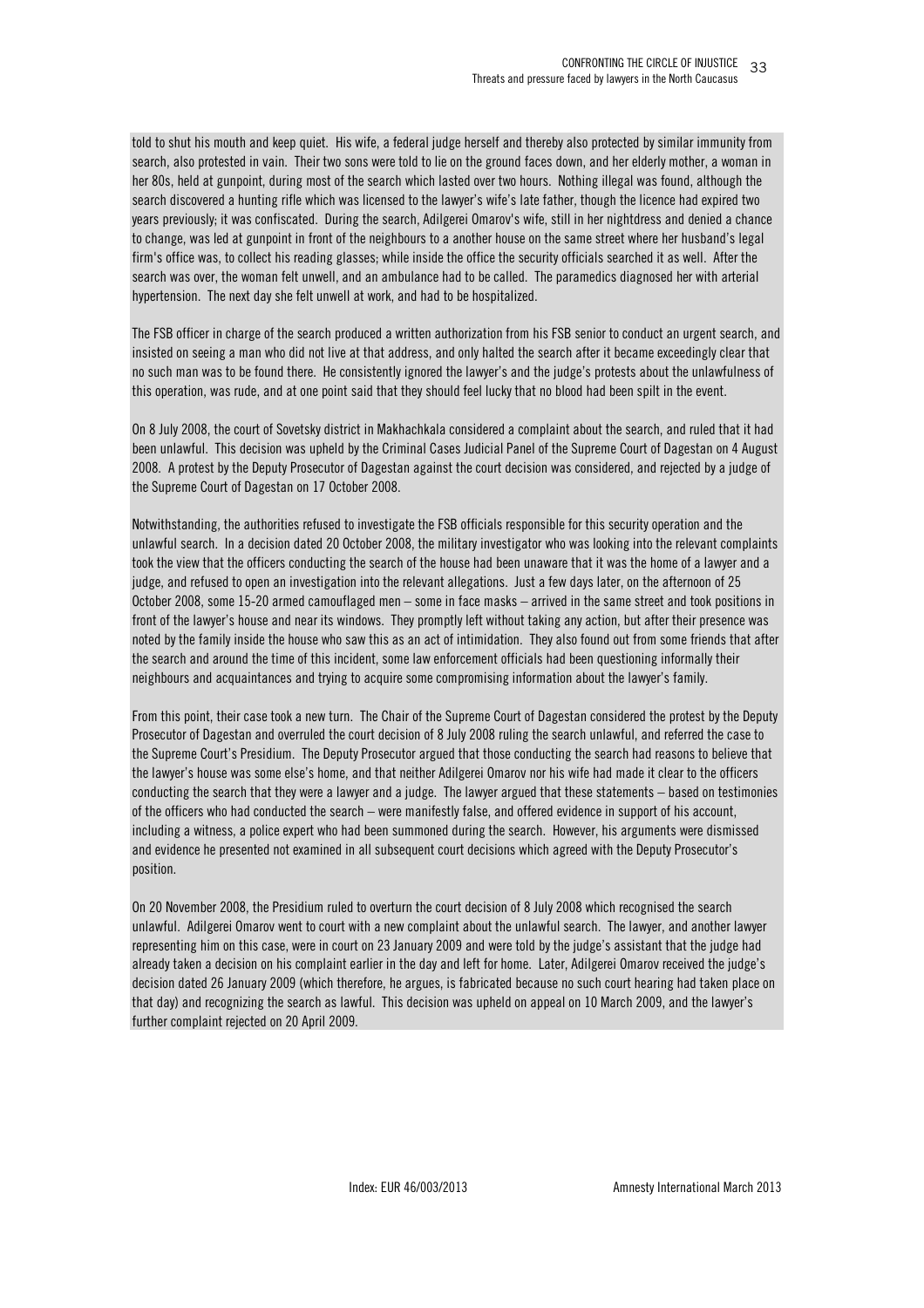CONFRONTING THE CIRCLE OF INJUSTICE 34 Threats and pressure faced by lawyers in the North Caucasus

These latest decisions repeatedly reiterated the statements made by the FSB officer in charge of the search and "witnesses" from among the officials conducting it that the lawyer and his wife did not make it known to them until the end of the search that they were a lawyer and a judge – and that once they did so the search was immediately halted. All statements to the contrary by the lawyer, his wife and members of their family, as well as another witness who had been summoned during the search as an expert, were ignored. Other arguments and evidence presented by the lawyer presented in his numerous complaints were similarly ignored. At the time of writing, the lawyer is still trying to achieve justice in this case – to have the search recognised as unlawful and those responsible for it disciplined.

Apart from the direct violation of the national law which is supposed to provide protection against such violations, this case demonstrates the problem of lack of legal remedies for victims of human rights violations suffered at the hands of law enforcement officials.<sup>148</sup> The very lawyers who represent those victims face the same problems – effective legal remedies and the protection of the law are not available to them either. Being a lawyer and knowing the law and the procedures, clearly, is not an advantage that can make a difference when powerful security officials are involved.

#### **THREATS AGAINST FAMILY MEMBERS**

*"On threats in the case... Yes, there were threats, I cannot deny this. It wasn't just pressure... I'll be frank, even that pressure wouldn't have stopped me... But I have just one brother, a younger brother. And if something happens to him I will not forgive myself, and no-one will forgive me."*  A lawyer in one of the North Caucasus republics on his decision to stop working on a case after direct threats were issued against his brother, in an interview with Amnesty International, June 2012, on condition of anonymity

In spite of the context and atmosphere in which they work, Amnesty International spoke to many lawyers in the North Caucasus who continued to work on criminal cases and to defend those who stand accused of the most sensitive – "political" and "military" – crimes, diligently and without compromising on their professional ethics and principles. They do so with courage and an acceptance that routine threats are inevitably involved in this work.

#### **LAWYER IN NALCHIK RECEIVES DEATH THREATS, IS DENIED INFORMATION ABOUT POLICE INQUIRY INTO A SUSPICIOUS CAR ACCIDENT IN WHICH HE WAS BADLY INJURED**

**In December 2011, a lawyer in Nalchik was badly injured in a suspicious car accident involving police. Before and after this incident, he received death threats. Police have refused to open an investigation into the incident and failed to inform the lawyer about the outcome of their inquiry despite his protestations.** 

Magamed Abubakarov is a criminal defence lawyer from Chechnya who has been working in Kabardino-Balkaria in recent years, including on a number of high-profile cases. He also participated as legal counsel in several cases on behalf of victims of alleged abductions by law enforcement officials and of individuals suspected of armed group membership who claimed that the charges against them were fabricated, including by means of torture and other ill-treatment. In the context of such cases, he has actively protested against such violations and has sought to bring their perpetrators to justice, via the legal remedies available under Russian law and via applications to the European Court of Human Rights on behalf of his clients. He has also cooperated with several human rights organizations, including the Russian Human Rights Centre Memorial, for many years.

Magamed Abubakarov is very outspoken, in Russia and internationally, about human rights in the North Caucasus, as well as harassment, pressure and threats to which lawyers in the region in connection are subjected with their work, including those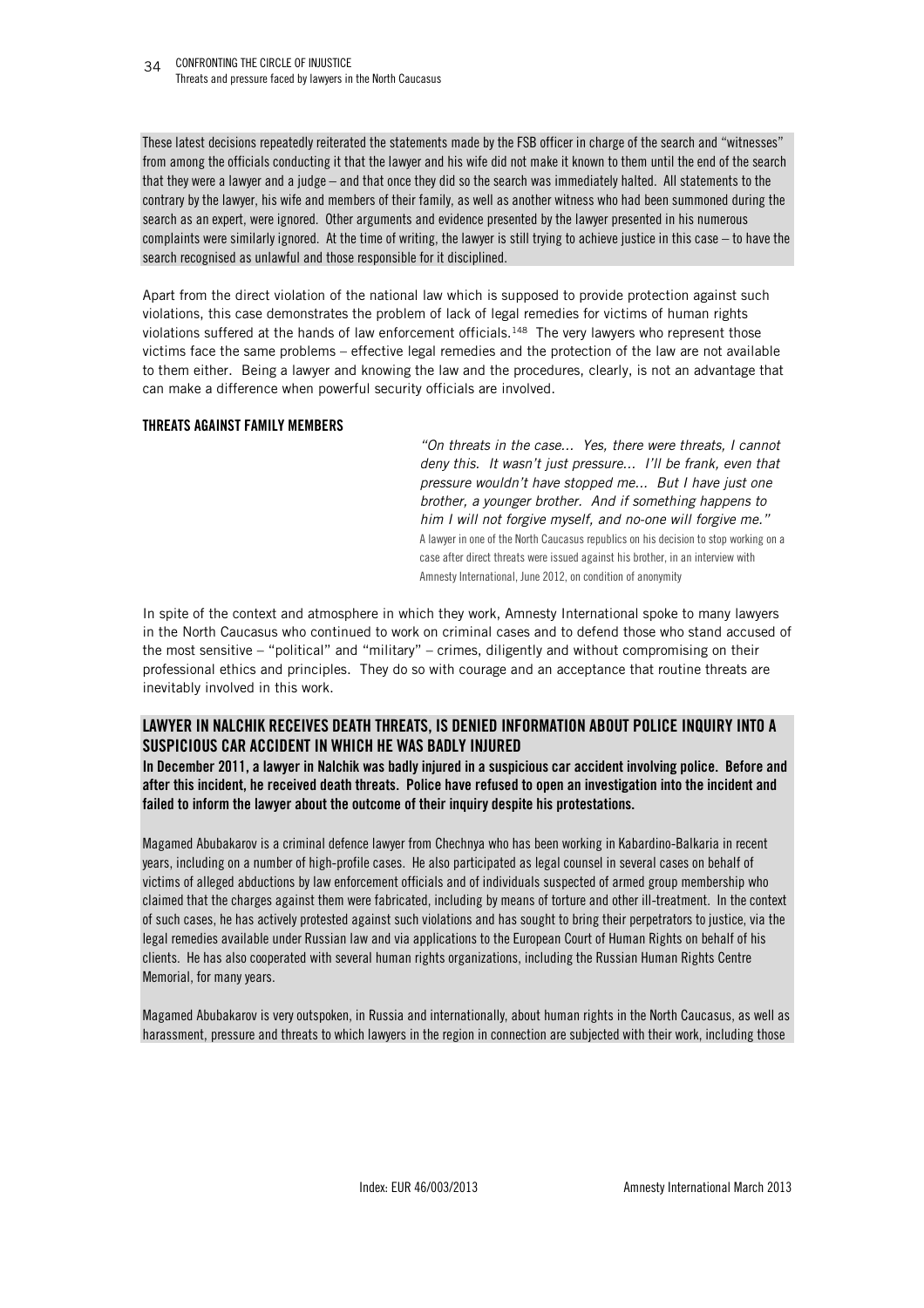to which he himself has been subjected on several occasions. <sup>149</sup> Most recently, starting from 6 February 2013 and during the week that followed, Magamed Abubakarov received several threatening messages from a mobile number which he did not recognise. The sender was demanding to know where Magamed Abubakarov was and telling him that he would be "unable to hide". Magamed tried to call back and texted the sender offering to meet, but his calls and messages were ignored. After Magamed Abubakarov reported the threats and the phone number from which they came to the police, he received a message which, in highly abusive language, stated: "the time to … [talk] is over. … [you will be talking] in a mortuary". On 22 February 2013, a police investigator opened a criminal investigation into these threats under Article 119 of the Criminal Code ("death threats"). At the time of writing the outcome of the investigation remains unknown.

Magamed Abubakarov told Amnesty International about several other instances of receiving threats in the past, as well as a suspicious car accident which he had in 2011. On the night of 15 December, Magamed Abubakarov was driving alone when he was ordered to stop by a police patrol car in which there were several armed police officers, most of them masked. They checked Magamed Abubakarov's papers and then ordered him to step out of the car, at gunpoint, and open the car boot. Magamed went to the back of the car to open the boot and as soon as he did so another car drove into him from behind at high speed. Magamed Abubakarov was the only person injured in this incident. One of his legs was crushed and the other fractured, and he spent several months recovering in hospital. Magamed Abubakarov initially thought this was an accident, although he could not rule out ill intention. The driver responsible for the accident left him his phone number, but after a while – when Magamed was out of hospital – stopped answering his calls.

Magamed Abubakarov told Amnesty International that the first time a police official came to talk to him about the incident was in mid-February 2012, but he has never been officially informed of any outcome of the police inquiry into this incident. When he met a police official who was looking into it he found out that no criminal case into the incident had been opened, purportedly because the driver of the car that hit him had not violated any traffic rules. Magamed Abubakarov requested to see the materials of the police inquiry into the incident but was refused. He then filed a written petition with the Prosecutor's Office in Nalchik about this refusal, but has not received any reply even though Russian law obliges every official agency to reply in writing to such requests within a period of time which has long passed. According to the lawyer, he regards this reaction from the authorities as inadequate and their continual failure, in spite of his protests, to keep him informed about the outcome of the police inquiry into the incident as suspicious, particularly given that it cannot be ruled out that this was not an accident and taking into account the past and the recent death threats he has received.

Many of the interviews which Amnesty International held with criminal defence lawyers in the North Caucasus have indicated that those in the region who choose this career and perform their respective professional duties diligently are always conscious of a degree of personal risk involved, for reasons explained above. Many, judging by their professional records, have displayed admirable courage, and have come to accept these risks as part of their work. However, every lawyer has a point of particular vulnerability - their families - where personal courage makes no difference. Amnesty International's research revealed that the family members of lawyers who take on "political" or "security" cases have also been vulnerable to threats.

#### **HARASSMENT OF A LAWYER AND THREATS RECEIVED BY HER SON**

**In 2008, Larisa Dorogova, a lawyer working on a high-profile case in Kabardino-Balkaria, complained of numerous instances of harassment and threats received by her son from unknown men, which the authorities have failed to investigate.** 

In 2008, media repeatedly reported on several separate incidents and forms of pressure and harassment to which Larisa Dorogova, a lawyer from Kabardino-Balkaria, was subjected. At the time, she was involved as a lawyer in a high-profile case relating to a coordinated attack by more than a hundred armed men on law enforcement agencies in Nalchik on 13 October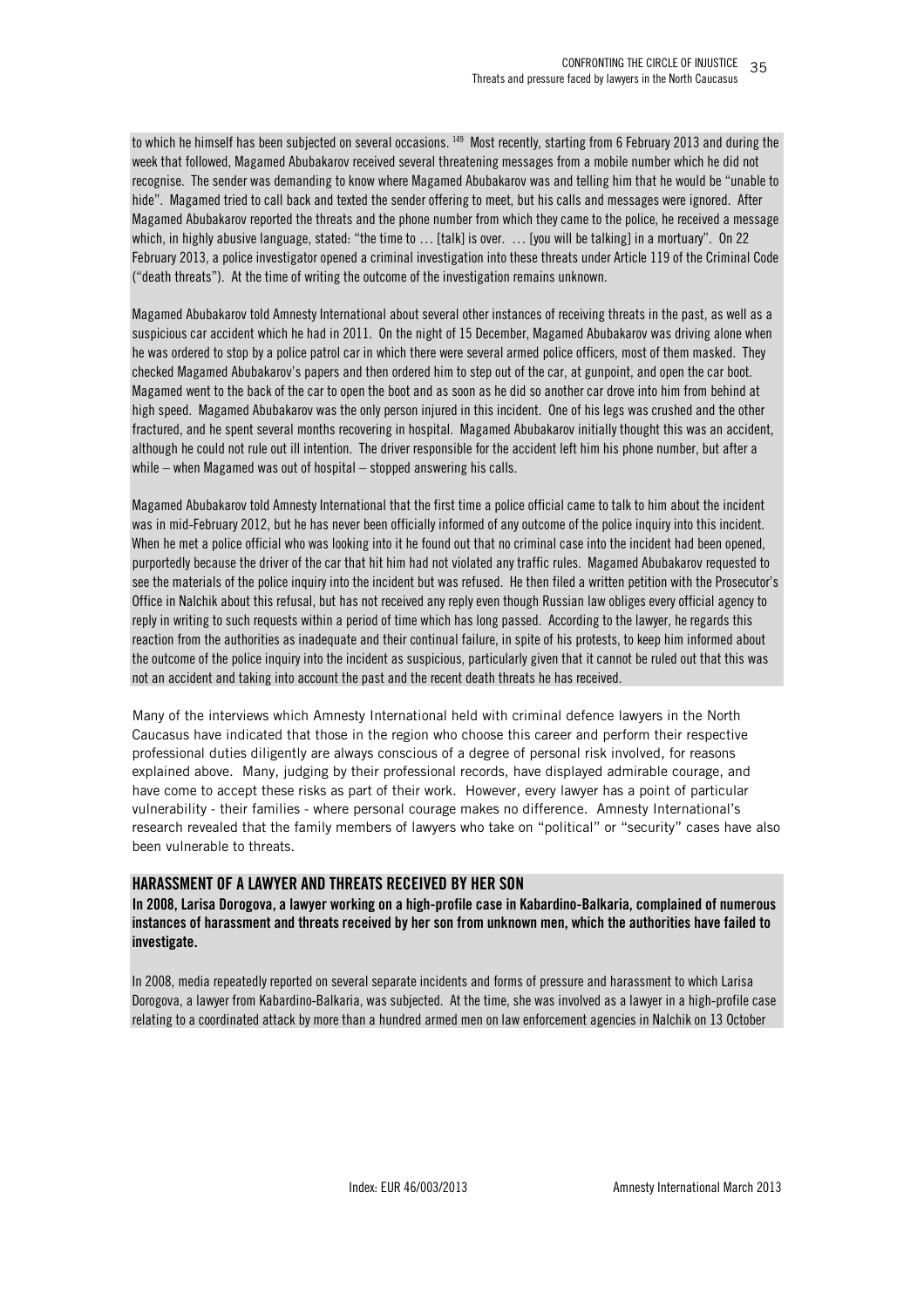2005. Larisa Dorogova issued an open letter addressed to the President of Kabardino-Balkaria, dated 13 May 2008, in which she asked for protection. She complained that she had been the target of a campaign of harassment by the prosecution authorities in connection with her work, and had repeatedly received anonymous threatening emails and letters since February 2008.<sup>150</sup> One of the letters she received in March 2008 had an AK assault rifle cartridge enclosed. The letter's anonymous sender included several citations from the Qur'an and stated that those who sent it had taken a decision to kill her. In her comments for the media the lawyer indicated that she believed members of the authorities were behind it: "Muslims have no reason to kill me. ... These letters are, on the one hand, an attempt to intimidate me, and on the other – if anything happens to me, there will be someone to put the blame on".<sup>151</sup>

On 21 March 2008, according to Larisa Dorogova, the Prosecutor's Office issued a complaint against her and requested that she was stripped of her lawyer's licence "for being negligent about her professional duties" and allegedly swearing and threatening staff at the SIZO (the complaint was later recalled after criminal investigation authorities checked the allegations of her threats against SIZO staff and refused to open a criminal case). In the same open letter of 13 May 2008 she also complained about her and her son being followed by unknown men. She also complained that on 9 May 2008, four unknown men stopped her 17 year-old son near their home, forced him inside a car without number plates and held him for seven hours during which they took him to a forest and drove him around the city. They asked him questions about his mother's work, people she met and her plans, and warned him that they could find him anytime. Larisa Dorogova filed complaints about this incident with the authorities, including the FSB and the republic's President, but the investigative authorities refused to open a criminal case in connection with this incident ostensibly because her son was returned back to the family.<sup>152</sup> Dorogova said that her son moved out of the republic as the family were concerned about his safety while the authorities neither investigated the incident nor responded to her plea for protection.

Larisa Dorogova gave several media interviews in which she linked the threats against her and her son with her professional activities.<sup>153</sup> According to Dorogova, no protection measures have been instituted after her appeals for protection to the republic's President.

In the above case, the lawyer decided to go public about this incident involving her son, and filed official complaints. This is not the only case of threats issued in relation to a lawyer's family member that has been reported to Amnesty International, as the quote above demonstrates; however, the organization was asked by the people that it spoke with not to reveal the details of other cases or details by which those concerned might be identified, because of serious security concerns. Amnesty International recognises that the risks faced by the individuals concerned are real.

#### **WHEN WORDS BECOME ACTIONS: PHYSICAL VIOLENCE AGAINST LAWYERS**

The year 2010 will be remembered in Dagestan as the year in which four lawyers were physically assaulted. A male lawyer Sergei Kvasov was assaulted in the centre of Dagestani capital Makhachkala on 9 April by unknown individuals who arrived in two cars with tinted glass windows.<sup>154</sup> Two of his attackers were masked. Kvasov sustained serious head and other injuries, and had to be hospitalized and undergo two surgeries. A criminal investigation into this attack was opened, however this crime has never been resolved – no perpetrators have been identified nor have any criminal charges been tabled against anyone.

The other three victims were women, Sapiyat Magomedova (see above, in the Introduction), Jamilya Tagirova and Zinfira Mirzaeva.<sup>155</sup> All three suffered attacks from police officials on duty and all attacks happened while the lawyers were going about their professional business on behalf of their clients. However, there are concerns regarding the manner, efficacy and thoroughness of the investigations.

# **ALLEGED BEATING OF A LAWYER BY POLICE INVESTIGATOR IN MAKHACHKALA Jamilya Tagirova alleged that she was repeatedly punched in the face by a police investigator on 2 July 2010 after**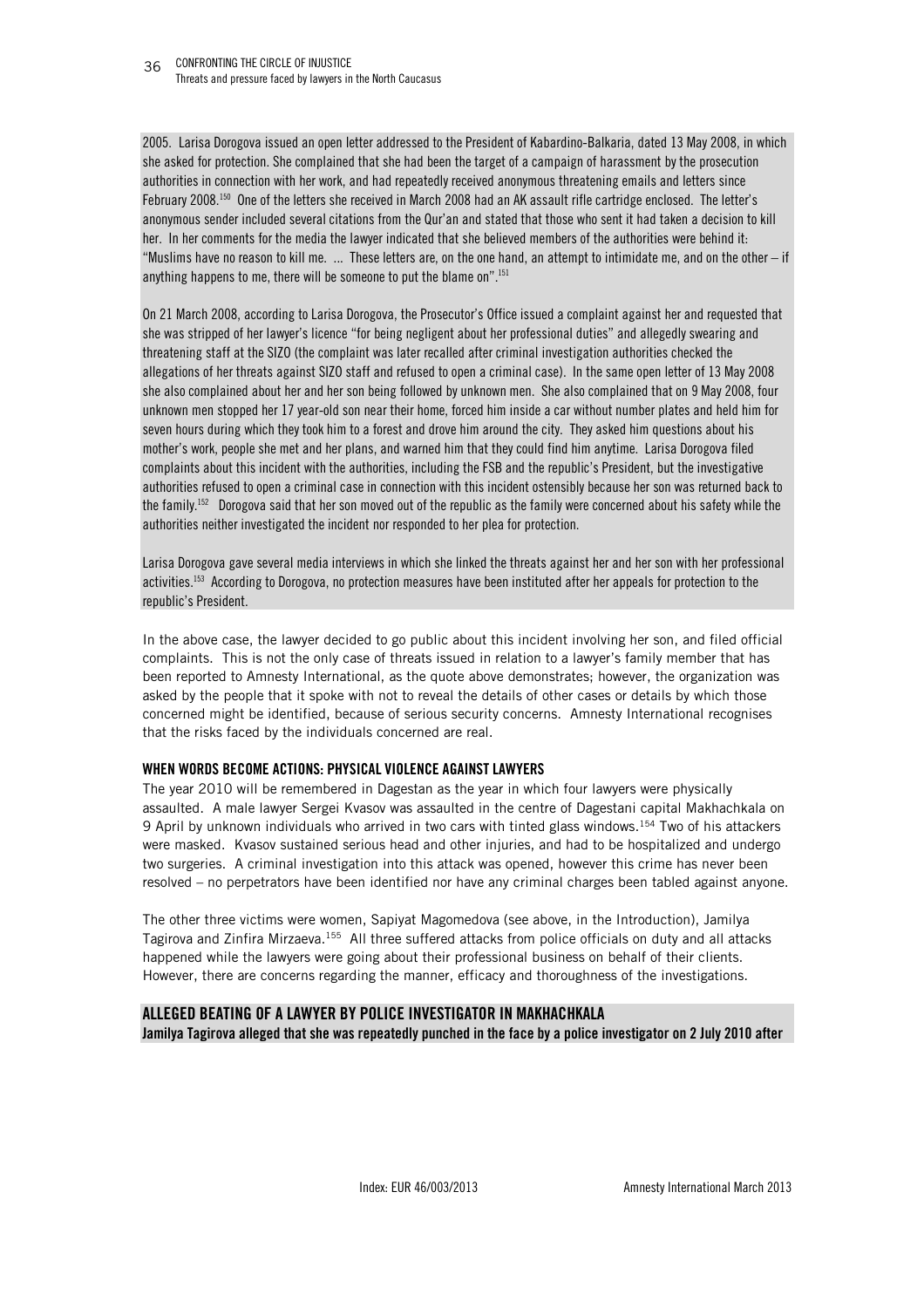#### **she insisted on documenting irregularities during a cross-examination of her client.**

According to Jamilya Tagirova, an advokat from Dagestan, on 2 July 2010 she was assaulted by a police investigator inside Sovetskiy ROVD police station in the Dagestani capital Makhachkala. After a cross-examination of her client and his alleged victim, she made a written comment in the protocol that it did not fully reflect the victim's statements. She said that the investigator had insisted that the victim wrote objections to her comment and told him exactly what he should write. The lawyer then wrote down a further objection that the alleged victim was forced to write it by the investigator.

According to Jamilya Tagirova, the investigator punched her in the face with his fist, then grabbed her by the neck with one hand and continued beating her with the other. Amnesty International has seen a copy of the report issued by a medical forensic expert on 5 July 2010 which confirmed injuries to Jamilya Tagirova's face and neck which corresponded with the nature and the timing of her alleged beating. Amnesty International has also seen photos of Jamilya Tagirova taken after the incident which show injuries on her lip and neck and which also correspond with the injuries described in the medical forensic report.<sup>156</sup> Amnesty International wrote to the Russian authorities twice and urged them to carry out a prompt, thorough, effective, independent and impartial investigation into the allegations of the beating of Jamilya Tagirova by the police investigator at the Sovetskiy ROVD police station of Makhachkala. In reply to its first letter, it received an answer from the Head of Procedural Control Department of the Investigative Committee in Dagestan, dated 10 December 2010, who informed the organization that a criminal case had been opened in relation to the investigator on allegations of abuse of power (under Article 286 of the CCP). Amnesty International sent a letter in reply requesting to hear about the outcome of this case but has not received any further information. As far as Amnesty International is aware, the police official against whom Tagirova made the allegations has not been disciplined or prosecuted, and the case is closed.

Amnesty International has repeatedly raised concerns about these attacks, and the failure by the Russian authorities to ensure that lawyers are properly protected by the law, and appropriate sanctions meted out to those who attack lawyers. Thus, for example, on 7 October 2010 the organization issued an Urgent Action in support of Sapiyat Magomedova who was facing criminal charges in connection with her complaints against the police (based on the counter-claim made against her by her assaulters alleging that she herself had assaulted and publicly insulted them).<sup>157</sup> Lawyers in Dagestan responded by collectively going on strike on 1 November 2010 in protest against the continuous abuses suffered by their colleagues from police that went unpunished. This was the first time that Dagestani lawyers had undertaken concerted action in support of their own rights. However, in spite of this and numerous subsequent efforts by Sapiyat Magomedova to find justice, the case against her assaulters was ultimately closed (see above, in the Introduction). Moreover, while Sapiyat Magomedova indicated that five or six officers had been involved in an assault on her, just four were identified as suspects several months later only, and just two remained suspects at the time when the case was closed – with the charges against the other two dropped earlier and of which she had not been informed. Furthermore, Sapiyat Magomedova herself had a criminal case brought against her which was closed by the same decision which closed the case against the police officers by means of explaining that the two cases were mutually contradictory and as such neither one could be resolved.

These are not isolated cases in the region. Nor are they a new phenomenon. Other similar attacks have happened in other republics in the region over the years. Thus, one lawyer in Karachaevo-Cherkessia told Amnesty International that in June 2004 he was assaulted by police officials when he came to a police station to see his client who was held in custody at the time. He heard police officials threatening his client about giving a "wrong statement" in front of the lawyer. According to the lawyer, when he objected to this, three or four police officers responded by attempting to physically restrain him, pushing him onto the floor, and tried to hold his hands behind his back, but he forced himself out of their grip. The lawyer later filed an official complaint about this incident with the Prosecutor's Office, but received only formal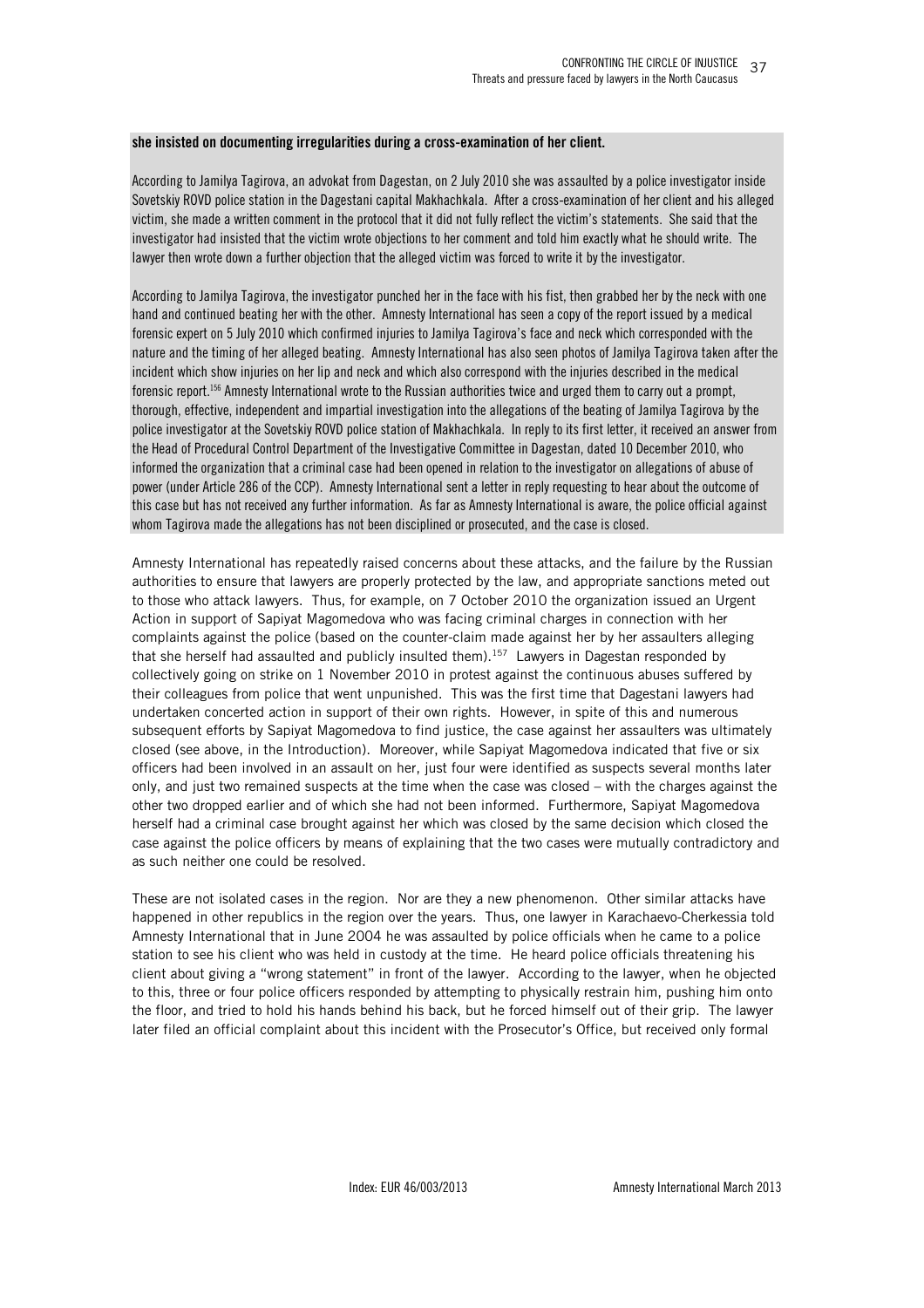replies denying the incident had taken place.<sup>158</sup>

Moreover, it transpired from Amnesty International's interviews with lawyers across the North Caucasus that most lawyers who had experienced physical force being used against them by police or other security officials, and particularly men who had suffered no serious injuries, have never reported such incidents. Apart from complaints being perceived as "unmanly", they thought that complaining to the authorities would only create more problems – for them and their clients – but resolve none. Their scepticism regarding making a complaint has some basis. Of the cases that Amnesty International has documented, none was resolved by delivering justice to the victim, as the case of Irina Kodzaeva demonstrates.

#### **PHYSICAL ASSAULT AND CRIMINAL PROSECUTION OF IRINA KODZAEVA**

**Irina Kodzaeva, a criminal lawyer in Vladikavkaz, North Ossetia, was assaulted by a criminal investigator and faced criminal prosecution herself in connection with this episode.** 

On 27 August 2007 Irina Kodzaeva tried to see her client in detention who had previously repeatedly complained of torture and other ill-treatment by investigators, of being pressured by his interrogators to plead guilty and to decline her as his lawyer.

Irina Kodzaeva had been officially informed that her client would be interrogated on 28 August 2008, but learnt on 27 August that the investigators were already questioning him, without his lawyer present. She went to the investigation team's temporary offices, but was denied entry to the room where her client was being interrogated. She was told that he had refused her services, and that the relevant notification had been sent to her by post. Irina declined to believe this and demanded to see him in person, but was refused entry, and spent almost an hour in the doorway in spite of the investigation team's demands that she leave and their attempts to force her to leave. She warned them about the unlawfulness of their actions and the legal consequences. Finally, she alleged that one of the investigators came up to her, hit her in the face and pushed her out of the doorway, and then shut the door leaving Irina outside and in tears.

Irina saw a doctor to document her physical assault, and filed an official complaint demanding investigation into the incident. A month later she learnt that an investigator refused to open investigation into her allegations. She repeatedly tried to challenge his refusal in court. On the first occasion, a court in Vladikavkaz refused to accept her complaint on the grounds that she had to submit it to court in another region, where the investigator's superiors were based. Her legal challenges on subsequent occasions, including in the North Ossetia Supreme Court and in the other region's court, were unsuccessful.

In the meantime, the investigator who hit her had been promoted and transferred to another region of Russia. He also issued a counter-claim against Irina alleging that she had hit him which resulted in a head injury. His claim was investigated, and on 20 May 2008 Irina Kodzaeva was charged under Article 318(2) of the Russian Criminal Code (use of violence against a representative of state authority endangering health; punishable by up to 10 years' imprisonment). The criminal charges approved by a senior federal-level Prosecutor (on 5 June 2008) stated that Irina Kodzaeva "in full knowledge of the social danger of her actions and wishing to cause socially dangerous consequences" had intentionally caused bodily harm to the investigator while he was performing his professional duties, thus causing him "bodily harm in the form of a light craniocerebral injury". The investigator was diagnosed on 28 August on the basis of a verbal complaint in which he described symptoms such as dizziness and vomiting on the day before, and redness on his cheek. Subsequent conclusions by forensic experts relied entirely on this diagnosis to confirm the investigator's injuries as "objective", despite the fact that Irina Kodzaeva had a similar medical report documenting the cause of her injuries. The alleged victim of Irina's blow explained her face injury as him having tried to shield himself from another her blow with an extended hand at which point her face impacted against it.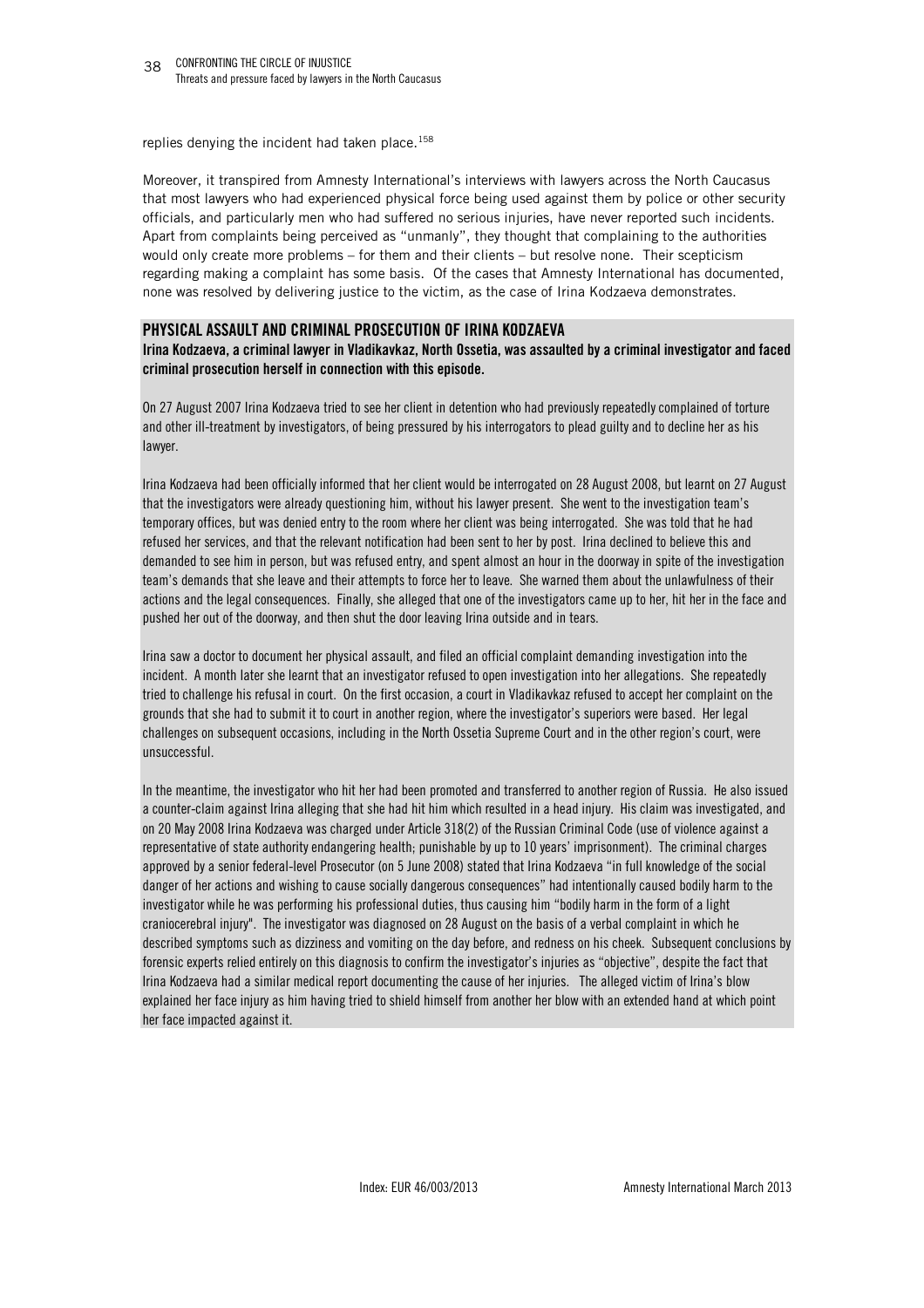The evidence against Irina Kodzaeva consists entirely of these basic medical conclusions and testimonies of several witnesses who were all either her alleged victim's direct colleagues (all those who stated that they had seen the lawyer hitting the investigator were members of the same investigation team) or, according to Kodzaeva, did not see the actual incident. Kodzaeva's client, whom she had tried to see, stated that he had indeed declined her services. On a significantly later occasion, already serving a sentence, he was questioned about the same episode again. On that occasion he retracted his initial statement and complained of torture (having been kept blindfolded with a plastic bag, repeatedly severely beaten and threatened with execution) which, according to him, was the reason why he had signed a statement declining Irina Kodzaeva's services; he also stated that the lawyer who was assigned to him by the investigators on the same day only came at the end just to sign the protocol.

Almost two years later, faced with the risk of imprisonment, having lost all her legal battles and having such "irrefutable evidence" against her, Kodzaeva, a mother of two young children, agreed to give up her allegations and recognise the charges against her as founded, and on these conditions to have the case against her closed – the only option, she believes, that was left to her other than being prosecuted and stripped of her lawyer's license. On 16 April 2009, a court in Vladikavkaz ruled to close the case "in connection with reconciliation of the parties".

#### **THE ULTIMATE PRICE: LAWYER KILLED IN A SECURITY OPERATION**

*"If Natasha [Estemirova]<sup>159</sup> hadn't been writing she would have been alive... But then comes a moment when you stop being afraid. You just realize that it is pointless."*  A lawyer who asked not to be named; in an interview with Amnesty International, Nazran, Ingushetia, June 2012

Given the risks and threats routinely faced by many lawyers in the North Caucasus, there is also an understanding that the consequences of a principled professional position may extend as far as paying the ultimate price: losing one's life.

Amnesty International was told about the following case from the Chechen Republic.<sup>160</sup> Chechnya was the last region in the Russian Federation where trial by jury was introduced, in 2010. This measure immediately raised controversy, after the very first two court hearings involving a jury resulted in acquittals. These outcomes prompted criticism of jury trial as such, and of particular individuals involved. The media at the time widely hailed the very fact that trial by jury had arrived in Chechnya. However, virtually nothing was reported in the media about the authorities' reaction to their outcome, and of the repercussions for their participants, although the latter was widely known in the republic. A rare, if not the only, reference to this episode can be found on the official website of the President of the Russian Federation, in the transcript of a meeting of the then President Dmitry Medvedev with members of the Presidential Council for Civil Society Development and Human Rights:

*… [A]fter four young men had been fully acquitted by jury on 31 May [2011], the leadership of the republic not only went on a rampage about the entire judicial system accusing it of not working, [but also] members of the jury were taken to the forest [by security officials] and told to go looking for those four… The lawyer of one of these acquitted men died after receiving threats. He was an elderly man, and I cannot say whether one [thing] was directly linked to the other, but it is quite possible that all this served as a trigger for some health condition.*<sup>161</sup>

There has been no investigation into the report of unlawful pressure against members of the jury panel. Understandably, none of them has complained about it. Although this episode has not been reported in the media, it is remembered in Chechnya. Privately, many believe that the lawyer's death was in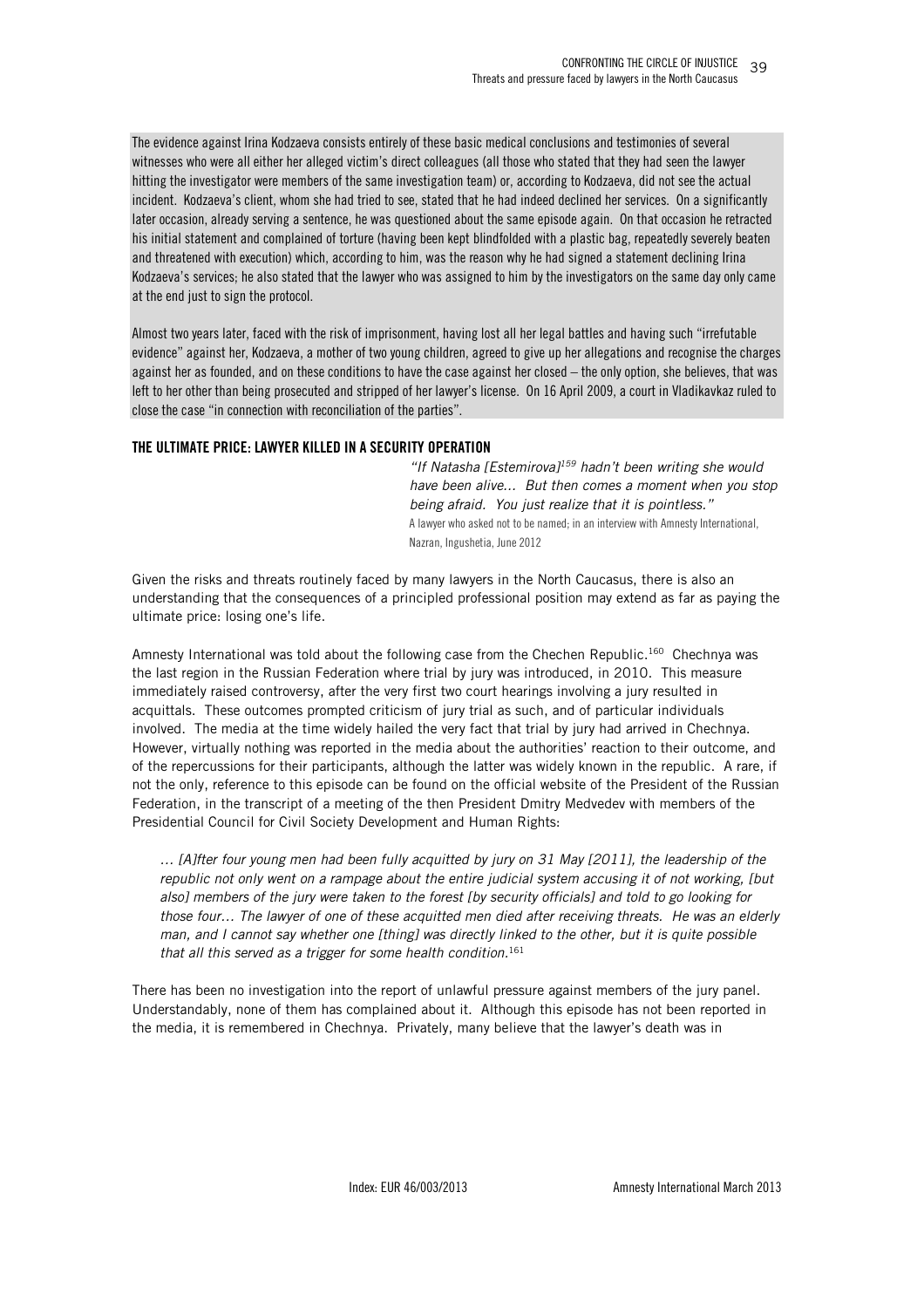connection with the trial.

The climate of intimidation, pressure, threats and risks that lawyers in the North Caucasus have to live and work in is particularly underlined by the case of the killing of a lawyer by security officials in January 2012, in the streets of Dagestani capital Makhachkala.

The lawyer, Omar Saidmagomedov, was a member of the law firm (*advokatskaya kollegia*) Kavkaz in Makhachkala. Lawyers from Kavkaz told Amnesty International that their members had long been facing pressure and intimidation in connection with their professional work. One of them, Konstantin Mudunov, survived an attempt on his life on 19 November 2008: late on that day, an unknown individual came up to him from behind in the street and shot him in the head. Konstantin Mudunov was probably saved by the unexpected arrival of some passers-by who may have deterred the attacker from finishing him off with another shot.<sup>162</sup> The scar on the back of his head is still clearly evident. The perpetrator, however, has never been found, and the crime remains unresolved. Since then, according to the lawyer, members of the law firm Kavkaz have continued to receive threats.

#### **KILLING OF OMAR SAIDMAGOMEDOV BY LAW ENFORCEMENT OFFICIALS**

**Lawyer Omar Saidmagomedov and his relative were killed by security officials on 20 January 2012 in a street of Makhachkala, Dagestan, which the authorities reported as a killing of two members of an armed group. However, Saidmagomedov's colleagues allege that he was extrajudicially executed, and they themselves face harassment in connection with their attempts to uncover the truth about his killing.** 

On the evening of 20 January 2012, Omar Saidmagomedov went from the office of his law firm to see his second cousin, Rasul Kurbanov. At around 7.30pm, both men were killed by security officials in front of Rasul Kurbanov's house, reportedly at the moment when Omar Saidmagomedov was leaving. According to a witness, Rasul Kurbanov's father came running out of the house when the shooting started and was also shot at, twice, but escaped killing by hiding behind metal gates. The killing was reported the same evening in the news broadcast on national television. According to the report, based on information provided by the authorities, this had been a security operation during which two armed criminals were killed when law enforcement officials tried to stop them. According to the official information, the two killed men were driving a car and trying to escape, and were also shooting at the security officials who were pursuing them.

Reportedly, eyewitnesses (who preferred to remain unnamed) gave a very different account of this event. According to them, there is evidence that it was instead a deliberate killing of two unarmed men and the subsequent fabrication of evidence against them. Omar Saidmagomedov's colleagues from the law firm Kavkaz issued a statement that "according to a unanimous opinion of the members of the firm, this event is a manifestation of law enforcement agencies' terror in relation to the law firm Kavkaz, the purpose of which is intimidation of the firm's lawyers and obstruction of their diligent work in opposing corruption and abuses in the law enforcement and judicial systems".<sup>163</sup> They offered to represent the parents of the two killed men in an attempt to have the killing effectively investigated, and signed the respective agreements with the families of the two killed men to represent them as legal counsel.

The Investigative Committee opened a criminal investigation into the incident, which was recorded as an attack against law enforcement officials. The parents and Saidmagomedov's colleagues demanded that the event be impartially investigated and the allegations of a deliberate killing of the two men by law enforcement officials were investigated as such, but their demands were ignored. Lawyers representing the families of the deceased protested that the investigation was not investigating the circumstances of the event, but instead was deliberately collecting evidence against Omar Saidmagomedov and Rasul Kurbanov.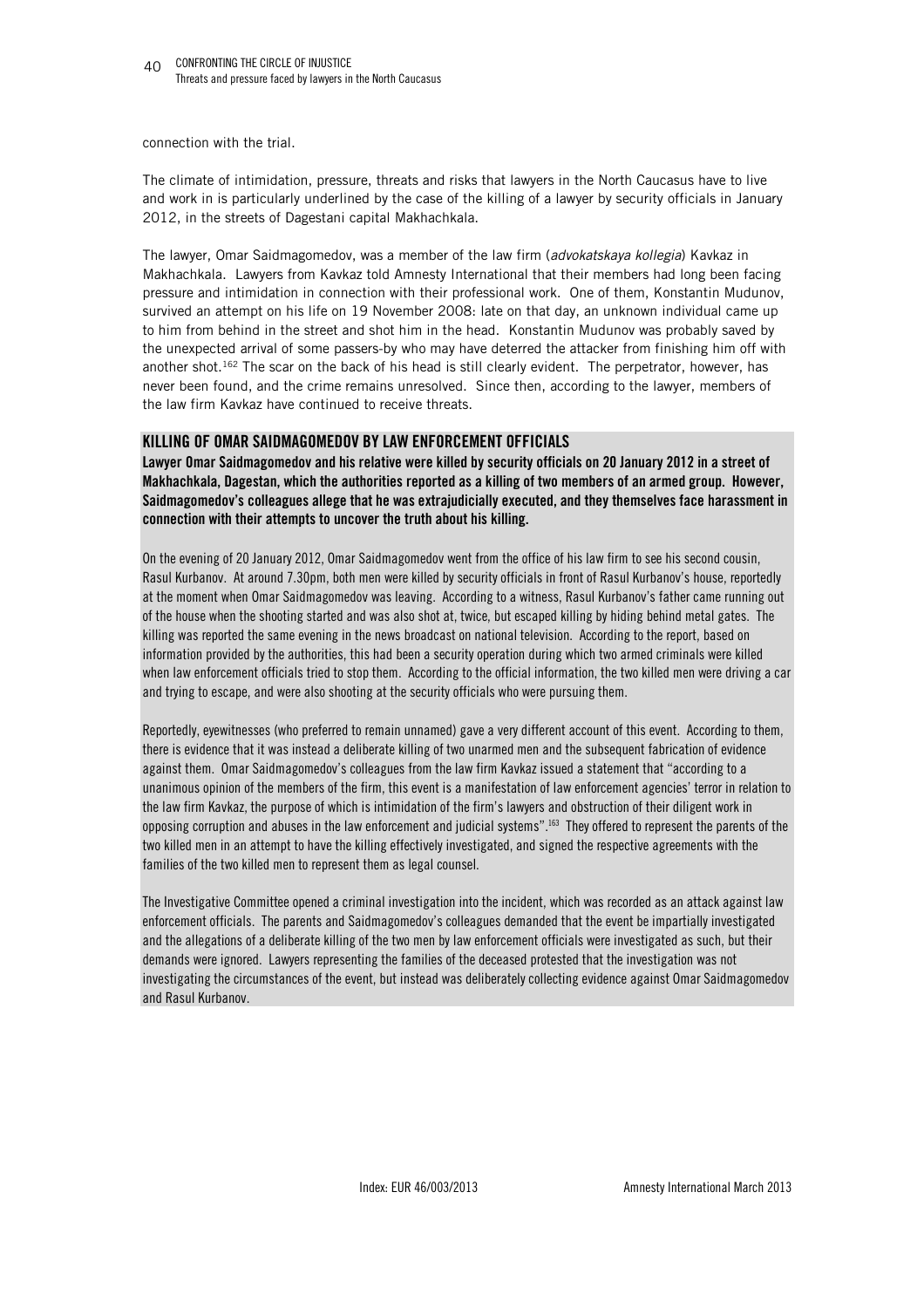The official report of the incident issued by an investigator on the day of the killing, and on the basis of which the relevant criminal case was opened, indicated that FSB officials were specifically trying to apprehend Rasul Kurbanov and Omar Saidmagomedov as suspected members of an armed group, and that the two refused to stop, had to be pursued as they allegedly fled in Saidmagomedov's car, and were killed after they opened fire first. However, another official document issued by the investigation two months later, in answer to the lawyers, was devoid of some key details (for example, an indication that the FSB had been involved, and referred to some unspecified "members of law enforcement agencies"). Crucially, it spoke of "unknown individuals" killed in the course of the operation who "were subsequently identified" as Rasul Kurbanov and Omar Saidmagomedov. Such inconsistencies raise serious questions about the efficacy, impartiality and thoroughness, or otherwise, of the investigation. Furthermore, suspicions arose in later weeks that the families of the deceased were under pressure after the father of Rasul Kurbanov unexpectedly refused the lawyers' services and decided not to pursue the case any further.

Omar Saidmagomedov's colleagues were also actively prevented by the investigation officials from taking up the case and seeking an impartial investigation. In particular, one of them, lawyer Konstantin Mudunov, who had signed a contract to represent Omar's family, sent the attorney's warrant (*advokatsky order*) to the investigator who promptly returned it. Konstantin Mudunov submitted another attorney's warrant, which the investigator similarly refused to accept thus preventing him from working on the case. Konstantin Mudunov appealed this in court, which agreed that this was a violation and ordered that it be rectified. The relevant court's decisions, of 27 March and 4 April 2012, were both ignored by the investigator. Furthermore, the investigator promptly summoned Konstantin Mudunov to testify as witness in the case against Omar Saidmagomedov and, when the lawyer refused, issued a warrant to have Konstantin Mudunov forcibly delivered for questioning. Konstantin Mudunov was thus unlawfully prevented from working on the case on behalf of Omar Saidmagomedov's family and from having access to the case materials which might have enabled him to expose the investigation's inability, or unwillingness, to examine the circumstances of the killing of lawyer Omar Saidmagomedov and his relative thoroughly, effectively, independently and impartially, with the requisite level of public scrutiny, as required by international law<sup>164</sup>.

Prior to his death, Omar Saidmagomedov had acted as defence counsel for several individuals accused of membership of armed groups, and alleged the use of torture and fabrication of criminal evidence by law enforcement agencies in relation to his clients.

The killing of Omar Saidmagomedov has had a chilling effect across the North Caucasus. During meetings in republics as far apart as Dagestan and Kabardino-Balkaria, lawyers were referring to this case as a kind of warning they felt they had been sent by the authorities. A further important signal to the professional legal community in the North Caucasus was the authorities' response – the lack of progress in examining the suspicious circumstances of this case and the evident resistance to investigate the law enforcement officials involved in connection with this killing.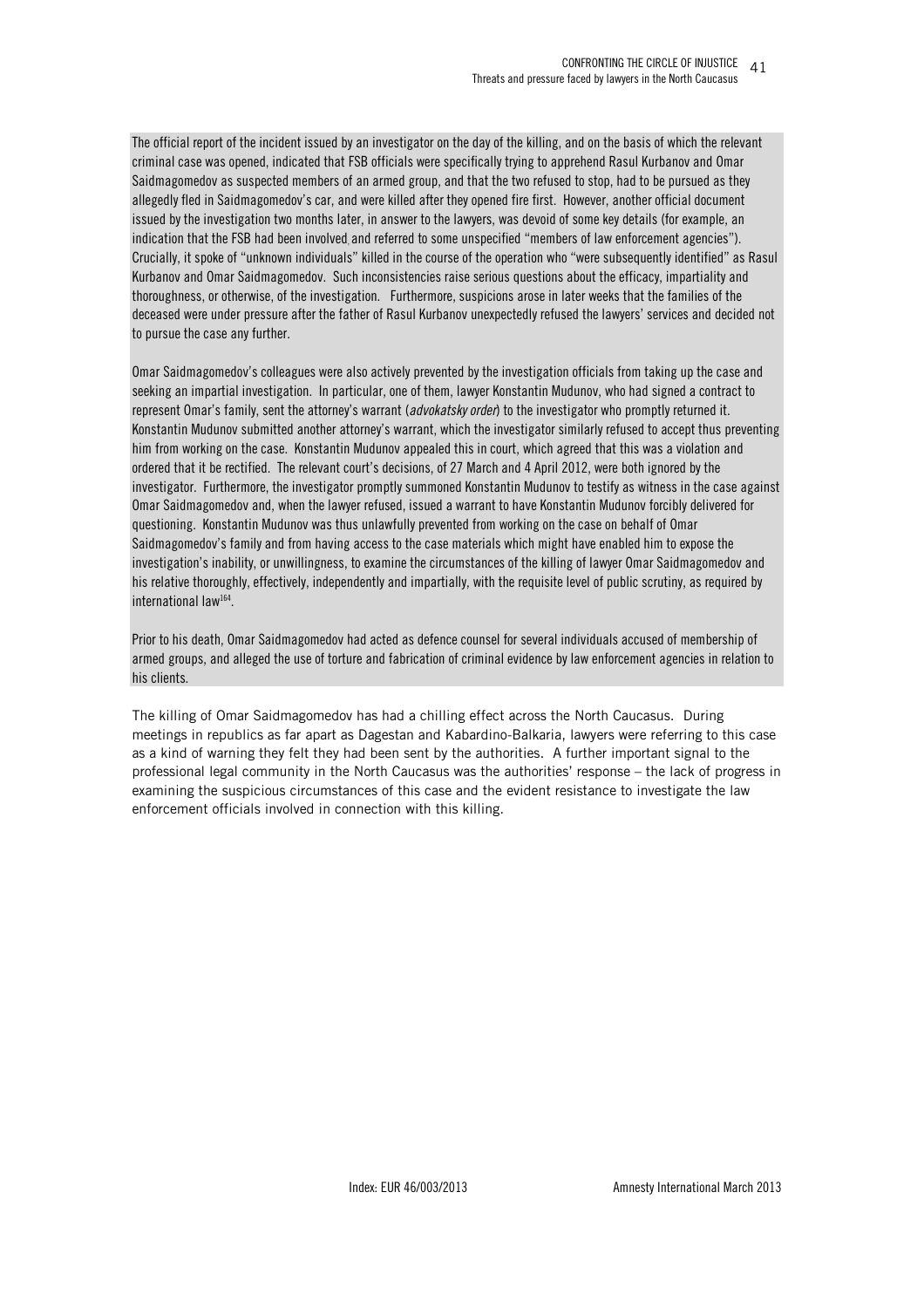CONFRONTING THE CIRCLE OF INJUSTICE 42 Threats and pressure faced by lawyers in the North Caucasus

# **CONCLUSION**

Human rights violations such as enforced disappearances, unlawful killings, torture and other ill-treatment committed by members of law enforcement agencies are regularly reported from the North Caucasus and almost never effectively investigated. These violations, and the Russian authorities' systematic failure to investigate them effectively, produces a circle of injustice and leads to further violations of fundamental human rights. These include the right to a fair trial, which is being denied in a number of ways in the North Caucasus, and elsewhere in the Russian Federation. Among these is *de facto* denial of, or limitation of access to, legal assistance and denial of representation by a lawyer of own choosing for criminal suspects during the investigation or for defendants in court. While these individuals themselves may come under pressure, be subjected to torture and other ill-treatment, and denied access to those acting as their legal counsel, their lawyers too, often face pressure from members of the law enforcement and criminal justice systems – particularly those lawyers in the region who diligently perform their professional duties as legal counsel on behalf of individuals suspected of "political" and "military" crimes (membership of unlawful armed groups, illegal possession of weapons, terrorism, etc.). Lawyers who confront the circle of injustice in the North Caucasus often themselves become its victims.

In the course of researching human rights violations in the North Caucasus in the past, Amnesty International has become aware that criminal defence lawyers in the region do their day-to-day work in an atmosphere of intimidation and harassment. They confront a repressive criminal justice system which, by many accounts and judging by a negligibly small number of acquittals in practice, is strongly biased in favour of delivering convictions. Already by the mere fact of fulfilling their duties fully and diligently – defending their clients' right not to testify against themselves, and to insist on their innocence when they choose to do so – defence lawyers confront the powerful criminal justice system and the law enforcement agencies that work alongside it. Their intimidation comes in various forms, from anonymous threats to "friendly warnings" from law enforcement and justice system officials, from allegedly being routinely subjected to covert surveillance – which many lawyers in the region believe they are – to investigators, prosecutors and sometimes judges filing complaints about them with their respective Bar Associations for reasons that sometimes appear more related to the type of cases they are working on rather than any genuine infringement of the rules. The organization has repeatedly learnt about lawyers in the region who have chosen either not to work on "political" and "military" criminal cases, or change their career altogether as a result of the pressure which they routinely faced. For some, the feeling that with all their knowledge of law they are powerless to protect their clients in custody from torture and other violations and put an end to violations of the right to fair trial, was also a key factor behind such a decision.

Criminal defence lawyers working in the North Caucasus often come across procedural and institutional obstructions which limit or preclude them from meeting with their clients in detention or place other obstacles in the way of them performing their professional duties, as well as making the procedure for complaining against such violations ineffective if not altogether meaningless. Every person taken into custody is entitled to have immediate and unimpeded access to a defence lawyer from the moment of their *de facto* detention, and to have unlimited confidential meetings with the lawyer. In many cases reported to Amnesty International, lawyers were denied access to their clients, particularly during the first hours or even days of custody, under various pretexts. In many cases, the authorities failed to inform the detainees' families and lawyers promptly about the fact of their detention and of their whereabouts. In many cases lawyers were, for a period of time (lasting between several hours and even days in some cases), denied information about the specific detention facility where their client is held. Lawyers were often requested to provide additional documents not required by law, or even a specific written authorization from the investigator, to be admitted to see the client. Facilities for such meetings may be limited and not available when needed. Worse still, such violations are extremely difficult to challenge in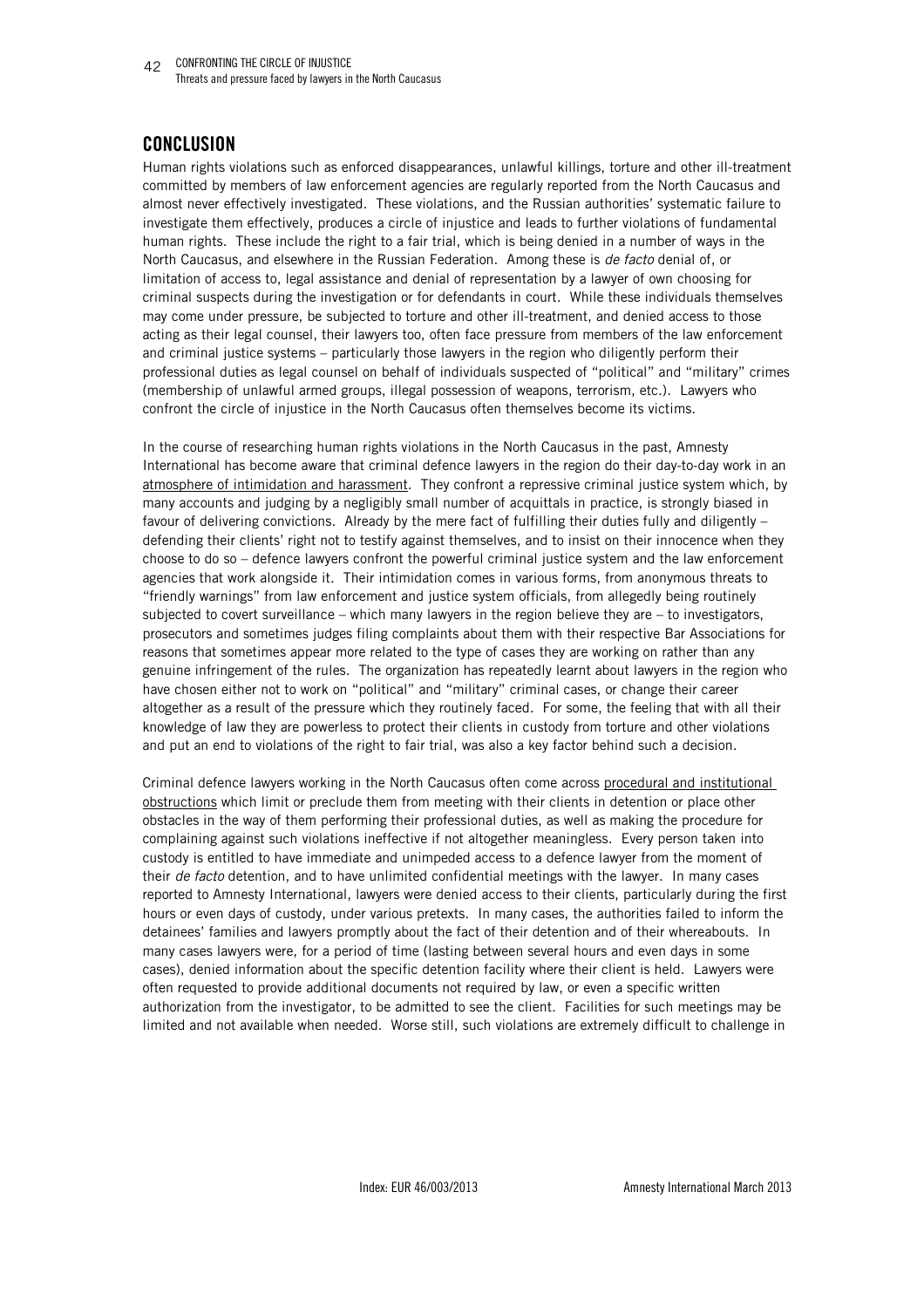practice. The existing complaints procedure is ineffective and time-consuming, and in some cases lawyers are required to address their complaints to another region altogether. As a result, individuals in detention are denied meetings with their lawyers at crucial moments, thereby significantly increasing the risk of them being subjected to torture and other ill-treatment. Furthermore, in many cases that have been brought to Amnesty International's attention, persons in custody were allegedly forced to refuse services of lawyers of their choice.

Russian law entitles criminal suspects and defendants to free legal assistance, without means testing or any significant limitations. An important entitlement intended to ensure a fair trial, in practice the involvement of a state-appointed lawyer is allegedly widely used by law enforcement officials to circumvent safeguards against the use of torture and other ill-treatment. There are certain rules which regulate the allocation of lawyers to work on cases as state-appointed legal counsel. However, according to lawyers in the North Caucasus, it is quite common for an investigator to bypass this official system and directly invite a particular lawyer to take up a case in this capacity. While every lawyer, whether privately contracted or state-appointed, must perform their professional duties honestly, professionally and diligently, and fully comply with the professional code of conduct, this is not always the case in practice. According to many of the lawyers and other people working in the region with whom Amnesty International spoke, lawyers who are approached directly by investigators to take up certain cases are often those who can be "trusted" to overlook certain procedural and other violations, including in many cases the alleged use of torture and other ill-treatment. Allegations of such practices are worryingly frequent in the North Caucasus. In many of those cases where a detainee was allegedly forced to refuse the services of lawyers of their choice, this was allegedly done specifically to involve a lawyer who would be more "cooperative" with the investigation. Among the consequences of this for the individuals brought to trial for crimes which they deny is that they are unable to retract in court their earlier written statements. They may claim that the statement was extracted unlawfully, but once it is countersigned by a lawyer, such evidence is most likely to be recognised as admissible by the judge. Although there are occasions when lawyers are disciplined by Bar Associations for failing to represent their clients effectively and, in some cases *de facto* colluding with the investigation or prosecution, these are rare and appear an exception to an allegedly very widely used practice which contradicts the right to an effective legal defence.

In the context of the general climate of intimidation, criminal defence lawyers in the North Caucasus sometime also face direct threats from members of law enforcement agencies. In Amnesty International's experience, for the most part they prefer to be discreet about such threats and reluctant to discuss them publicly. However, this research demonstrates that such threats are frequent and real. As demonstrated in Amnesty International's report of June 2012, *Russian Federation: The circle of injustice: Security operations and human rights violations in Ingushetia*, there is almost a complete failure to investigate allegations of wrongdoing by members of law enforcement agencies and security forces. Those lawyers who choose to complain officially about such threats stand little or no chance of having their allegations effectively investigated, the perpetrators identified, and efficient measures taken to ensure that these lawyers "are able to perform all of their professional functions without intimidation, hindrance, harassment or improper interference" as the Basic Principles on the Role of Lawyers provide. They are essentially not afforded adequate protection of the law and institutions set up to implement it. Moreover, some lawyers in the region have also experienced threats issued against their family members. Clearly, where the lawyers suspect that members of powerful law enforcement agencies themselves are the source of threats, many lawyers in the region feel they have nowhere to turn for help and protection.

In several cases documented by Amnesty International, and in other cases reported to the organization, such threats have been realized, and lawyers in the North Caucasus were subjected to physical violence in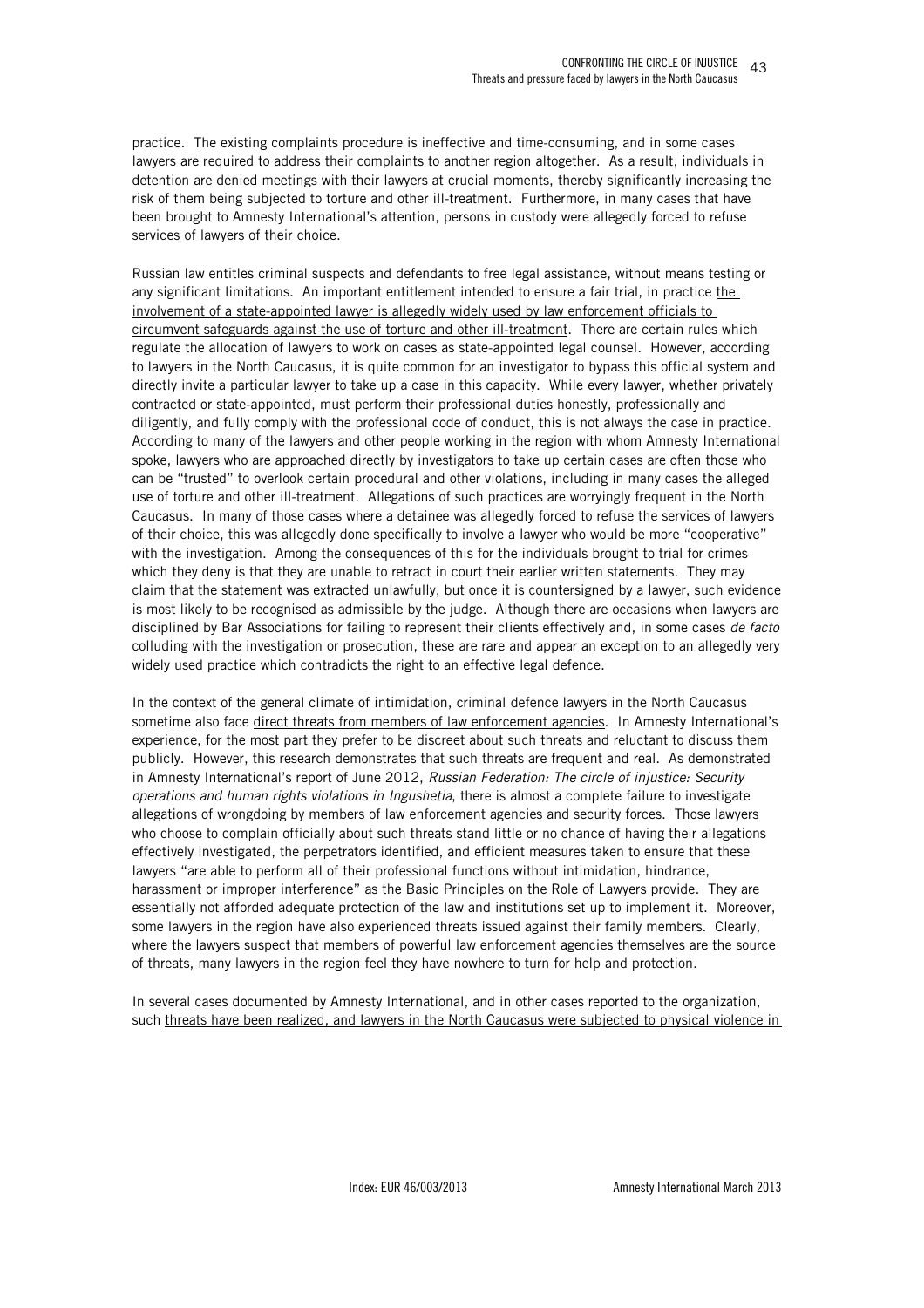CONFRONTING THE CIRCLE OF INJUSTICE 44 Threats and pressure faced by lawyers in the North Caucasus

connection with their professional activity by law enforcement officials. Those lawyers who officially complained about such incidents and particularly actively persevered in their search for justice, had themselves faced criminal proceedings as a result, when the officials about whom they complained issued counterclaims that led to the opening of criminal cases against the lawyers themselves. The outcome of such cases was impunity for the perpetrators and deeply traumatising consequences for the victims.

There was also a case of the killing of a criminal defence lawyer by security officials in 2012 in Dagestan, which had a chilling effect on his colleagues across the North Caucasus. The killing of lawyer Omar Saidmagomedov, as well as his cousin, was reported by the authorities as a security operation against two armed group members. However, according to the evidence collected by his colleagues, this version of events is far from clear, and serious questions have been raised about the subsequent investigation. In the light of threats received by criminal defence lawyers in the North Caucasus before and since this killing it did not, however shocking, come as a surprise: personal risks, as well as risks involving family members, are everyday facts of life for criminal defence lawyers in the region. This killing, and the major shortcomings of the investigation, is a vivid reminder that confronting the circle of injustice in the North Caucasus as criminal defence lawyers may come at a great personal cost.

The Russian authorities are failing in their duty to ensure that criminal justice lawyers in the North Caucasus are able to perform their professional functions without intimidation, hindrance, harassment or improper interference.

The numerous obstacles placed in the way of lawyers diligently seeking to fulfil their professional obligations seriously prejudices the rights of their clients, and, more broadly, undermines the effective and proper administration of justice in the North Caucasus.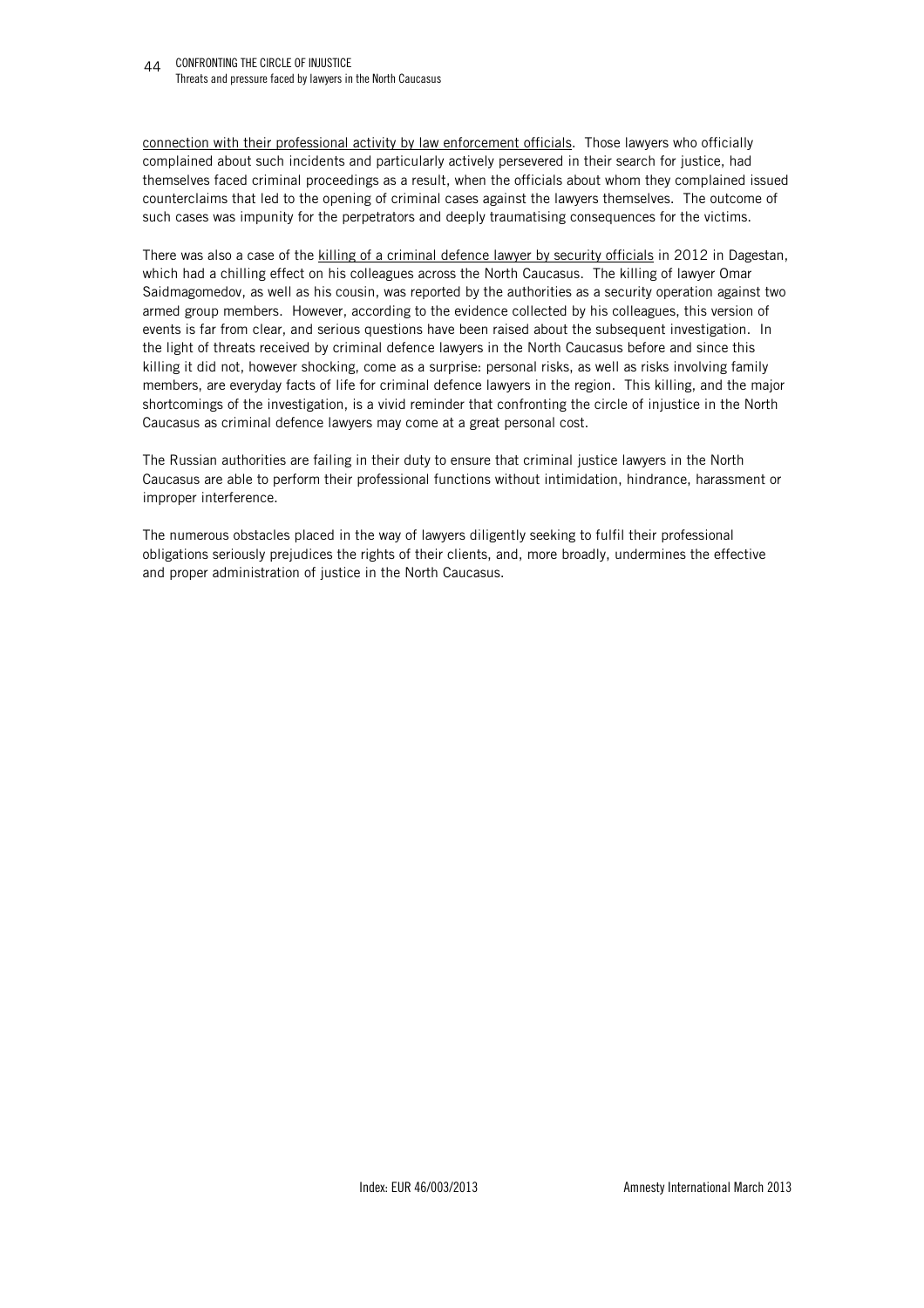# **RECOMMENDATIONS**

#### **To the Russian government**

**1.** To fully respect and protect the human rights of lawyers and implement in law, policy and practice protections provided for by international law and standards, in particular by the UN Basic Principles on the Role of Lawyers.

**2.** Immediately ensure that lawyers in the North Caucasus and throughout the Russian Federation are adequately safeguarded and are able to perform their professional functions without intimidation, hindrance, harassment, reprisals or improper interference.

**3.** Investigate promptly, thoroughly, effectively, independently, impartially and effectively any credible allegations of lawyers being threatened, intimidated and/or subjected to physical violence, including killings.

**4.** Review the administration of complaint procedures concerning procedural violations committed by law enforcement and criminal justice officials, including in cases of denial of access or unlawful limitation of communications between the lawyer and the client, and ensure that these violations are remedied and that procedures are upheld in practice.

**5.** Ensure that complaint procedures against lawyers are not used to undermine their independence or effectiveness.

**6.** Ensure that detainees are given prompt, regular and unimpeded access to a lawyer of their choice, and notification of the detainee's whereabouts is promptly made available to their family, lawyer or to any other persons having a legitimate interest in the information unless a wish to the contrary has been manifested by the detainee.

**7.** In consultations with the professional legal community, review the existing legislation (including the Federal Law "On *Advokats*' practice and *Advokatura*" and the Code of Criminal Procedure as necessary) to ensure that there are clear, binding rules and procedures that regulate transparently and fairly the process by which lawyers are assigned to work on criminal cases as state-appointed lawyers, and ensure that these rules and procedures are properly enforced, including in cases of breaches by members of the investigative authorities, the judiciary or other officials, or by individual lawyers and legal firms.

**8.** Use the opportunity of the forthcoming April 2013 visit to the Russian Federation by the Special Rapporteur on the Independence of Judges and Lawyers to fully engage with implementation of the recommendations contained in the previous Special Rapporteur's report published after his mission to the Russian Federation in May 2008, in particular those regarding the judicial reform process, strengthening and developing further the institutional and legal framework, procedural legislation and practice to ensure the independent role of judges and to maintain and strengthen the role of the professional legal community.

**9.** Implement the recommendations made by Amnesty International to the government in its June 2012 report *Russian Federation: The circle of injustice: Security operations and human rights violations in Ingushetia*.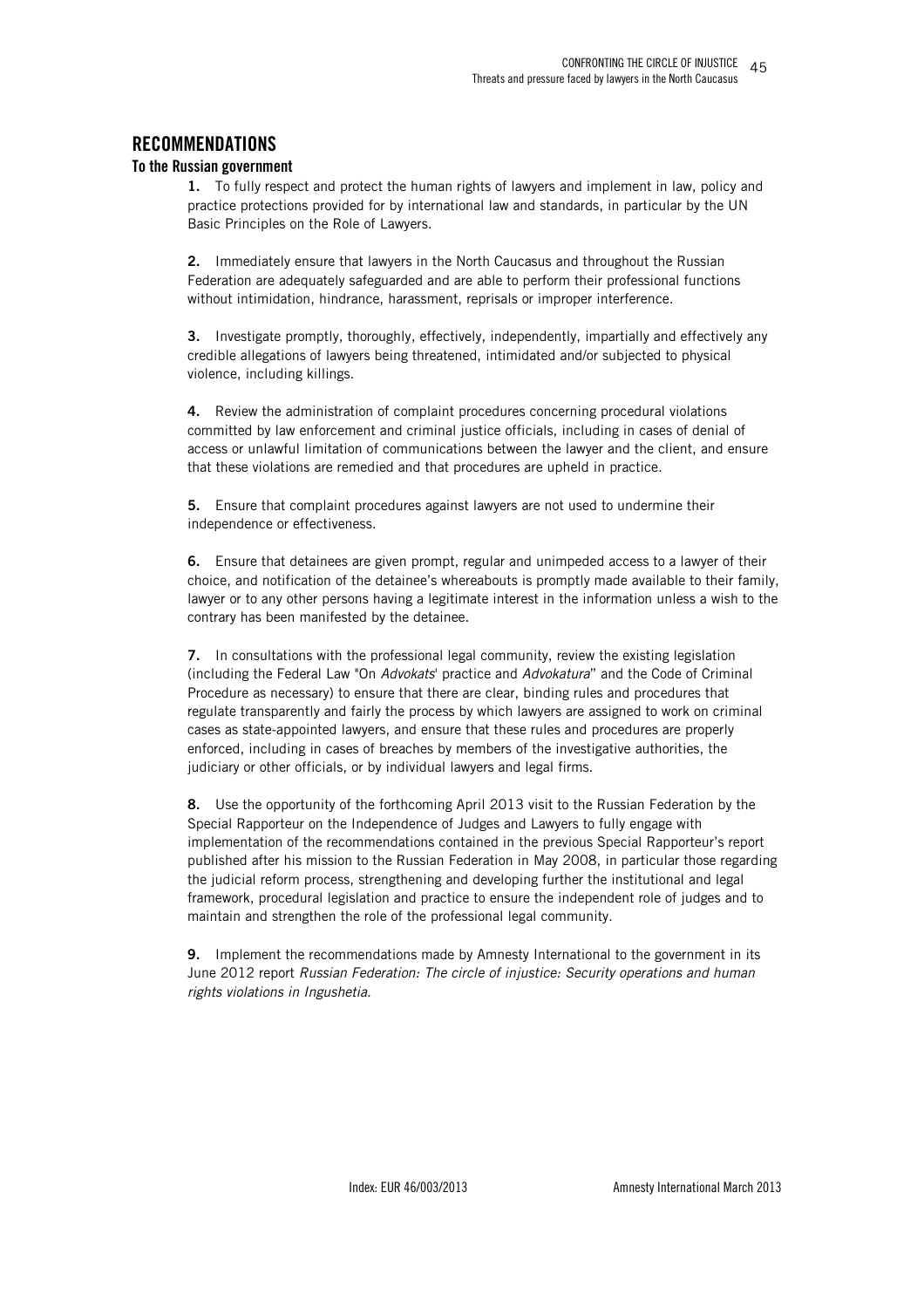#### **To the Federal Bar Association and Bar Associations in the North Caucasus**

**1.** Systematically monitor, collate and report violations of lawyers' rights and professional privileges by members of law enforcement and criminal justice systems in the North Caucasus and throughout the Russian Federation. Encourage reporting by members of all Bar Associations of all violations of lawyers' rights and professional privileges by members of the criminal justice system and any other institutions to their respective Bars and to the Federal Bar Association.

**2.** Critically engage with the relevant Russian authorities to combat and remedy such violations, and ensure that every member of the legal community in Russia can perform their professional functions without intimidation, hindrance, harassment or improper interference.

**3.** Facilitate the development and sharing of expertise amongst its members on the most effective means for protection of and redress for violations of lawyers' rights and of the existing procedural rules by members of law enforcement and criminal justice systems.

**4.** Engage systematically with the relevant Russian authorities to seek a revision of the existing legislation to ensure that there are clear, binding rules and procedures that regulate transparently and fairly the process by which lawyers are assigned to work on criminal cases as state-appointed lawyers.

**5.** Ensure transparency of the system whereby lawyers are assigned to work on criminal cases as state-appointed lawyers, including for example by employing simple procedures to verify whether a particular lawyer was on duty on a given day thus helping to ensure the assignment roster is managed transparently and fairly.

**6.** Ensure effective regulation and independence of the legal profession, throughout the Russian Federation, including by developing effective mechanisms for systematically monitoring and detecting breaches of the professional code of conduct by lawyers and failure to fulfil their professional duties honestly, prudently and diligently, including circumvention of the rules and procedures by which lawyers are assigned to work on cases as state-appointed lawyers, ensuring that lawyers effectively represent their clients and addressing the relevant incidents through effective disciplinary proceedings where appropriate.

#### **To the international community**

#### **To professional lawyers' associations:**

**1.** Publicly support measures to ensure the independence and protection of lawyers, particularly in the North Caucasus republics but also throughout the Russian Federation.

**2.** Advocate with international lawyers' associations, national governments, relevant international and regional organizations and human rights mechanisms to urge them to raise, in their communications with the Russian Government, the issue of intimidation and harassment of, and the lack of protection for, criminal defence lawyers in the North Caucasus and the urgent need to address it, in line with the Russian Federation's international obligations.

#### **To governments, international and regional organizations and human rights mechanisms:**

**3.** Facilitate the monitoring and public reporting on criminal justice proceedings and violations of defendants' right to a fair trial, as well as of lawyers' professional and human rights in the North Caucasus, including cases of alleged harassment, threats and violence against lawyers by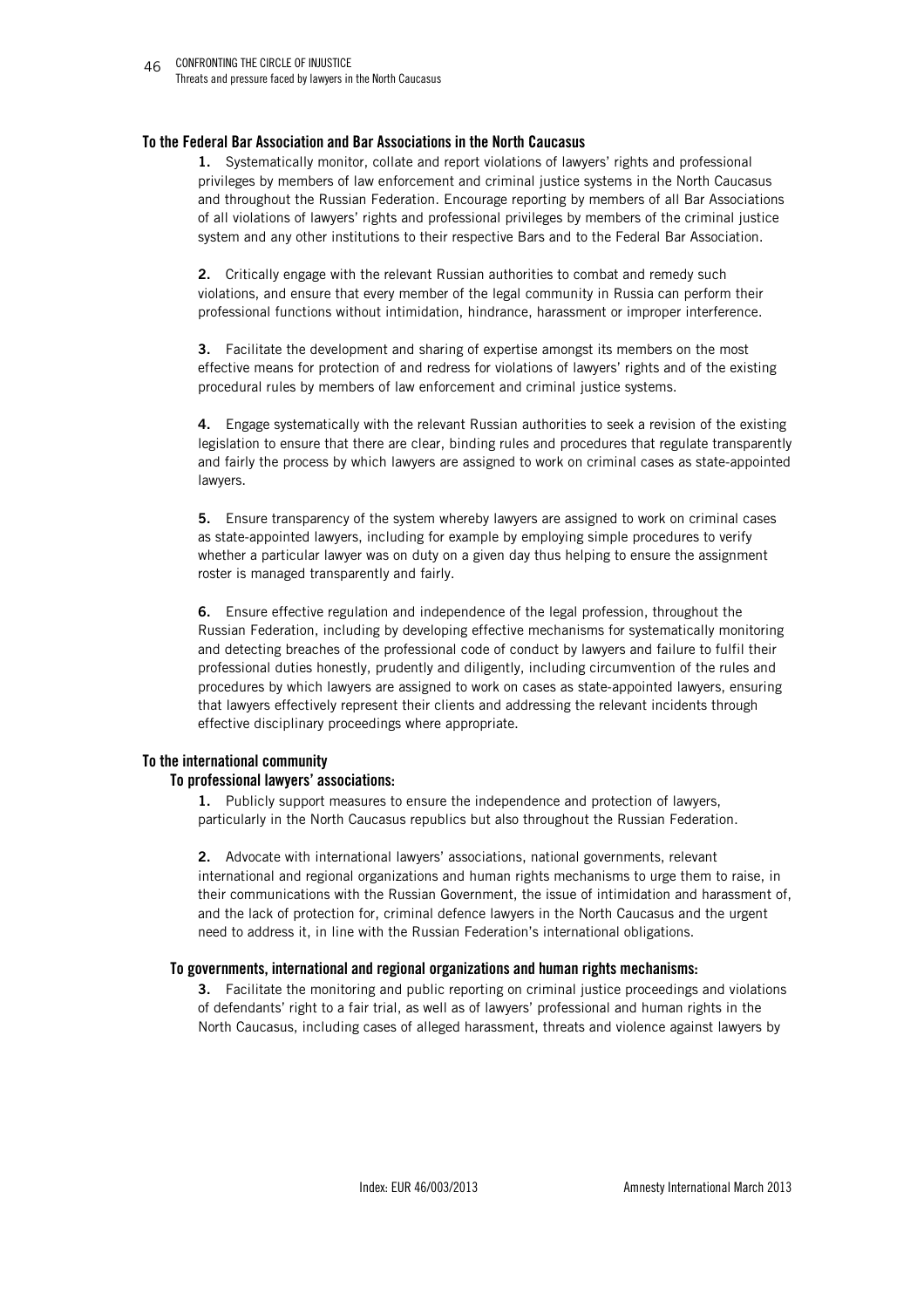members of law enforcement agencies.

**4.** In bilateral and multilateral meetings with the Russian authorities, raise both the pattern of such violations and individual cases documented in this report and by others, and send a clear message that these contravene Russia's international obligations and that impunity for such violations must stop and that lawyers in the North Caucasus must be protected.

#### **To the Special Rapporteur on the Independence of Judges and Lawyers:**

**5.** Use the opportunity of the forthcoming April 2013 visit to the Russian Federation to assess and highlight the situation of lawyers in the North Caucasus and elsewhere in the country in terms of their ability to perform their professional functions without intimidation, hindrance, harassment or improper interference, and critically engage with the Russian authorities both to raise individual cases and patterns of violations, and make recommendations for the Russian Federation to ensure that existing policy and practice is brought fully in line with the Basic Principles on the Role of Lawyers and the Russian Federation's international obligations.

**6.** Assess the implementation of recommendations arising from the Special Rapporteur's last visit to the Russian Federation in May 2008, and identify shortcomings in the implementation of those recommendations, and ways in which such shortcomings can be remedied.

#### **To the Parliamentary Assembly of the Council of Europe:**

**7.** Use the opportunity of the follow-up to the report *Legal remedies for human rights violations in the North-Caucasus region*, Doc. 12276, 4 June 2010, and the PACE Resolution 1738 (2010) *Legal remedies for human rights violations in the North Caucasus region*, and particularly the forthcoming report *Human rights in the North Caucasus: what follow-up to Resolution 1738 (2010)?* to address the concerns raised in this report.

#### **To the Committee of Ministers of the Council of Europe:**

j

**8.** Pursuant to the PACE Recommendation 1922 (2010) on *Legal remedies for human rights violations in the North Caucasus Region*, renew, continue and facilitate the monitoring of the human rights situation in the North Caucasus, with a particular attention paid to violations of defendants' right to a fair trial, as well as of lawyers' professional and human rights.

**9.** Urge the Russian Federation to implement fully and effectively the Recommendation No. R(2000)2l of the Committee of Ministers to member States on the freedom of exercise of the profession of lawyer (adopted by the Committee of Ministers of 25 October 2000 and the 727th meeting of the Ministers' Deputies).

<sup>&</sup>lt;sup>1</sup> There are varying views as to how 'the North Caucasus' should be defined, and some of the debates around this are of a political nature. For the purpose of this report, it is regarded as synonymous with the North Caucasus Federal District (*Severo-Kavkazsky federalny okrug*), an administrative unit as it is officially defined.

<sup>2</sup> For example, see Amnesty International, *Russian Federation: The circle of injustice: Security operations and human*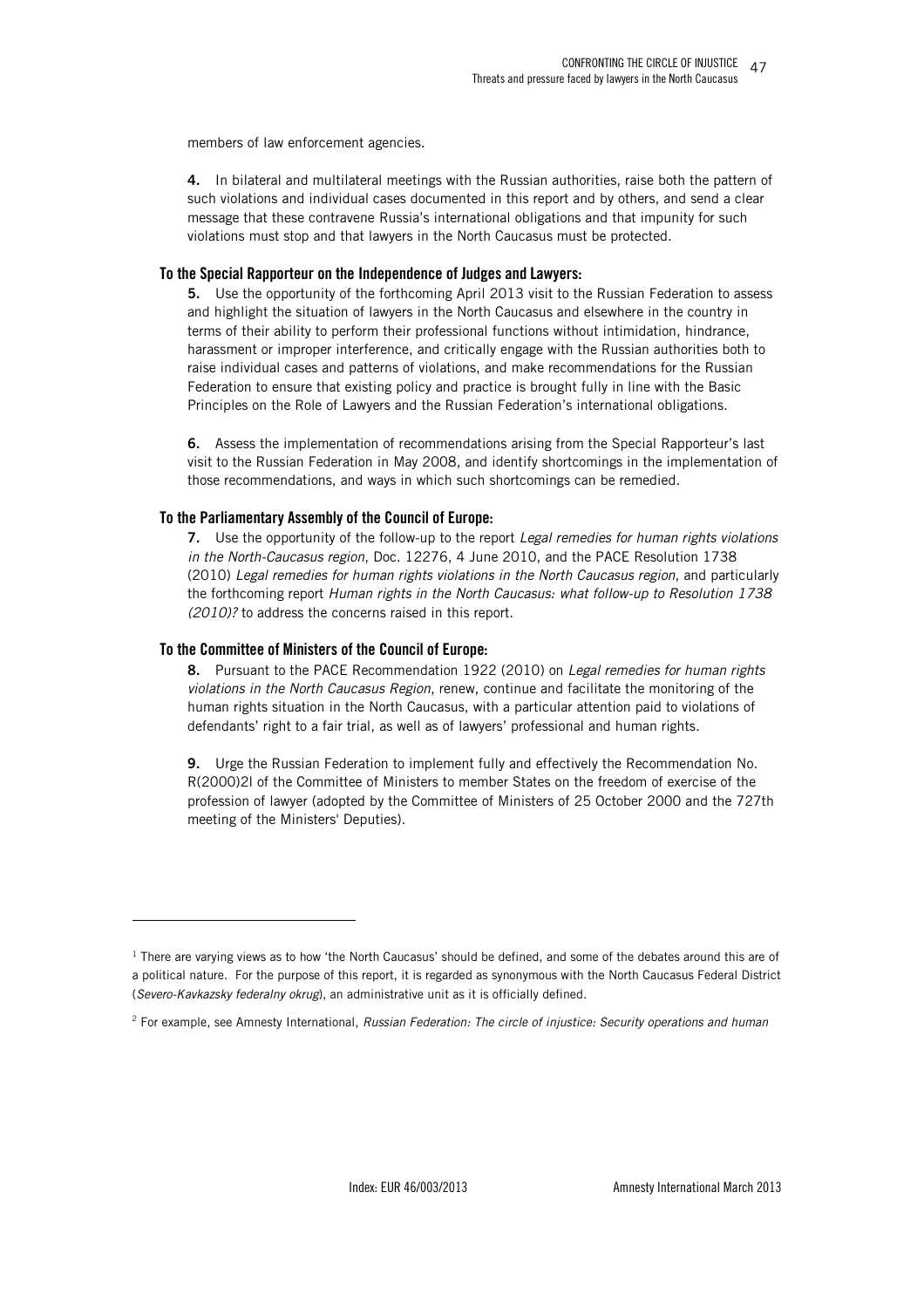*rights violations in Ingushetia (Circle of Injustice)*, report, 21 June 2012 (AI Index: EUR 46/012/2012), available at: http://amnesty.org/en/library/info/EUR46/012/2012/en (last accessed 8 March 2013)

<sup>3</sup> See for example, UN Convention against Torture, UNTS vol. 1465, p. 85, Article 12, ratified by the Russian Federation on 3 March 1987; *Kurt v Turkey* (ECtHR), application no 24276/94, 25 May 1998, para 124; UN Human Rights Committee, General Comment No. 31 on the Nature of the General Legal Obligation Imposed on States Parties to the Covenant, Adopted on 29 March 2004, UN Doc.: CCPR/C/21/Rev.1/Add. 13, para. 15.

4 Parliamentary Assembly of the Council of Europe, Resolution 1738(2010) 'Legal remedies for human rights violations in the North Caucasus Region', 22 June 2010, paragraphs 10 and 13.1.2, available at http://assembly.coe.int/ASP/XRef/X2H-DW-XSL.asp?fileid=17870&lang=en (last accessed 8 March 2013).

<sup>5</sup> *Circle of Injustice*, particularly pp. 55-66.

-

6 For further details on the human rights issues surrounding investigations and the obstacles to impunity, see *Circle of Injustice*, especially pp. 55-68.

7 *Ibid*. See also Committee on Legal Affairs and Human Rights, *Legal remedies for human rights violations in the North-Caucasus Region*, rapporteur Dick Marty, May 2009, available at http://www.assembly.coe.int/CommitteeDocs/2010/20100531\_caucasus\_E.pdf (last accessed 8 March 2013)

<sup>8</sup> See, for example, Article 6, European Convention for the Protection of Human Rights and Fundamental Freedoms (ECHR), ratified by the Russian Federation on 5 May 1998; Principle 18(1), UN Body of Principles for the Protection of All Persons Under Any Form of Detention or Imprisonment (the Body of Principles), adopted by the UN General Assembly on 9 December 1988, UN Doc. A/RES/43/173; and Principles 1 and 7, Basic Principles on the Role of Lawyers (the Basic Principles), Adopted by the Eighth United Nations Congress on the Prevention of Crime and the Treatment of Offenders, Havana, Cuba, 27 August to 7 September 1990.

9 Investigation (more precisely 'preliminary investigation' – *predvaritelnoe rassledovanie*) is a stage in the criminal proceedings in Russia which follows the opening of the criminal case (*vozbuzhdenie ugolovnogo dela*) and precedes either the closure or the case (if the alleged crime is not confirmed, or the perpetrator cannot be identified, etc.) or the judicial proceedings (*sudebnoe proizvodstvo*, which include court hearing – *sudebnoe razbiratelstvo*). Under Russian law (Article 150 of the Code of Criminal Procedure), there are two forms of preliminary investigation – *predvaritelnoe sledstvie* and *doznanie*). Both are the same proceeding in essence which aims to establish all the principal facts and circumstances of the crime (the perpetrator(s), their motive, damage caused, etc.) and provide their provisional assessment (hence, 'preliminary', until the court explores these and passes its juts judgement), and **for this reason both are referred to as 'investigation' in this report**, in line with the commonly used translation of these terms. The difference between them is that *predvaritelnoe sledstvie* relates to more serious crime and is undertaken by an investigative official with broader authority (*sledovatel*), while *doznanie* usually relates to lesser crimes punishable by up to five years' imprisonment and is conducted by officials with somewhat lesser authority called *doznavatel*. *Doznanie* may be undertaken by members of police and FSB's border protection organs, and some other agencies. *Predvaritelnoe sledstvie* is undertaken by *sledovatel*s from the Investigative Committee (a stand-alone agency which undertakes investigation of serious crime, police, FSB and the Federal Service for Control of Drugs. For the purpose of this report, both *sledovatel* and *doznavatel* are referred to as "investigators" and the agencies they represent as "investigative authorities".

#### <sup>10</sup> See *Circle of Injustice*, pp. 38-55.

 $11$  Article 21(2) of the Constitution of the Russian Federation states that "[n]o-one should be subjected to torture, violence, other cruel or degrading treatment or punishment". Article 117 of the Criminal Code uses the term *istyazanie* (torture, torment) which it defines as an action intended to inflict physical or mental suffering, and mentions the use of *pytka* (torture) as an aggravating circumstance. The definition of *pytka* is contained in a commentary to this Article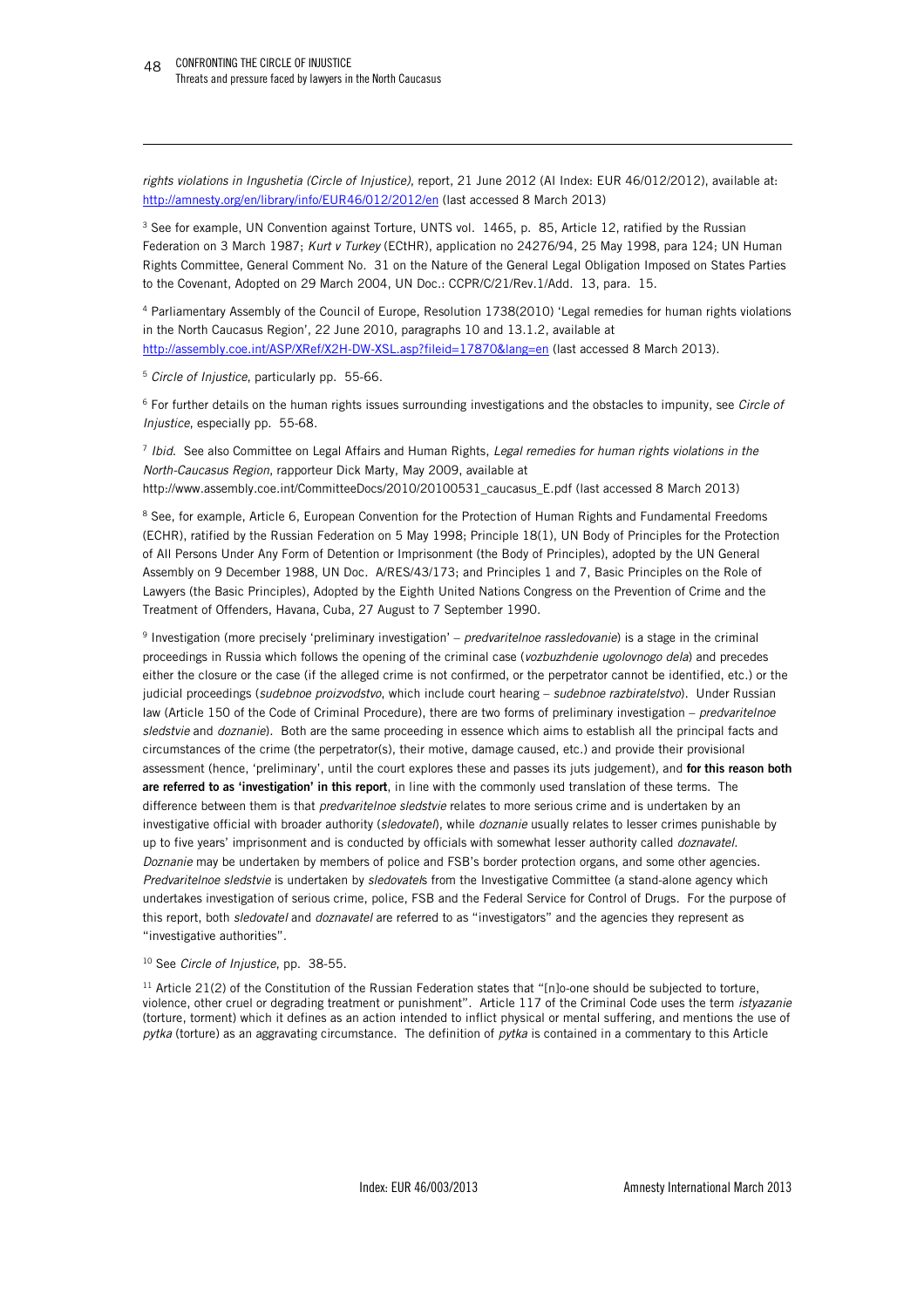which defines it as "infliction of physical or mental suffering in order to extract testimony or compel other actions contrary to the person's will, as well as for punishment and other purposes" but makes no reference to the role played by a public official or other person acting in an official capacity in the act of torture, directly or by consent or acquiescence. See further Amnesty International, 'Russian Federation: Briefing to the UN Committee against Torture', 15 October 2012, EUR/46/040/2012, (AI CAT Briefing) available at http://www.amnesty.org/en/library/info/EUR46/040/2012/en (last accessed 8 March 2013) p. 5.

 $12$  Thus, the law requires that any detained person is physically examined at the time of admission into an official place of custody (Federal Law 'On Police', Article 14(16)), at which point any injuries are documented that may have already been sustained. The detainee is also entitled to be examined by a medical professional on request without any delay (Federal Law 'On Custody of Persons Suspected of or Charged with Criminal Acts', Article 24). There is an exhaustive list of which law enforcement agencies are permitted to hold individuals in custody (Federal Law 'On Custody of Persons Suspected of or Charged with Criminal Acts', Articles 24 and 7), and these exclude the agencies entrusted with investigating crimes related to membership of armed groups, such as the Centre for Combating Extremism of the Ministry of the Interior, the Investigative Committee and the Federal Security Service (FSB) proper (as opposed to the FSB's border protection organs which have their own temporary detention facilities. For more on these, see *Circle of Injustice*, pp. 41-55 and AI CAT Briefing, pp. 5-12.

<sup>13</sup> Article 48(2) of the Constitution of the Russian Federation; Articles 47.4(8) and 48.4(3) Code of Criminal Procedure. The details of the respective legal provisions are covered later in this report.

<sup>14</sup> Article 18 of the Federal Law 'On Custody of Persons Suspected of or Charged with Criminal Acts'.

<sup>15</sup> Article 6, European Convention for the Protection of Human Rights and Fundamental Freedoms, ratified by the Russian Federation on 5 May 1998; *A and Others v United Kingdom* (ECtHR), application no 3455/05, 19 February 2009, para. 204; Article 14(1), International Covenant on Civil and Political Rights (ICCPR), UNTS vol. 999, p. 171 and vol. 1057, p. 407, ratified by the Russian Federation on 16 October 1973; UN Human Rights Committee (HRC), General Comment No. 32, UN Doc. CCPR/C/GC/32 (2007), para 13.

<sup>16</sup> For example, see Federal Bar Association, 'Obespechenie prav i interesov grazhdan pri osuschestvlenii ugolovnopravovoi politiki v Rossiyskoy Federatsii', 7 April 2009, Moscow, published in *Novaya Advokatskaya Gazeta*, No. 9, 2009, available at http://www.advgazeta.ru/rubrics/9/283 (last accessed on 8 March 2013); Ella Paneyakh et al., *Pravookhranitelnaya deyatelnost v Rossii: struktura, funktsionirovanie, puti reformirovaniya*, October 2012, Institute for the Rule of Law at the European University at St Petersburg, St Petersburg, chapter 2. Available at: http://komitetgi.ru/upload/uploaded\_files/irl\_4\_pravookhrana\_4%20kudrin\_part\_1\_fin.pdf (last accessed 8 March 2013).

 $17$  A colleague of Sapiyat Magomedova took several photos of her and her injuries later on the day. These are available on the Russian Human Rights Centre Memorial's website at http://www.memo.ru/2010/06/18/1806101.htm (last accessed 8 March 2013). The injury cased by falling on her face can be clearly seen.

<sup>18</sup> Article 133, Code of Civil Procedure of the Russian Federation.

<sup>19</sup> Article 6(3)(c) ECHR; Principle 18(1) Body of Principles; Principles 1 and 7 Basic Principles.

<sup>20</sup> Human Rights Centre Memorial, 'Dagestan: napadeniya na advokatov prodolzhayutsya', 11 October 2010, available at http://www.memo.ru/2010/10/11/1110101.htm (last accessed 8 March 2013)

<sup>21</sup> The Basic Principles on the Role of Lawyers adopted by the Eighth United Nations Congress on the Prevention of Crime and the Treatment of Offenders, Havana, Cuba, 27 August to 7 September 1990.

<sup>22</sup> Principle 16, Basic Principles.

-

23 Principle 16, Basic Principles.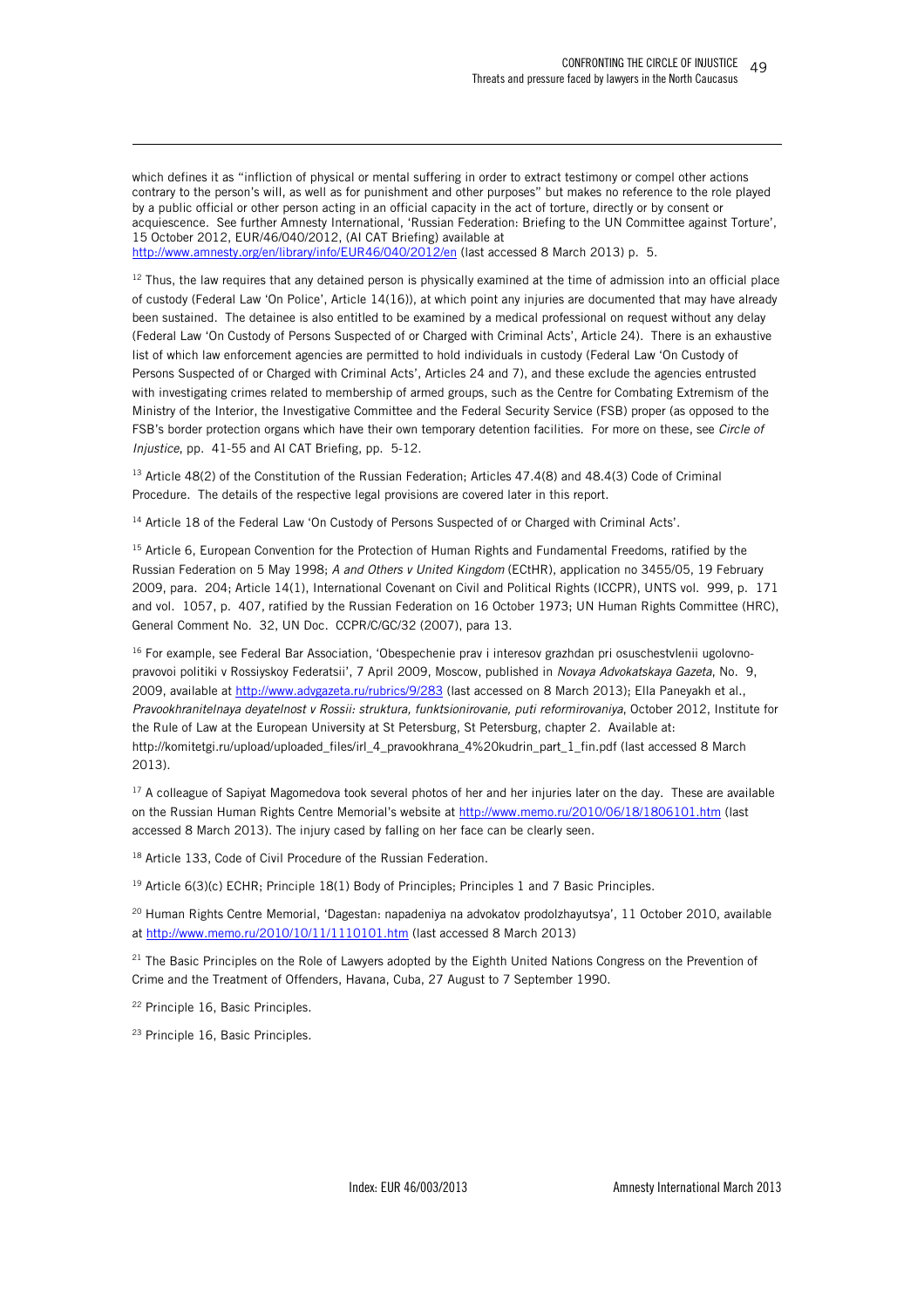<sup>24</sup> Case documented in *Circle of Injustice*, pp. 45-47.

-

<sup>25</sup> Over the years, Amnesty International has on many occasions raised concerns about human rights violations of defendants in this case, for instance see 'Russian Federation: Detainee denied adequate medical treatment', Urgent Action, 13 December 2011 (Index: EUR 46/046/2011); *Russian Federation: Briefing to the Human Rights Committee*, 1 October 2009 (Index: EUR 46/025/2009); *Russian Federation: Amnesty International Submission to the UN Universal Periodic Review: Fourth session of the UPR Working Group of the Human Rights Council*, *February 2009*, published 8 September 2008 (Index: EUR 46/026/2008); 'Russian Federation: Medical concern: Rasul Kudaev', 21 August 2007 (Index: EUR 46/035/2007).

<sup>26</sup> To become a member of a Bar Association, the individual needs to have a university-level degree in law, at least two years of work experience in a legal profession or as an intern under a practicing *advokat*, and pass the Bar Association's qualification exam.

<sup>27</sup> Articles 1 and 2, Federal Law "On *Advokats*' practice and *Advokatura*". There are other legal professions (*yuristy*) in Russia, including in-house lawyers for example, who can provide legal assistance on a wide range of issues, including as employees; however, none of them has the same privileges.

<sup>28</sup> For convenience, the term 'lawyer' is used throughout this report interchangeably with '*advokat*' – on the understanding that it denotes this particular profession, as defined in this chapter.

<sup>29</sup> Art. 7(1), Federal Law "On *Advokats*' practice and *Advokatura*".

<sup>30</sup> Article 8, Federal Law "On *Advokats*' practice and *Advokatura*".

<sup>31</sup> Articles 49, 92.4 of the Code of Criminal Procedure of the Russian Federation; Article 6.3(5), Federal Law "On *Advokats*' practice and *Advokatura*".

<sup>32</sup> Articles 6.4(3) and 7.1(1), Federal Law "On *Advokats*' practice and *Advokatura*".

<sup>33</sup> Ruling of the Constitutional Court of the Russian Federation no.428-O-P of 6 March 2008.

<sup>34</sup> The respective rules and limitations are set out in Article 8 of the Federal Law "On *Advokats*' practice and *Advokatura*".

<sup>35</sup> Article 72.1(1) of the Code of Criminal Procedure of the Russian Federation; Article 8.2, Federal Law "On *Advokats*' practice and *Advokatura*"; Article 6.6, Code of Professional Ethics of the Lawyer.

<sup>36</sup> Articles 21.2, 47-51 and 123 of the Constitution of the Russian Federation; Articles 3 and 5 ECHR; Articles 1, 16 CAT; Articles 7 and 9 ICCPR.

<sup>37</sup> The UN Special Rapporteur on the independence of judges and lawyers has stated that "the absence of legal counsel gives rise to the potential for abuse", see Special Rapporteur on the independence of judges and lawyers: United Kingdom, UN Doc. E/CN.4/1998/39/add.4 (1998) §47. See further below in Chapter 3.

38 Article 14, ICCPR, ratified by the Russian Federation on 16 October 1973; Article 6 ECHR.

<sup>39</sup> Article 14(1) ICCPR.

<sup>40</sup> Article 14(2) ICCPR; Article 6(2) ECHR.

<sup>41</sup> Article 14(3)(d) ICCPR; Article 6(3)(c) ECHR; see also Principle 1 Basic Principles.

<sup>42</sup> Article 14(3)(b) ICCPR; UN Human Rights Committee (HRC), General Comment No. 32, UN Doc. CCPR/C/GC/32 (2007), para 34; Principle 22, Basic Principles.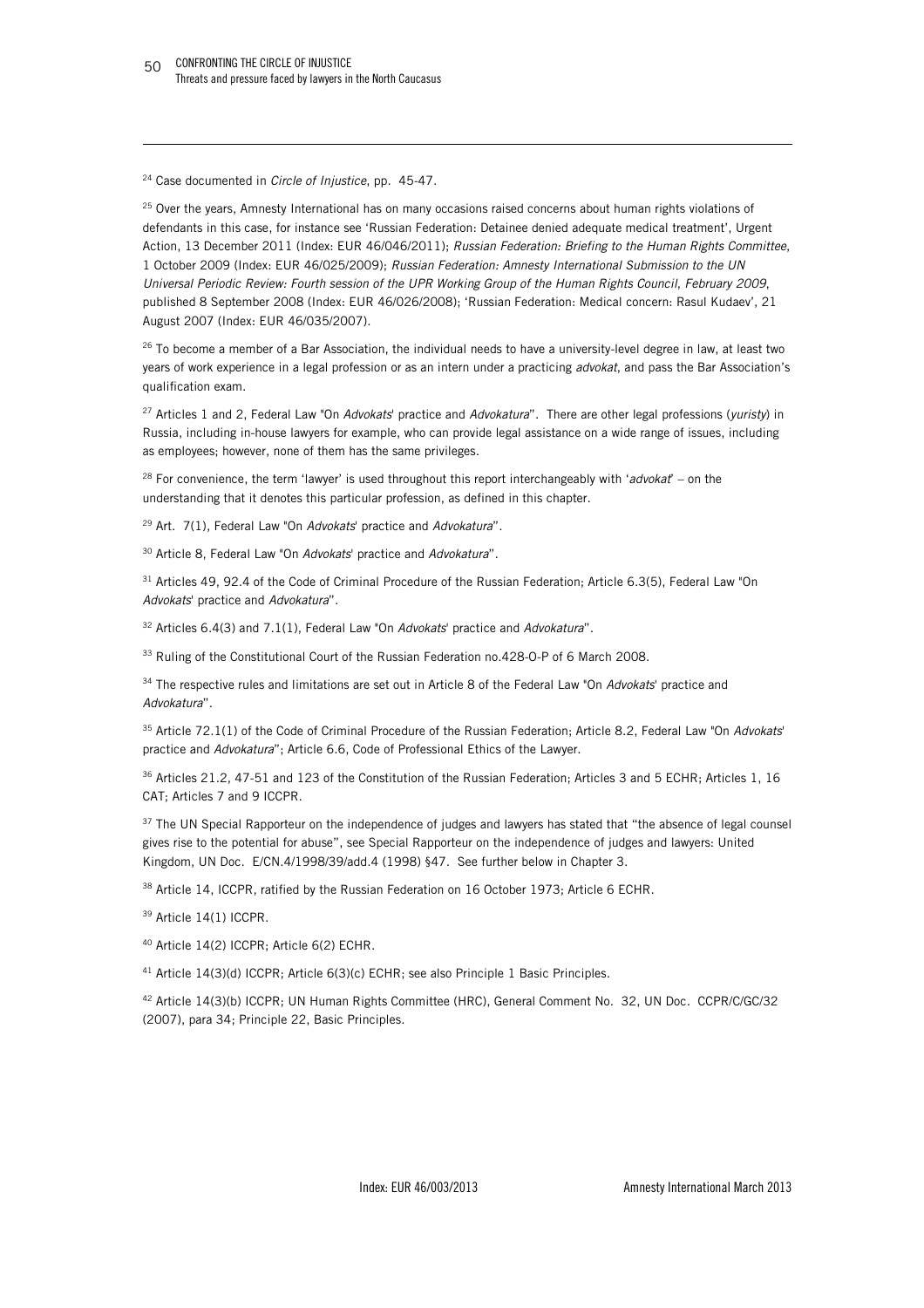<sup>43</sup> Article 14(3)(g) ICCPR; see also Principle 6 Basic Principles.

<sup>44</sup> Article 14(3)(d) ICCPR; Article 6(3)(c) ECHR.

<sup>45</sup> HRC, General Comment No. 32, para 34; Principle 7 Basic Principles.

<sup>46</sup> *Artico v Italy*, (ECtHR), application no. 6694/74, para 33; *Imbrioscia v Switzerland* (ECtHR), application no. 13972/88, para 38; *Daud v Portugal* (ECtHR), application no. 22600/93, para 38; HRC, General Comment No. 32, para 38.

<sup>47</sup> Principle 16, Basic Principles.

-

<sup>48</sup> Principle 17, Basic Principles.

<sup>49</sup> Principle 18, Basic Principles.

<sup>50</sup> Principle 19, Basic Principles.

<sup>51</sup> Principle 20, Basic Principles.

<sup>52</sup> Article 13, Declaration on the Protection of All Persons from Enforced Disappearance, Adopted by General Assembly resolution 47/133 of 18 December 1992; Principle 15, Principles on the Effective Prevention and Investigation of Extralegal, Arbitrary and Summary Executions, Recommended by Economic and Social Council resolution 1989/65 of 24 May 1989; Principle 3, Principles on the Effective Investigation and Documentation of Torture and Other Cruel, Inhuman or Degrading Treatment or Punishment, Recommended by General Assembly resolution 55/89 of 4 December 2000.

<sup>53</sup> HRC, General Comment No. 32, para 34.

<sup>54</sup> Principle I(1), Recommendation No. R(2000)2l of the Committee of Ministers to member States on the freedom of exercise of the profession of lawyer, adopted by the Committee of Ministers of 25 October 2000 and the 727th meeting of the Ministers' Deputies, available at

https://wcd.coe.int/com.instranet.InstraServlet?command=com.instranet.CmdBlobGet&InstranetImage=533749&SecM ode=1&DocId=370286&Usage=2 (last accessed 8 March 2013).

<sup>55</sup> According to Article 49.3(3), "a defender takes part in a criminal case … from the moment of de facto arrest (*zaderzhanie*) of a person suspected of committing a crime". However, in practice this stipulation law enforcement officials often allow access to a lawyer at the moment at which the suspect is placed in the detention cell, and not the prior actual moment when they are taken into custody.

<sup>56</sup> Article 47.4(9) of the Code of Criminal Procedure of the Russian Federation. This may be limited to two hours however in certain cases under Article 92(4).

<sup>57</sup> Articles 50 and 53.1(5), Code of Criminal Procedure of the Russian Federation.

<sup>58</sup> E.g., see Ella Paneyakh et al., *Pravookhranitelnaya deyatelnost v Rossii: struktura, funktsionirovanie, puti reformirovaniya*, October 2012, Institute for the Rule of Law at the European University at St Petersburg, St Petersburg, pp 144-145. Available at:

http://komitetgi.ru/upload/uploaded\_files/irl\_4\_pravookhrana\_4%20kudrin\_part\_1\_fin.pdf (last accessed 8 March 2013).

<sup>59</sup> Article 50, Code of Criminal Procedure of the Russian Federation.

60 Article 52, Code of Criminal Procedure of the Russian Federation.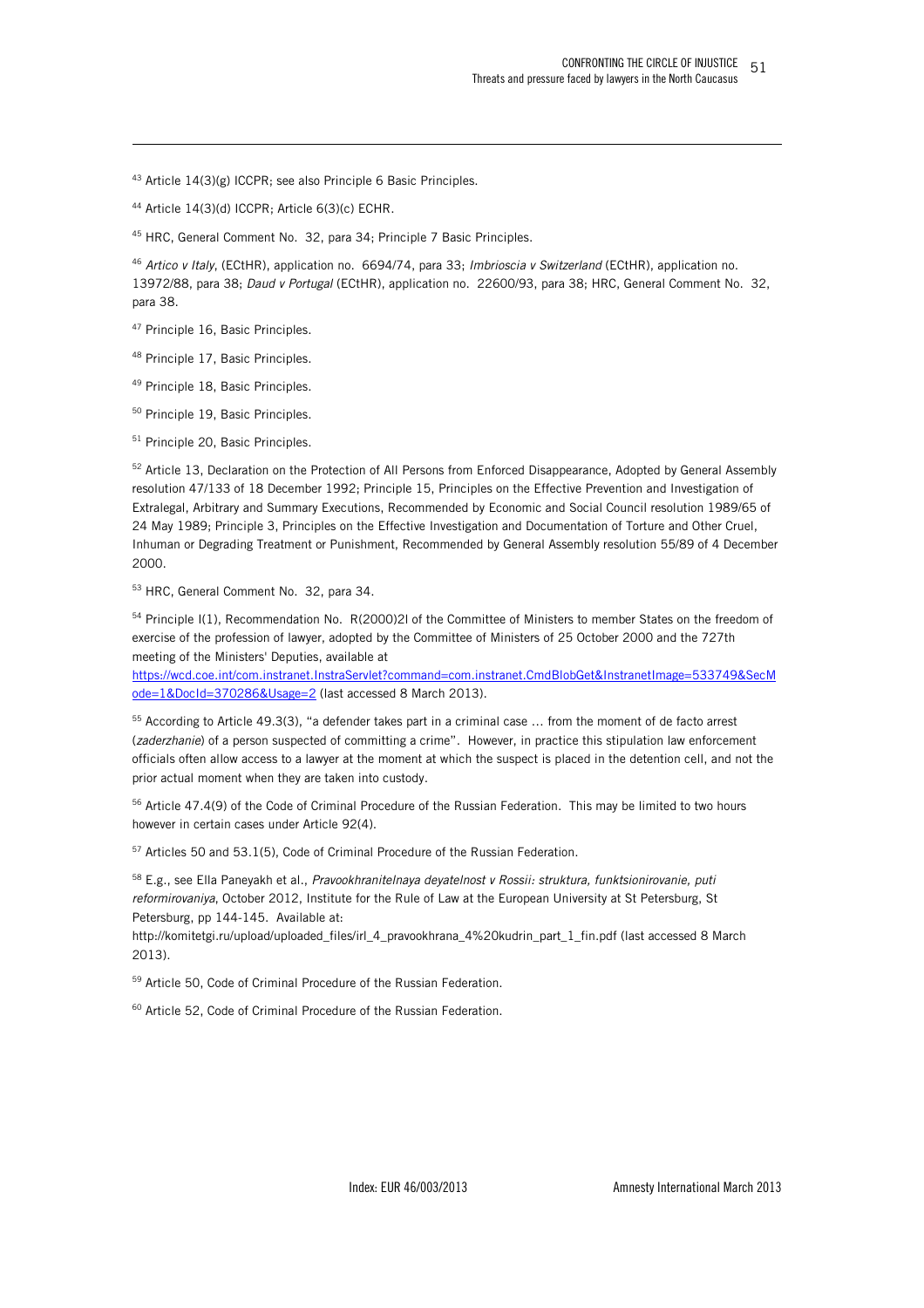-

 $61$  Article 75.2(1), Code of Criminal Procedure of the Russian Federation.

<sup>62</sup> For example, see "The case of the twelve" in *Circle of Injustice*, pp. 51-52.

<sup>63</sup> See Amnesty International, 'Russia must act to protect journalists in Dagestan', Press release, 16 December 2011 (Index: PRE01/627/2011).

 $64$  In interviews with Amnesty International, June 2012, on condition of strict confidentiality.

 $65$  For more on the issue of ineffectiveness of the existing criminal justice system in the North Caucasus context, see *Circle of Injustice*, particularly chapters "Torture and Other Ill-Treatment" and "Impunity"; see also Amnesty International, *Russian Federation: Briefing to the UN Committee against Torture*, 15 October 2012 (Index: EUR 46/040/2012).

<sup>66</sup> An interview with a lawyer who asked not to reveal their name, Nalchik, June 2012.

<sup>67</sup> In interview with Amnesty International, 8 June 2012, Nalchik, Kabardino-Balkaria.

<sup>68</sup> In an interview with Amnesty International, Nazran, 10 June 2012. The lawyer asked not to be named.

<sup>69</sup> See Amnesty International, 'Russia must deliver justice for Natalia Estemirova and other murdered activists', press release, 14 July 2012 (Index: PRE01/343/2012), and Amnesty International, *Russian Federation: Beaten up for speaking out: Attacks on human rights defenders in the Russian Federation*, 5 October 2011 (Index: EUR 46/038/2011), pp. 7-8.

 $70$  Parliamentary Assembly of the Council of Europe, Resolution 1738(2010) 'Legal remedies for human rights violations in the North Caucasus Region', 22 June 2010, Paragraph 10, available at http://assembly.coe.int/ASP/XRef/X2H-DW-XSL.asp?fileid=17870&lang=en (last accessed 8 March 2013).

 $71$  These include the following Articles of the Criminal Code of the Russian Federation: 205 (Act of terrorism), 205.1 (Assisting terrorist activities), 208 (Organization of or participation in an illegal armed group), 209 (Banditry), 210 (Organization of or participation in a criminal community (criminal organization)), 222 (Illegal purchase, transfer, sale, storage, transportation or carrying of weapons, their main parts, ammunition, explosives and explosive devices), 277 (Attempt on the life of a state or public figure), 278 (Seizure of power or forcible retention of power), 279 (Armed rebellion), 317 (Attempt on the life of a law enforcement officer), 318 (Use of violence against a government official).

72 Magamed Abubakarov, in interview with Amnesty International, 8 June 2012, Nalchik, Kabardino-Balkaria.

<sup>73</sup> As an example, see *Circle of Injustice*, pp. 16-19, for an analysis of the range and type of law enforcement agencies operating in Ingushetia.

<sup>74</sup> See *Circle of Injustice*; see also Amnesty International, *Russian Federation: Rule without Law: Human Rights Violations in the North Caucasus*, report, 30 June 2009 (Index: EUR 46/012/2009)

- <sup>75</sup> See *Circle of Injustice*.
- <sup>76</sup> E.g, see *Circle of Injustice*, pp. 55-67.
- <sup>77</sup> Principle 16, Basic Principles.

<sup>78</sup> Amnesty International, 'Russian Federation: Unfair trial concerns cast doubt on the integrity of the conviction of Mikhail Khodorkovsky and Platon Lebedev', public statement, 27 December 2010 (index: EUR 46/042/2010).

79 UN Human Rights Council, Report of the Special Rapporteur on the Independence of Judges and Lawyers, Leandro Despouy : addendum: mission to the Russian Federation, 23 March 2009, A/HRC/11/41/Add.2, available at: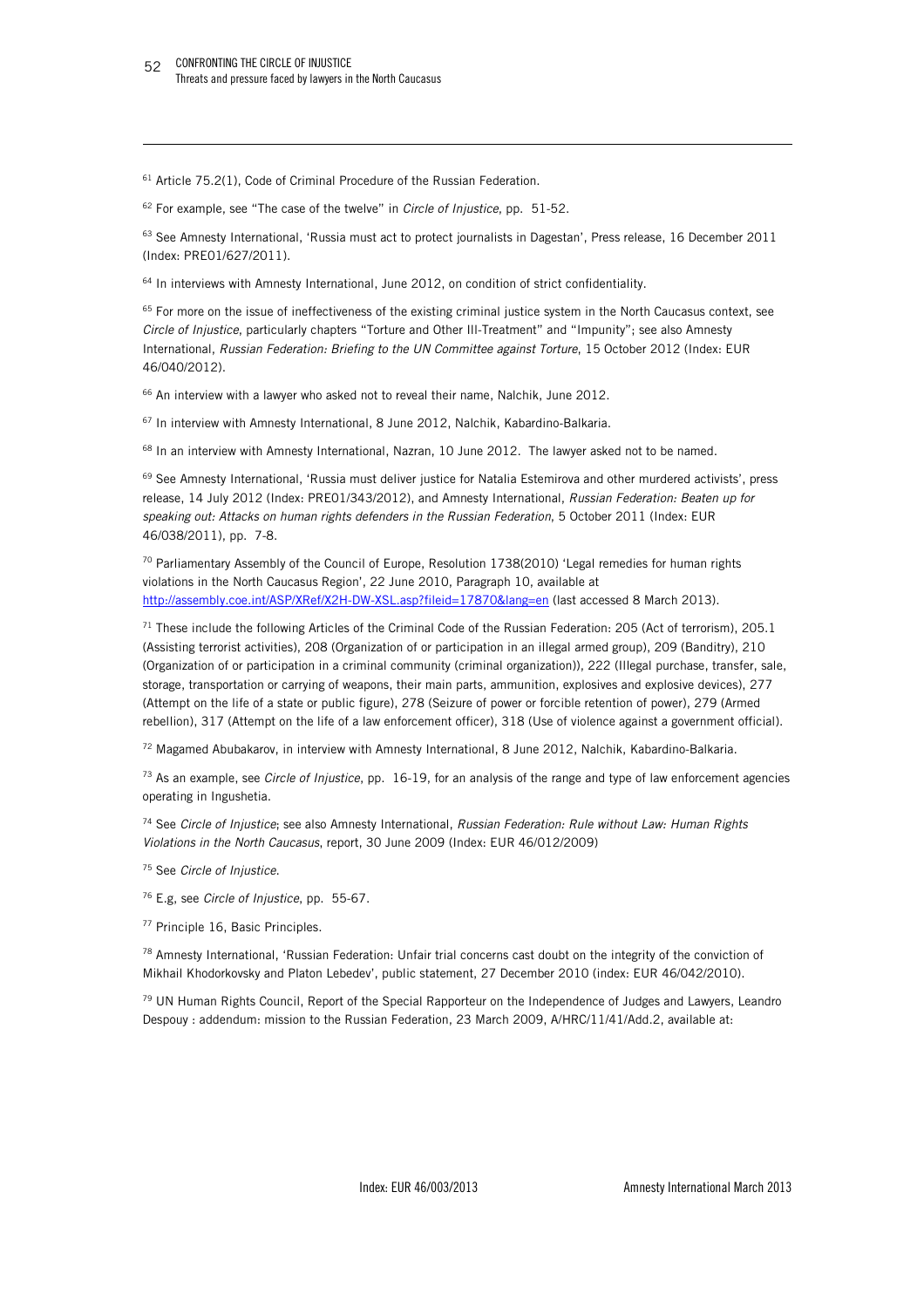http://www.unhcr.org/refworld/docid/49f84b842.html (last accessed 8 March 2013).

Gabriela Knaul, the current Special Rapporteur on the Independence of Judges and Lawyers, is planning expected to visit the Russian Federation in April 2013.

80 Federal Bar Association, 'Informatsionnaya spravka o sostoyanii advokatury I advokatskoy deyatelnosti v 2011 godu', available at http://www.fparf.ru/resh/2012/sprayka\_o\_sostoyanii.htm (last accessed 8 March 2013).

 $81$  Thus, the FBA noted that the number of unlawful interrogations or attempted questionings of lawyers as witnesses in their cases almost doubled in 2011 compared to the year before, from 103 to 195. *Ibid*.

<sup>82</sup> *Prezident Rossii* (official website of the President of the Russian Federation), 'Stenograficheskiy otchet o zasedanii Soveta po razvitiyu grazhdanskogo obschestva i pravam cheloveka', record of a meeting of the Presidential Council for Civil Society Development and Human Rights, 1 February 2011, Yekaterinburg. Available at: http://www.kremlin.ru/transcripts/10194 (last accessed 8 March 2013).

83 Federal Bar Association, 'Obespechenie prav i interesov grazhdan pri osuschestylenii ugolovno-pravovoi politiki v Rossiyskoy Federatsii', 7 April 2009, Moscow, published in *Novaya Advokatskaya Gazeta*, No. 9, 2009, available at http://www.advgazeta.ru/rubrics/9/283 (last accessed on 8 March 2013).

<sup>84</sup> Vladimir Putin, 'Demokratiya I kachestvo gosudarstva', *Kommersant*, 6 February 2012, available at: http://www.kommersant.ru/doc/1866753 (last accessed 8 March 2013).

<sup>85</sup> Ella Paneyakh et al., *Pravookhranitelnaya deyatelnost v Rossii: struktura, funktsionirovanie, puti reformirovaniya*, October 2012, Institute for the Rule of Law at the European University at St Petersburg, St Petersburg, p. 64. Available at: http://komitetgi.ru/upload/uploaded\_files/irl\_4\_pravookhrana\_4%20kudrin\_part\_1\_fin.pdf (last accessed 8 March 2013).

86 A lawyer who asked to remain unnamed in interview with Amnesty International, Grozny, Chechnya, 11 June 2012.

<sup>87</sup> See *Circle of Injustice*, particularly pp. 16-19 and pp. 58-63.

88 Principle 16, Basic Principles.

-

<sup>89</sup> Article 17, Federal Law "On *Advokats*' practice and *Advokatura*".

90 Interview with Amnesty International, Grozny, June 2012. The lawyer asked not to reveal his name.

<sup>91</sup> For some details, see "Alleged Beating of 11 Detainees in Transit" in *Circle of Injustice*, pp. 53-54.

<sup>92</sup> For details, see the case of Issa Khashagulgov in *Circle of Injustice*, pp. 49-50.

93 Article 14(3)(b) and (d) ICCPR; Article 6(3)(c) ECHR; see also Principles 1, 2, 5, 7 and 22, Basic Principles; UN Human Rights Committee (HRC), General Comment No. 32, UN Doc. CCPR/C/GC/32 (2007), para 34.

94 HRC, General Comment No 32, para 34; Principle 8, Basic Principles; Principle 18 (4), Body of Principles.

 $95$  In interview with Amnesty International, 8 June 2011, Moscow. For more of the case of Zelimkhan Chitigov, see *Circle of Injustice*, pp. 45-47.

<sup>96</sup> Shura Burtin, 'Sto chasov v adu', interview with Zelimkhan Chitigov, *Russkiy Reporter*, N.37 (215), 22-29 September 2011, available at http://expert.ru/russian\_reporter/2011/37/ (last accessed 8 March 2013).

97 Elena Burtina and Svetlana Gannushkina, interview with Zelimkhan Chitigov, 30 January 2011, published in *Caucasian Knot*, 19 January 2012, available at http://www.kavkaz-uzel.ru/articles/199533/ (last accessed 8 March 2013).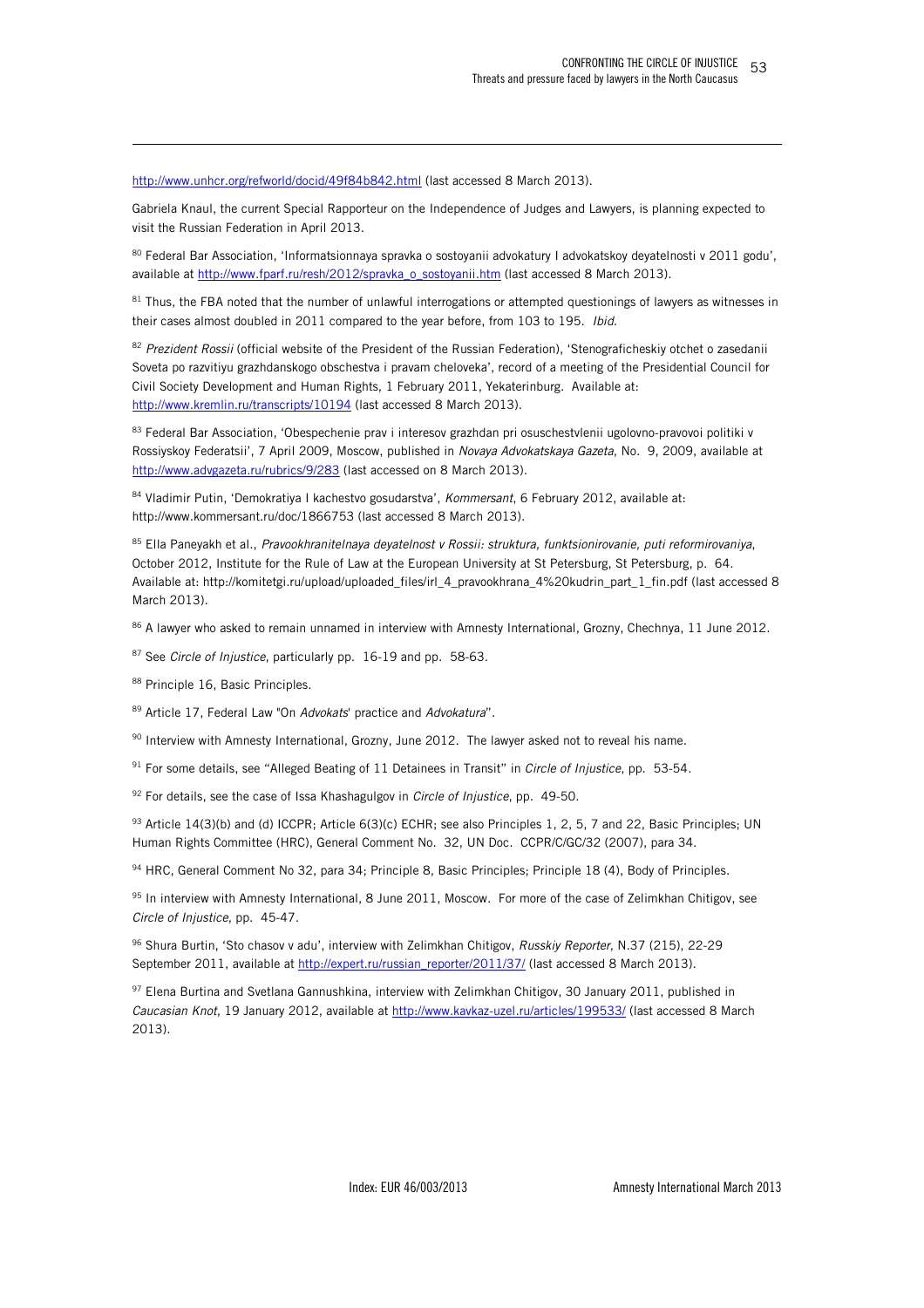98 The UN Special Rapporteur on the independence of judges and lawyers has stated that "the absence of legal counsel gives rise to the potential for abuse", see Special Rapporteur on the independence of judges and lawyers: United Kingdom, UN Doc. E/CN.4/1998/39/add.4 (1998) §47. The UN Human Rights Committee and the Committee against Torture have repeatedly called on states to ensure the right of all detainees, including those suspected of terrorism-related offences, to access to counsel before questioning and to the presence of counsel during questioning. They have recommended guaranteeing these rights in law. See, for example, Concluding Observations of HRC: Ireland, UN Doc. CCPR/C/IRL/CO/3 (2008) §§14; Republic of Korea, UN Doc. CCPR/C/KOR/CO/3, (2006) §14; Netherlands, UN Doc. CCPR/C/NDL/CO/4, (2009) §11; See Concluding Observations of CAT: Turkey, UN Doc. CAT/C/TUR/CO/3 (2010) §11.

99 For example, see open letter by lawyer Aza Yandieva to President D.A. Medvedev, Prosecutor General Yu.Ya. Chaika and Head of the Investigative Committee A.I. Bastrykin, Ingushetia, 23 April 2011, text available at http://www.kavkaz-uzel.ru/blogs/342/posts/7578 (last accessed 8 March 2013). According to the lawyer, her client claimed that he was being forced to refuse her services and also told by a law enforcement official that she as his lawyer would be killed by an explosive devise planted in her car and that her killing would be blamed on members of armed groups.

<sup>100</sup> Article 7.1(1), Federal Law "On *Advokats*' practice and *Advokatura*", Article 9.1(2), Code of Professional Ethics of the Lawyer.

<sup>101</sup> A lawyer who asked to remain unnamed in interview with Amnesty International, Nalchik, June 2012.

<sup>102</sup> European Committee for the Prevention of Torture and Inhuman or Degrading Treatment or Punishment (CPT), CPT Standards, CPT/Inf/E (2002) 1 - Rev. 2011, December 2011, pp. 8, 84 and 90.

<sup>103</sup> *Ibid*, p. 8.

-

104 For example, see the case of Murat Bedzhiev in Amnesty International, 'Russian Federation: Briefing to the UN Committee against Torture', 15 October 2012, EUR/46/040/2012, p. 8.

<sup>105</sup> For example, see the case of Beslan Tsechoev, *Circle of Injustice*, pp. 48-49.

106 An interview with Amnesty International, Nalchik, Kabardino-Balkaria, 8 June. The lawyer has asked not to name her in the report.

<sup>107</sup> 21st General Report of the CPT, CPT/Inf (2011)28, para 21.

<sup>108</sup> *Salduz v Turkey*, Application no. 36391/02, 27 November 2008, para 54.

<sup>109</sup> Article 6.2, Federal Law "On *Advokats*' practice and *Advokatura*".

<sup>110</sup> *Ibid*.

111 An interview with Amnesty International, Cherkessk, Karachaevo-Cherkessia, 16 June 2012. The lawyer asked not to use her name in the publication.

<sup>112</sup> An interview with Amnesty International, law firm "Zaschita", Vladikavkaz, North Ossetia, 15 June 2012.

<sup>113</sup> For more on *incommunicado* detention, see *Circle of Injustice*, pp. 48-50.

<sup>114</sup> An interview with Amnesty International, Vladikavkaz, North Ossetia, 9 June 2012.

<sup>115</sup> This case is also cited in *Circle of Injustice*, pp. 49-50.

116 See Amnesty International, 'Deadly bomb attack in North Ossetia condemned', 9 September 2010, available at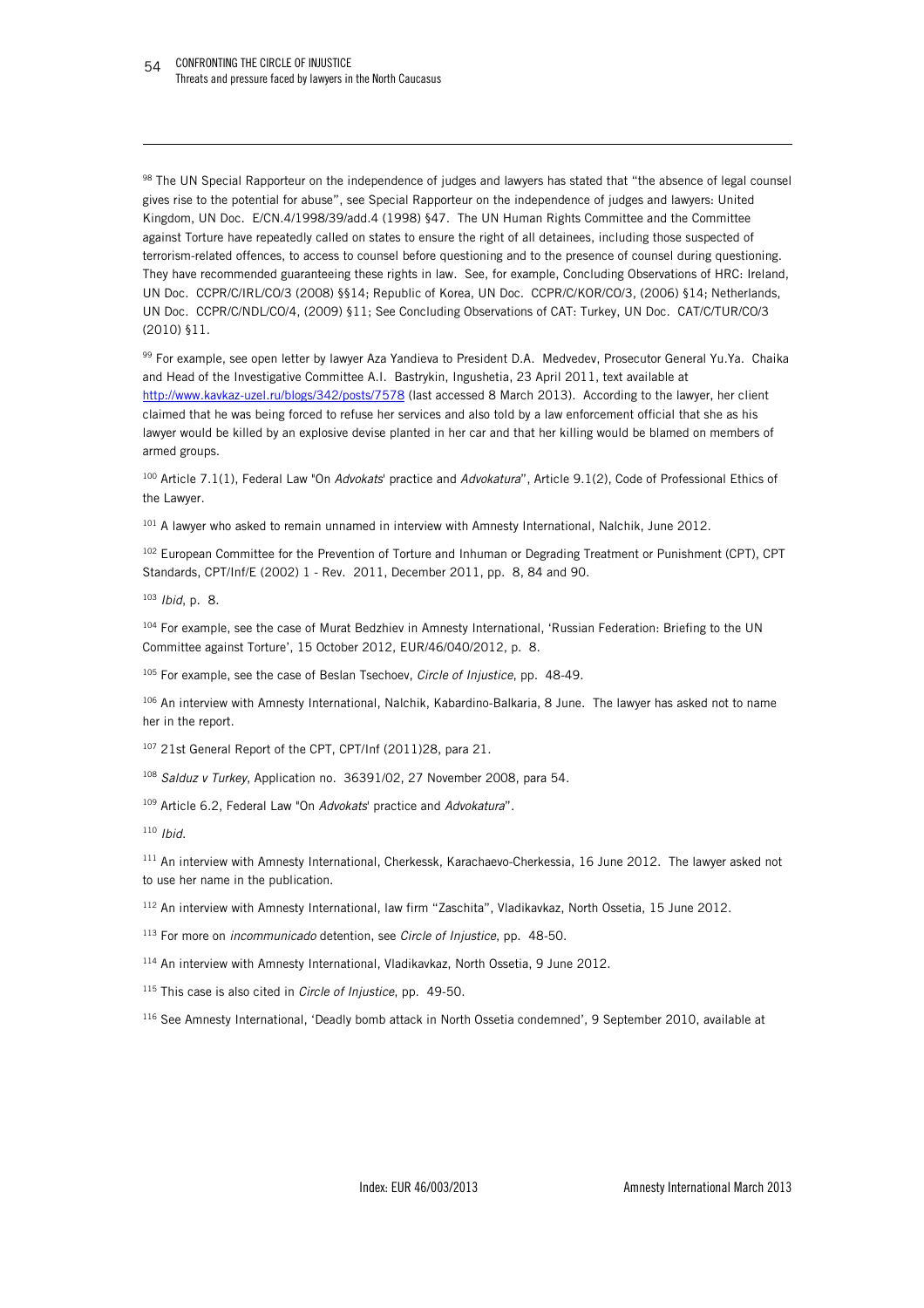http://www.amnesty.org/en/news-and-updates/deadly-bomb-attack-north-ossetia-condemned-2010-09-09 (last accessed 8 March 2013)

<sup>117</sup> Yekaterina Selezneva, 'Zaderzhannogo po podozreniyu v prichastnosti k teraktu Khashagulgova net ni v Lefortovo, ni v SIZO Vladikavkaza', Caucasian Knot, 13 April 2011, available at http://www.kavkazuzel.ru/articles/183305/ (last accessed 8 March 2013)

<sup>118</sup> Another lawyer from Ingushetia some of whose clients are held in custody in Moscow complained that there too, the lawyer is asked to produce written permission to see their client in pre-trial detention centre signed by the investigator. An interview with Amnesty International, Nazran, Ingushetia, 10 June 2012. The lawyer asked not to be named.

<sup>119</sup> Article 49.3(3) of the Code of Criminal Procedure.

<sup>120</sup> Article 10, Declaration on the Protection of all Persons from Enforced Disappearance, adopted by General Assembly resolution 47/133 of 18 December 1992, A/RES/47/133; Principle 16(1) Body of Principles.

<sup>121</sup> See European Committee for the Prevention of Torture and Inhuman or Degrading Treatment or Punishment (CPT), CPT Standards, CPT/Inf/E (2002) 1 - Rev. 2011, December 2011, pp. 8, 84 and 90.

<sup>122</sup> AI Index: EUR 46/012/2012.

-

<sup>123</sup> See discussion of the practices of enforced disappearance, secret and *incommunicado* detention in the region *Circle of Injustice*, pp. 19-30 and 43-50.

 $124$  An interview with Eva Chanieva, Nalchik, Kabardino-Balkaria, 8 June 2012; an interview with Batyr Akhilgov and Magamed Gagiev, Nazran, Ingushetia, 10 June 2012.

<sup>125</sup> Federal Bar Assocations, 'Informatsionnaya spravka o sostoyanii advokatury I advokatskoy deyatelnosti v 2011 godu', point 3.1, available at http://www.fparf.ru/resh/2012/spravka\_o\_sostoyanii.htm (last accessed 8 March 2013).

 $126$  Thus, Article 6 of the CPEL mandates that a lawyer may not "act contrary to the client's lawful interests, [or] provide [the client] with legal assistance … while being under the influence of external pressure; take a position in the case which is contrary to the client's position, and act against [the client's] will except when the defence lawyer is convinced that the client has incriminated him/herself". Article 10(7) of the Code states that duties of a stateappointed lawyer are the same as of a privately contracted lawyer. A lawyer cannot renege on his/her duties as a defender and, except for some limited specific circumstanced defined in law, is expected to provide legal assistance to the client in the course of the criminal justice proceedings up to and including during the hearings in the court of first instance (Art. 13(2) of the Code).

<sup>127</sup> Principles 12, 13 and 15, Basic Principles.

<sup>128</sup> See *Circle of Injustice*, pp. 50-52, including the case cited on p. 51 as an illustration.

<sup>129</sup> Committee against Torture. Concluding observations on the fifth periodic report of the Russian Federation, adopted by the Committee at its forty-ninth session (29 October – 23 November 2012), 11 December 2012, CAT/C/RUS/CO/5.

<sup>130</sup> Report to the Russian Government on the visit to the North Caucasian region of the Russian Federation carried out by the European Committee for the Prevention of Torture and Inhuman or Degrading Treatment or Punishment (CPT) from 27 April to 6 May 2011, Strasbourg, 24 January 2013, CPT/Inf (2013) 1, Paragraph 34.

<sup>131</sup> E.g., see "The case of the twelve" in *Circle of Injustice*, pp. 51-52.

132 The remuneration itself is also often seen as low: e.g., see Fedor Bogdanovskiy, "Advokat-obvinitel", "basnya o nezavisimom pravosudii" i novaya stychka VS u Mosgorsuda', *Pravo.ru*, 27 March 2012. Available at: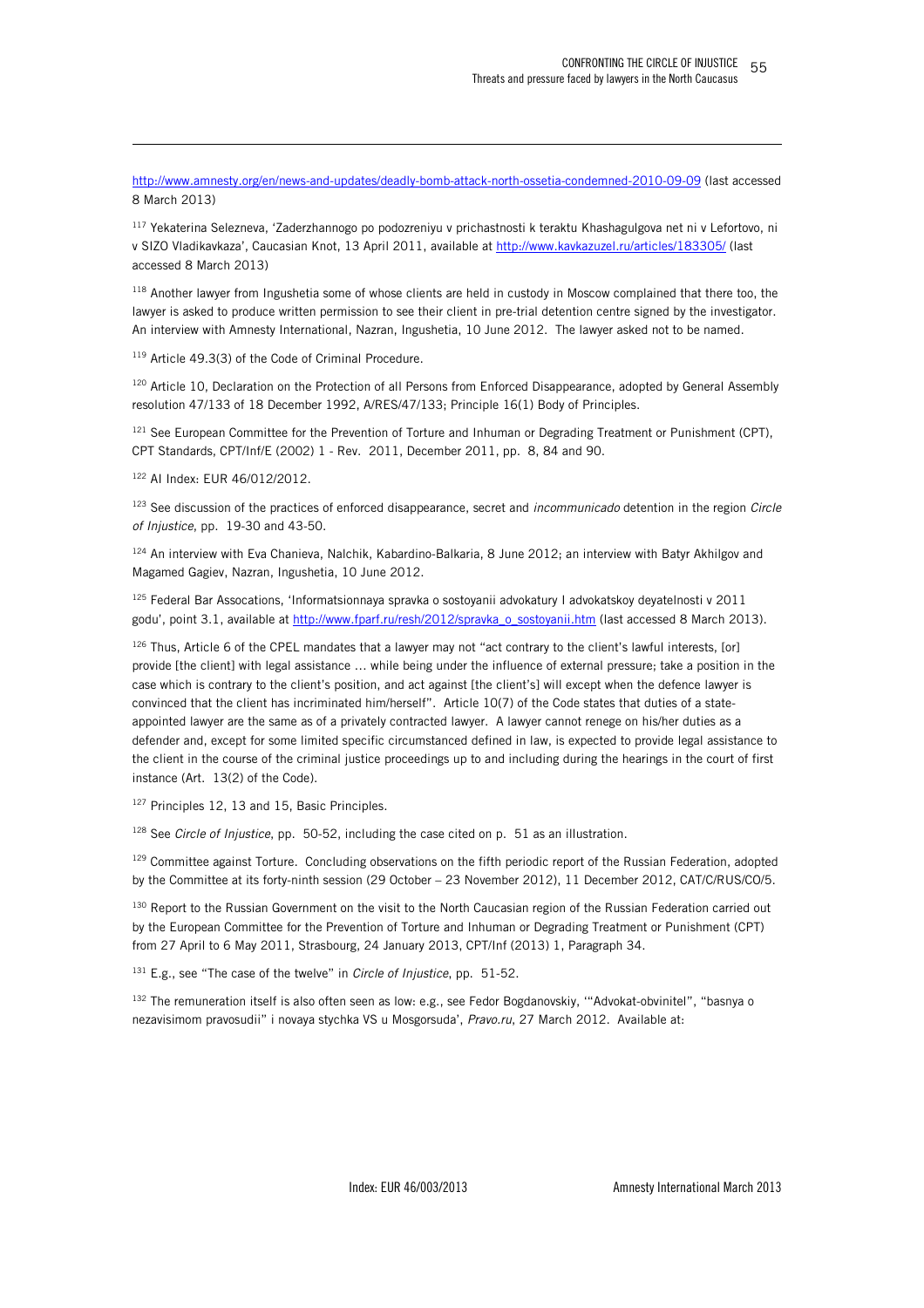http://pravo.ru/review/view/70354/ (last accessed 8 March 2013).

<sup>133</sup> See *Circle of Injustice*, pp. 38-54.

-

134 Dmitry Utukin, head of the Joint Mobile Group for Chechnya, interview with Amnesty International, Grozny, 11 June 2012. The Joint Mobile Group for Chechnya is an initiative which brought together human rights defenders from a number of Russian NGOs based outside of Chechnya who have collectively established a permanent presence in Chechnya. The Group's members come to Chechnya on a rotating basis for a period of several weeks each, in order to take up cases of alleged human rights violations by Chechen law enforcement officials. They provide legal support to the victims, monitor investigation of their allegations by the local authorities, interview survivors and witnesses and collect other evidence and, as victim's representatives, use it to challenge the authorities' failure to investigate their cases effectively, identify the perpetrators and prosecute them.

135 Albert Kochiev, interview with Amnesty International, Cherkessk, Karachaevo-Cherkessia, 16 June 2012.

<sup>136</sup> Article 217 of the Code of Criminal Procedure of the Russian Federation.

137 Source: decision by the North Caucasus District Military Court, 2004 (no specific date available), cited in: G. K. Sharov, Federal Bar Association, 'Razyasnenie Ekspertno-metodicheskoi komissii Soveta Federalnoy palaty advokatov RF v svyazi so sluchayami nevypolneniya advokatami-zaschitnikami svoikh professionalnykh obyazannostey narushayuschimi prava doveriteley na zaschitu', 23 March 2011. Available at: http://www.fparf.ru/resh/2011/otkaz\_ot\_zachity.htm (last accessed 8 March 2013).

<sup>138</sup> *Artico v Italy*, (ECtHR), application no. 6694/74, para 33; *Imbrioscia v Switzerland* (ECtHR), application no. 13972/88, para 38; *Daud v Portugal* (ECtHR), application no. 22600/93, para 38; HRC, General Comment No. 32, para 38.

<sup>139</sup> For more details on this case, see *Circle of Injustice*, pp. 51-52. See also 'Kratkoe opisanie dela o pytkakh Esmurzieva Murata' in Human Rights Centre Memorial, *Materialy o prestupleniyakh, sovershionnykh sotrudnikami pravookhranitelhykh organov, napravlennye predsedateliu Sledstvennogo komiteta Rossii A.I. Bastrykinu 3 maya 2012 goda*, 4 May 2012, available at http://www.kavkaz-uzel.ru/articles/206048/?print=true (last accessed 8 March 2013).

<sup>140</sup> Interview with Amnesty International, on condition of anonymity, June 2012.

<sup>141</sup> See *Circle of Injustice*, pp. 50-52.

<sup>142</sup> Toma Tsechoeva, in an interview with Amnesty International, Nazran, Ingushetia, 10 June 2012.

<sup>143</sup> For more on impunity and the authorities' failure to investigate effectively alleged violations by members of law enforcement agencies, see *Circle of Injustice*, 55- 67.

144 An interview with Amnesty International, Nazran, 10 June 2012. The lawyer asked not to be named.

<sup>145</sup> In an interview with Amnesty International, June 2012.

<sup>146</sup> In interviews with Amnesty International, Ingushetia, June 2012.

<sup>147</sup> Principle 16, Basic Principles. See also HRC, General Comment no 32, paragraph 34.

<sup>148</sup> The latest very detailed report on this subject, *Circle of Injustice*, was published in June 2012. It looked at the Republic of Ingushetia as the case study, but documented and analysed the mechanisms which sustain human rights violations by law enforcement officials, and impunity for the perpetrators as well as lack of legal remedies for the victims, which equally apply across the North Caucasus. See *Circle of Injustice*, pp. 55-67. The issue of lack of legal remedies for the victims has been continuously raised in subsequent, smaller, public documents Amnesty International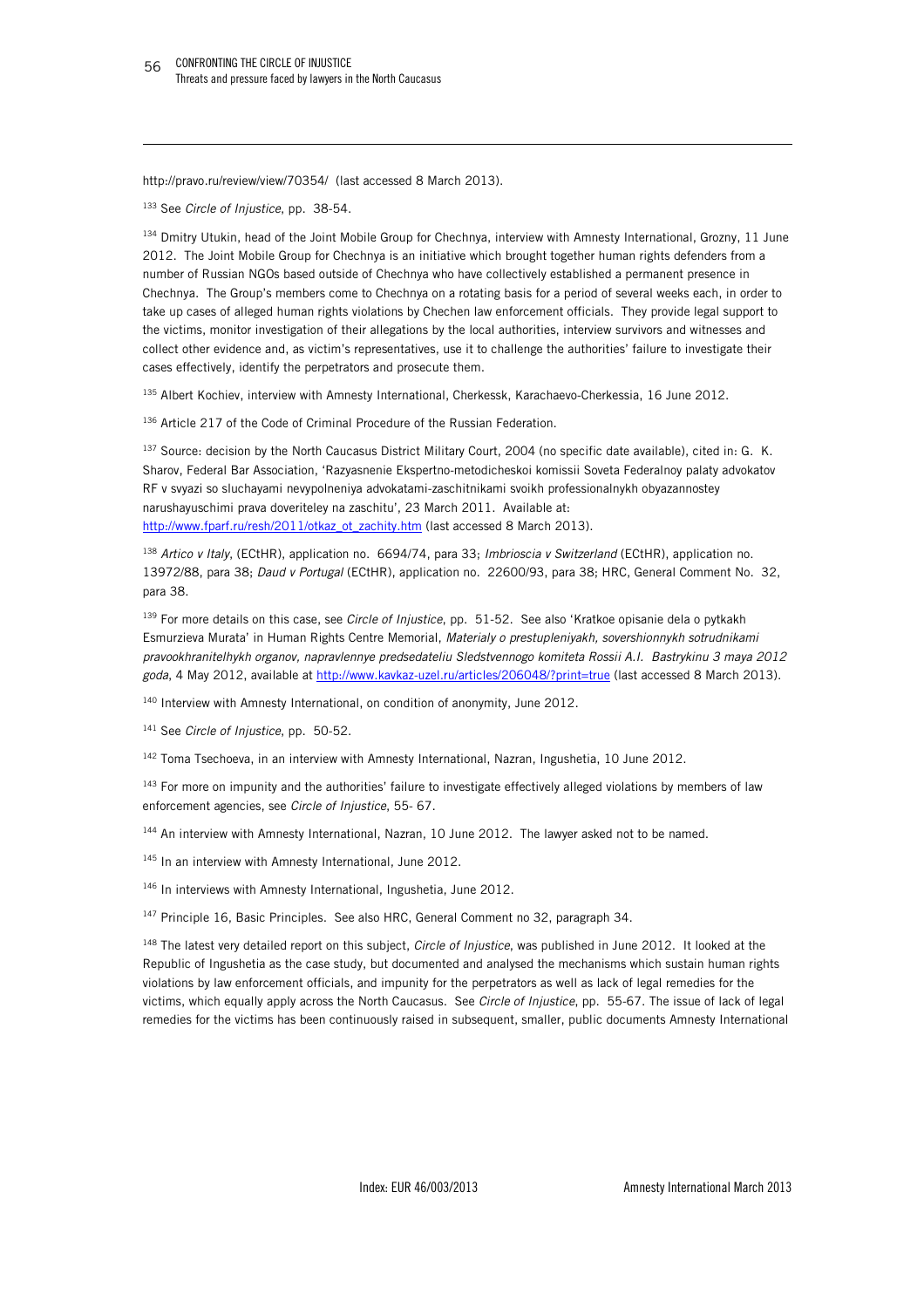has produced, as well as in correspondence with the Russian authorities.

-

<sup>149</sup> Both before and after the car accident, Magamed Abubakarov has given many media interviews about human rights violations in the cases on which he worked. See for example his much-quoted interview to the German Section of Amnesty International, 29 June 2009, available at http://amnesty.org.ru/node/310 (last accessed 8 March 2013).

<sup>150</sup> The text can be found at http://news.trepashkin.info/2008/04/blog-post\_30.html (last accessed 8 March 2013).

<sup>151</sup> Luiza Orazaeva, 'Advokat Larisa Dorogova v Kabardino-Balkarii poluchila ugrozu v vide boevogo patrona', *Caucasian Knot*, 26 March 2008, available at http://www.kavkaz-uzel.ru/articles/134131/ (last accessed 8 March 2013).

<sup>152</sup> Larisa Dorogova provided further details of this incident in another open letter addressed to the Head of the Investigative Committee A.I. Bastrykin, Minister of the Interior R.G. Nurgaliev and the State Duma, published on 16 November 2010 at http://www.kavkaz-uzel.ru/blogs/2094/posts/6044 (last accessed 8 March 2013).

<sup>153</sup> For example, see Grigoriy Galiulin, 'Miritsia s nesvobodoi ne zhelayu', interview with Larisa Dorogova, 19 January 2012, available at *Caucasian Knot*, http://www.kavkaz-uzel.ru/articles/199489/ (last accessed 8 March 2013).

154 Human Rights Centre Memorial, 'V tsentre Makhachkaly soversheno napadenie na izvestnogo dagestanskogo advokata Sergeya Kvasova', 12 April 2010, available at

http://www.memo.ru/hr/hotpoints/caucas1/msg/2010/04/m203156.htm (last accessed 8 March 2013).

<sup>155</sup> Human Rights Centre Memorial, 'Dagestan: napadeniya na dagestov prodolzhayutsia', 11 October 2010, available at http://www.memo.ru/2010/10/11/1110101.htm (last accessed 8 March 2013).

156 Amnesty International interviewed Jamilya Tagirova on the phone in July 2010. The case has been reported by the Russian Human Rights Centre Memorial in 'Dagestan: prodolzhayutsia izbieniya advokatov', 6 July 2010, available at http://www.memo.ru/hr/hotpoints/caucas1/msg/2010/07/m211557.htm. A photo which shows Jamilya Tagirova's injuries is available in Timur Isaev, 'V Dagestane advokat trebuet privlech k ugolovnoi otvetstvennosti izbivshego ee sledovatelia', 13 July 2010, available at http://www.kavkaz-uzel.ru/articles/171561/. (Both links last accessed 8 March 2013).

157 Amnesty international, 'Russian Federation: Lawyer in Dagestan harassed by authorities: Sapiyat Magomedova', Urgent Action, 7 October 2010, (Index: EUR 46/037/2010); 'Russian Federation: Lawyer in Dagestan still at risk: Sapiyat Magomedova: Further information', Urgent Action update, 5 November 2010 (Index: EUR 46/039/2010).

<sup>158</sup> An interview with Albert Kochiev, 16 June 2012, Cherkessek, Karachaevo-Cherkessia.

<sup>159</sup> Human rights defender Natalia Estemirova who was particularly known for exposing numerous human rights violations by law enforcement officials in Chechnya was abducted by unknown individuals near her home in Grozny on 15 July 2009. Her body with multiple bullet wounds was found on the same day in the neighbouring Ingushetia. Her killers have never been found.

<sup>160</sup> The source of this report chose to remain anonymous, and is unrelated to the source cited next.

161 Intervention by Svetlana Gannushkina, Chair of the Civic Assistance Committee. The meeting was held on 5 July 2011 in Nalchik, Kabardino-Balkaria, and its transcript is available on the official website of the President of the Russian Federation at http://state.kremlin.ru/council/18/news/11838 (last accessed 8 March 2013).

<sup>162</sup> Some further details are available in Timur Mustafaev, 'Na advokata Konstantina Mudunova 19 noyabria bylo soversheno pokushenie. On izvesten kak zaschitnik interesov obviniaemykh v dvukh pokusheniyakh na predsedatelia otdeleniya PF RF po RD Amuchi Amutinova', in *Chernovik*, 23 November 2008, available at http://old.chernovik.net/print.php?new=5643 (last accessed 8 March 2013).